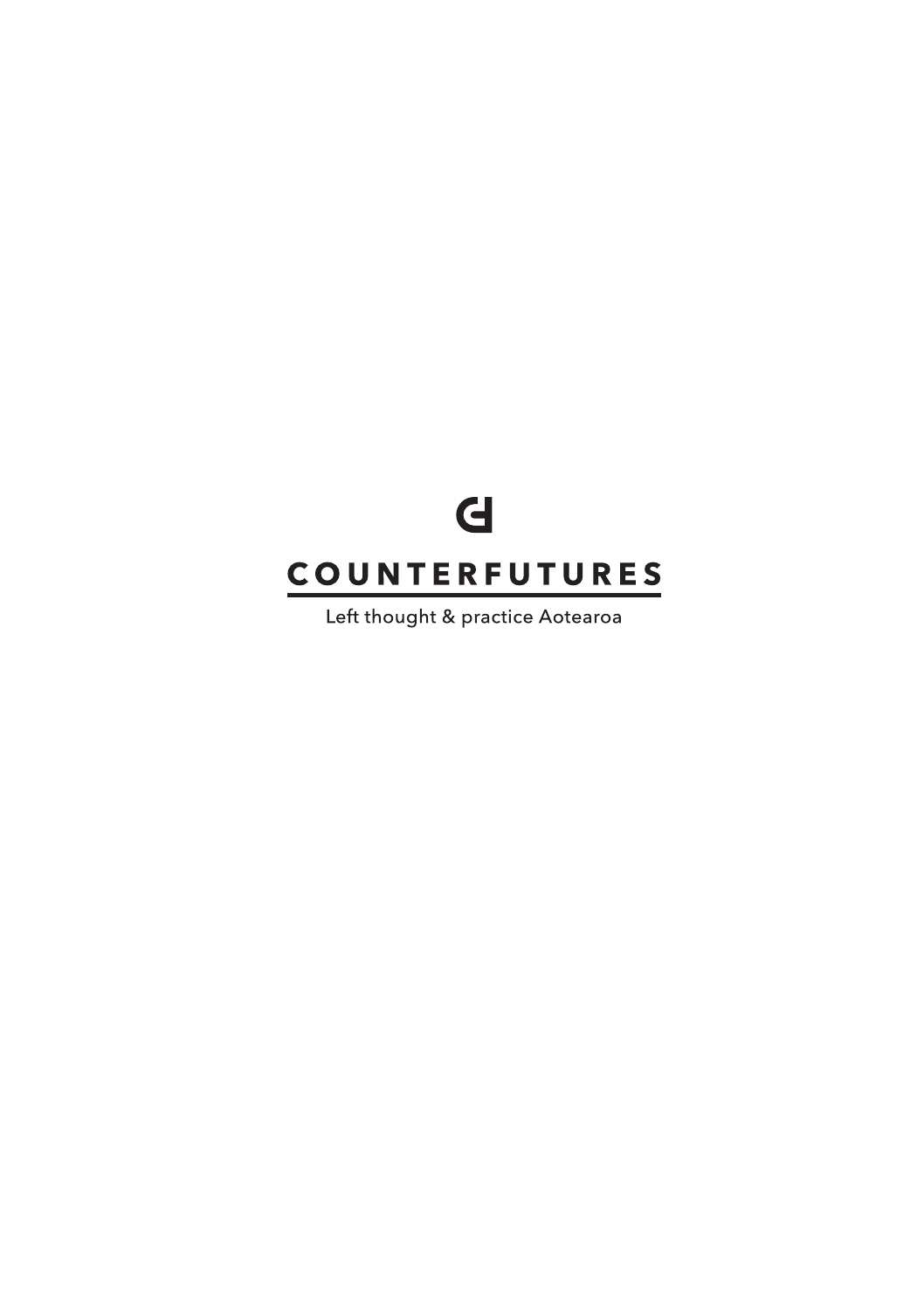### The Independent Left Press and the Rise and Fall of Mass Dissent in Aotearoa since the 1970s

Toby Boraman<sup>1</sup>

EFTIST PUBLICATIONS ARE inextricably linked to the ebb and flow of struggle in society. During an era of relatively high dissidence – the 1970s and to a lesser extent the 1980s – a vibrant leftist press flourished in Aotea EFTIST PUBLICATIONS ARE inextricably linked to the ebb and flow of struggle in society. During an era of relatively high dissidence – the 1970s and to a lesser extent the 1980s left produced many of the left's most prominent and longestlasting publications. It performed an indispensable role within the left – acting as a forum for debate, and publishing a wealth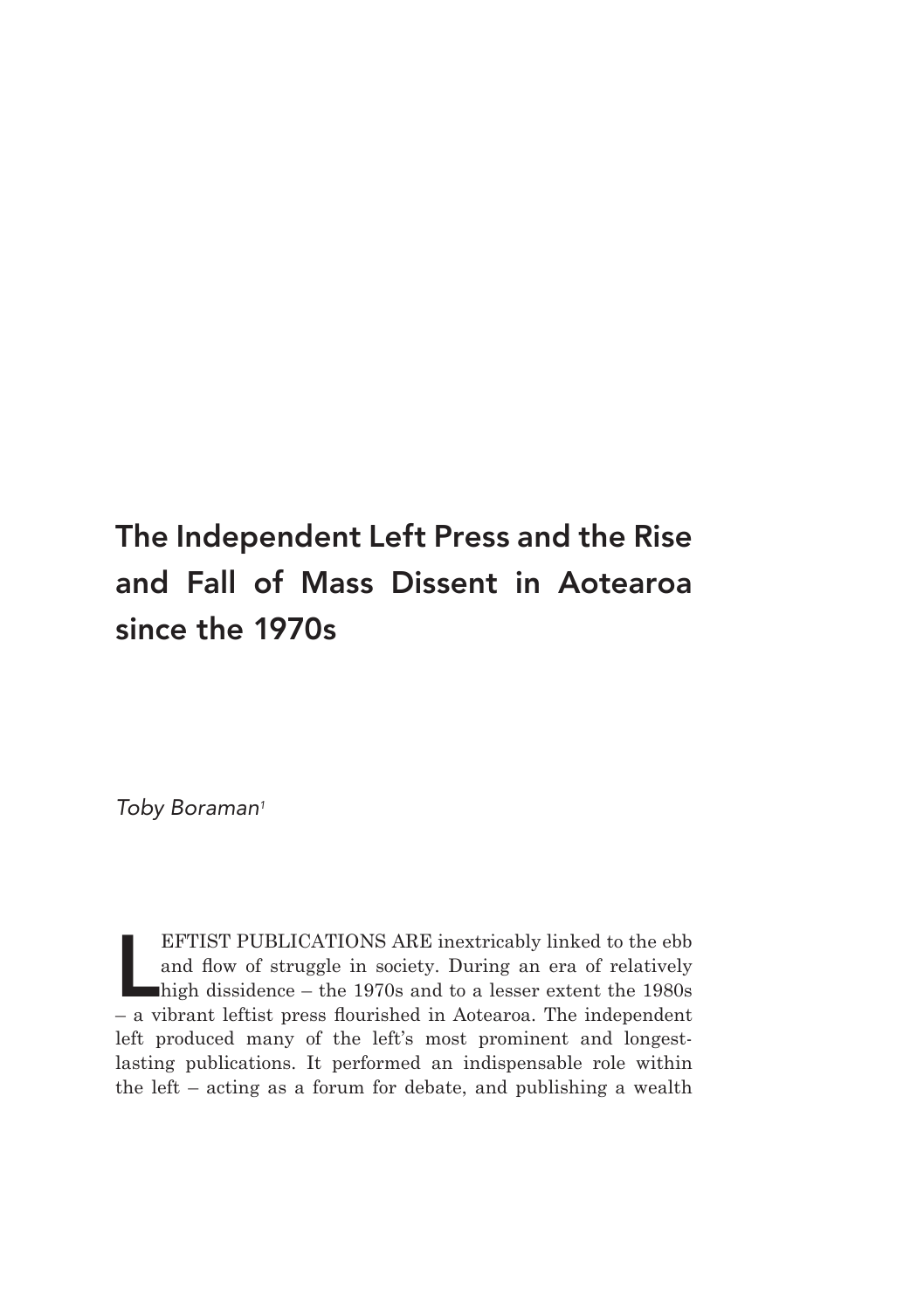of information and investigative research. As protest has largely dwindled since the early 1990s, and society has generally lurched to the right under the generalised commodification and enclosures of neoliberalism, the left has wilted. The quality and quantity of independent socialist magazines has generally diminished. As such this article is somewhat of a lament for an independent left – and the left in general – that has seemingly almost vanished, and with it almost all of its publications.

A dearth of material has been published about left-wing publications in Aotearoa since the 1970s.<sup>2</sup> This is a consequence of how the left here 'has not received the scholarship it deserves'.<sup>3</sup> In contrast, leftist magazines overseas of the same era have been subject to several lengthy studies and histories.<sup>4</sup> These studies have often taken the form of intellectual histories or biographies, and have tended to view their subjects in isolation from the rest of society.<sup>5</sup> The danger here is to focus narrowly on abstract ideas and the theoretical development of well-known authors – normally white males – and to overlook the broader context in

2 See Dylan Taylor and Sandra Grey, 'From class-struggle to neoliberal narratives', *New Zealand Sociology* 29/3, 2014, pp. 69-88; Bert Roth, 'A history of socialist newspapers in New Zealand,' *Socialist Action*, 7 May 1976; and Murray Horton, 'Obituary: *Monthly Review'*, *Foreign Control Watchdog* 84, May 1997, pp. 74-6.

3 Pat Moloney and Kerry Taylor, 'Introduction: Bringing the Left Back in', in *On the Left*, Dunedin 2002, p. 11.

4 See for example Duncan Thompson, *Pessimism of the Intellect?*, Monmouth 2007; Susan Watkins, 'Editorial: shifting sands,' *New Left Review*, 2nd series, 61, Jan./Feb. 2010, pp. 5-27; and Lin Chun*, The British New Left,* Edinburgh 1993. As Dorothy Thompson notes, Chun's book is effectively a history of *New Left Review*. Dorothy Thompson, 'On the trail of the New Left', *New Left Review* 215, Jan./Feb. 1996, p. 94.

5 See for instance Robert W. McChesney, 'The *Monthly Review* Story: 1949-1984', *MR Zine*, accessed 15 Aug 2015, http://mrzine.monthlyreview. org/2007/ mcchesney060507.html; and Christopher Phelps, 'Introduction: A Socialist Magazine in the American Century', *Monthly Review*, 51/1 1999. Cf. Watkins' excellent in-depth context setting and how this has affected *New Left Review* (Watkins, 'Editorial'), and also Wayne Hope's contextual review of the media in Aotearoa (including brief mentions of 'oppositional' leftist media) in 'New Thoughts on the Public Sphere in Aotearoa New Zealand', in Martin Hirst, Sean Phelan & Verica Rupar, eds., *Scooped,* Auckland 2012, pp. 27-47.

<sup>1</sup> I would like to thank the two referees of this article for their helpful comments.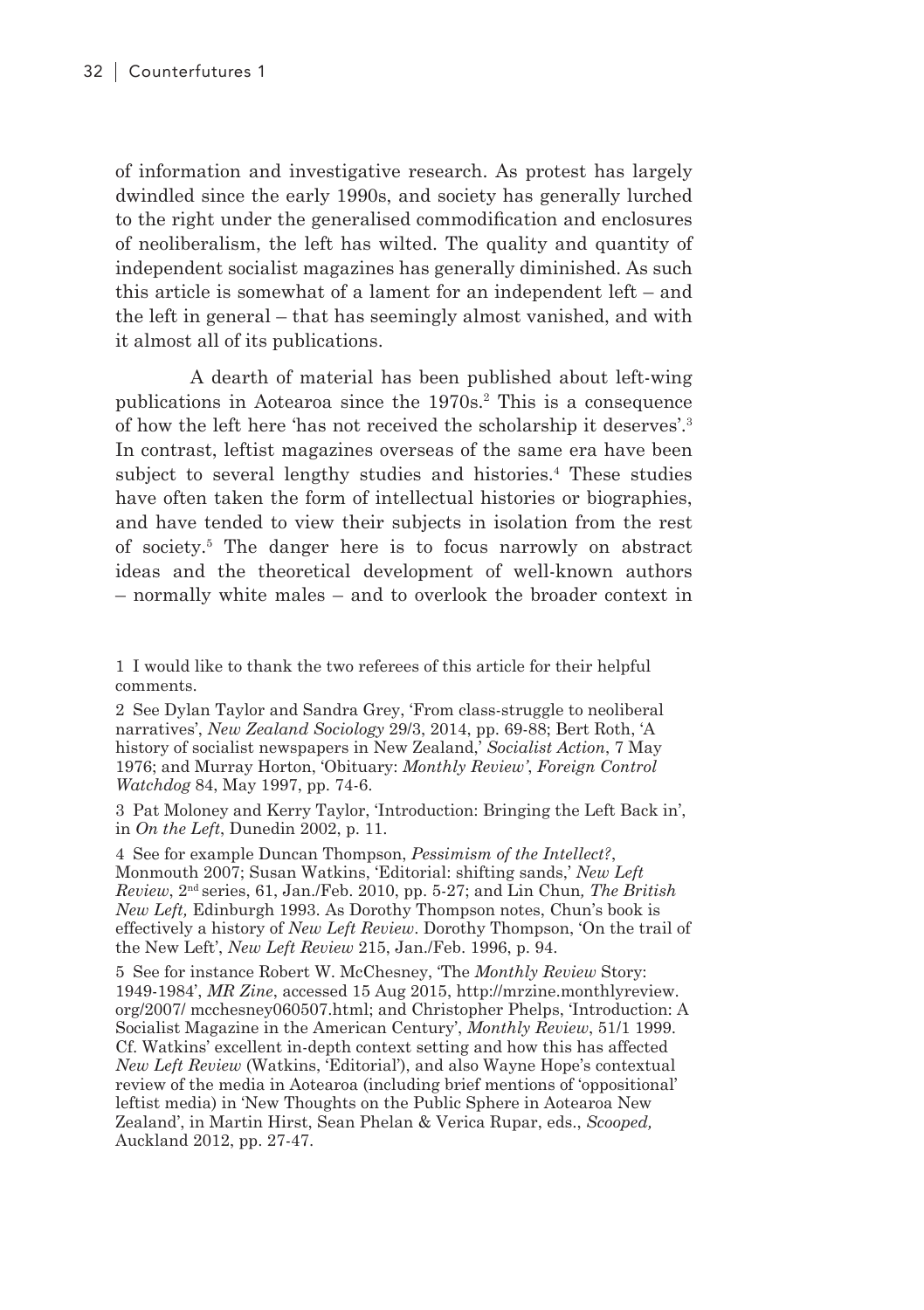which publications appeared, and to neglect how changes in the leftist press are linked to transformations in capitalist society. Indeed, much literature about the left becomes bogged down in charting internal disputes and positions, rather than seeing how those disputes were influenced by society (and sometimes vice versa). Therefore this article places importance on delineating the wider context, especially the level and types of dissent, in which independent socialist magazines emerged.

While magazines often do not capture the complexity, energy and spirit of struggles, and are often distant from them. nonetheless they can reveal important trends within movements. Hence by outlining the major independent socialist magazines in Aotearoa since the 1970s,<sup>6</sup> such as the *New Zealand Monthly Review* (*NZMR*, 1960-1996), *The Republican* (1974-1996), *Race Gender Class* (1985-1992), *New Zealand Political Review* (*NZPR*, 1992-2005), and a variety of other publications, this article aims to highlight some major debates and transformations within the left. It also functions as a very broad, sweeping overview of the rise and fall of the left, and protest generally, since the late 1960s. I consider that strikes and other forms of workplace dissent are a vital part of protest. They ought to be included in studies of protest movements in order to draw a more accurate picture of dissent in society.<sup>7</sup> Because this article surveys a lengthy period of history, many broad generalisations about the left, dissent and societal trends have had to be made.

One trend within the left was that leftists put *most* of their energy into activism rather than writing, into endeavouring to change society rather than interpreting it. Given its activist focus, the broad left has generally suffered from a paucity of coherent in-depth theory and analysis, or more importantly, attempts to combine in-depth theory with practice. For instance, several independent socialist magazines, such as *NZMR*, were news and comment magazines, and contained few theoretical pieces. This was ironic given *NZMR* was founded and often run by intellectuals.

<sup>6</sup> While I think the term 'independent socialist' is a more accurate one than 'independent left' I have used the terms interchangeably in this article.

<sup>7</sup> See Michael Biggs, 'Has protest increased since the 1970s?', *British Journal of Sociology* 66/1, 2015, pp. 141-62.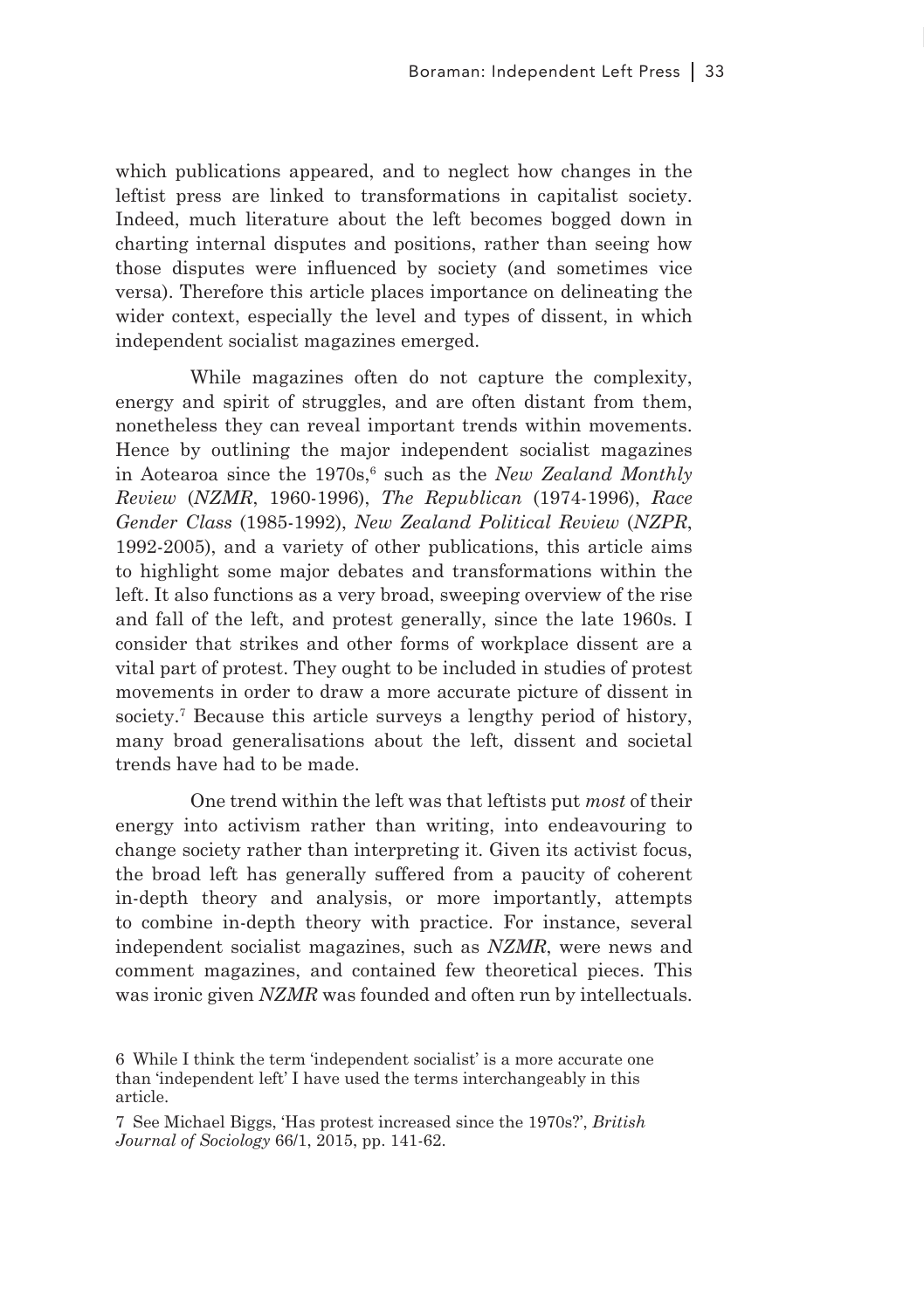In contrast, its namesake in the US, the *Monthly Review*, was more theoretically and academically inclined.8 Nevertheless, some independent socialist publications attempted to address the gap in theory, especially the Marxist journals *The Republican*, *Red Papers* (1976-79), and *Revolution* (1997-2006), and the more eclectic *Race Gender Class*. Yet these publications often lacked the richness, variety, robust debates and innovations of theoretical journals overseas, such as the *New Left Review* and *Capital & Class* in the UK.

The above theoretical publications made valuable original contributions to discussions of Aotearoa's society, especially during the 1970s and 1980s, however. They illustrated another crucial theme: how socialism was re-evaluated under the challenge of the women's liberation and Māori self-determination movements. Except for *Race Gender Class*, male Pākehā socialists dominated independent left publications. Some publications eschewed a narrow class analysis, such as *The Republican* and especially *Race Gender Class*. While others, such as *NZMR* (in the 1990s), *New Zealand Political Review* and *Revolution* re-asserted the centrality of class, and discerned a 'retreat from class' in the broad activist left during, ironically, a period of a major assault by the capitalist class. These publications became highly critical of the 'political correctness' of identity politics.

The final key trend and tension explored in this paper is that the radical and independent left's relationship with the dominant leftist ideology – social democracy – was largely *ambiguous*. As Bruce Jesson – who single-handedly produced *The Republican* – argued, a crucial weakness of the radical left was that although it was nominally independent of the Labour Party, in practice was largely tied to it (at least until the mid-1980s), and 'critically supported' it.9 For example, *NZMR* was established as an 'independent and socialist publication' and thus critiqued persistently the Labour Party's ongoing rightward drift since the 1960s. Yet it often functioned – especially during the 1960s, 1970s and 1980s – as a magazine that aimed to push the Labour Party leftward.

<sup>8</sup> See McChesney, 'The *Monthly Review* story' and Phelps, 'Introduction'.

<sup>9</sup> Bruce Jesson, 'The lost causes', *The Republican* 36, July 1981, p. 9.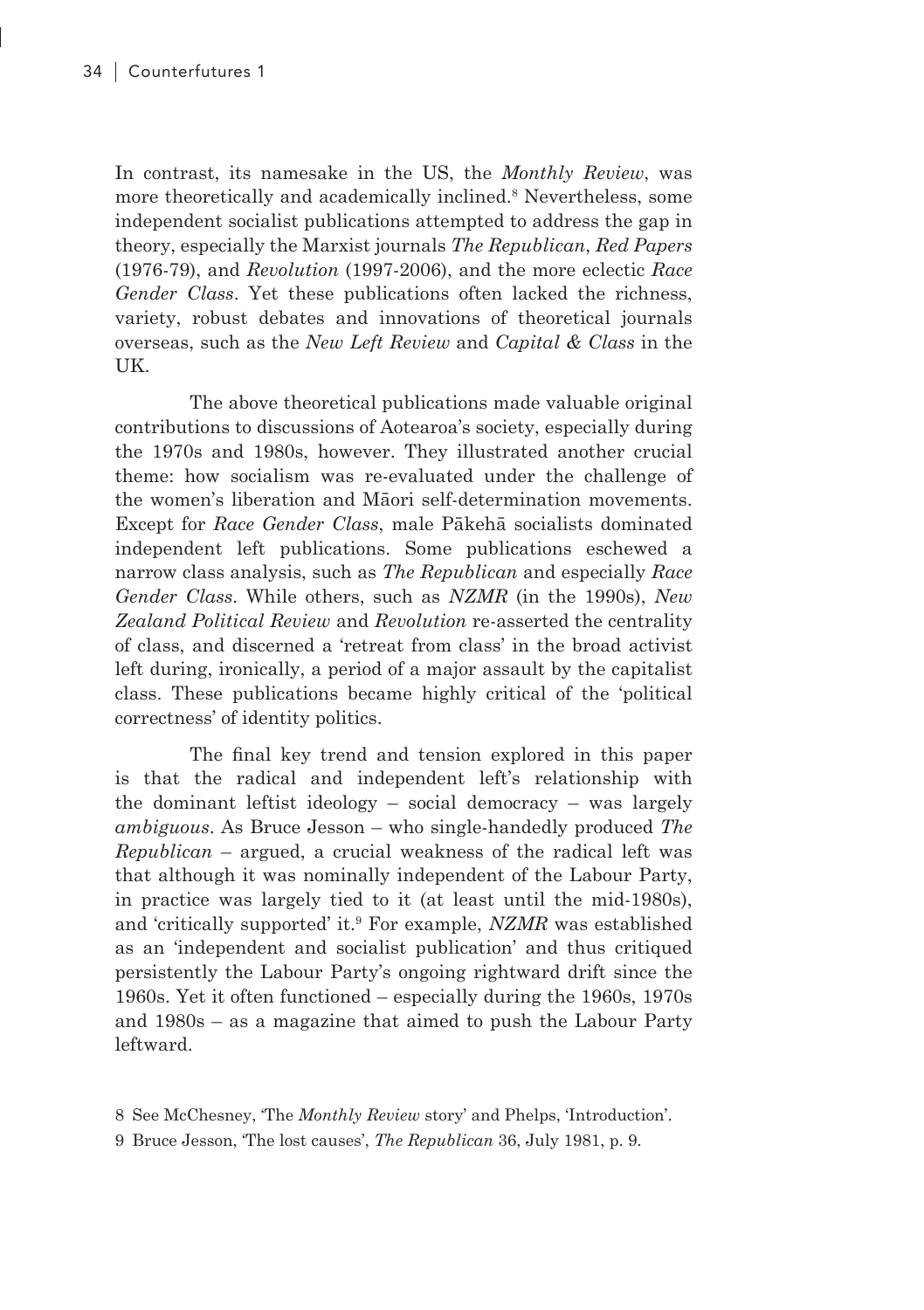After 1984, much of the independent and radical left itself shifted rightwards in order to occupy the social democratic vacuum left by Labour's momentous swing to the right. They did this in order to gain popularity and to thwart neoliberalism. Hence many formed or supported various parties such as the New Labour Party, the Alliance (although more of a diverse coalition with a social democratic flavour) and Mana. This represented a major transformation for many independent socialists: formerly they were critics of social democracy and the state, but ended up defending social democracy and the state against neoliberalism.<sup>10</sup> For example *The Republican* drifted from being an innovative, independent Marxist paper in the 1970s and 1980s to one that was aligned to the Alliance in the 1990s. As such, the independent left has almost ceased to exist.

This article proceeds by firstly defining the independent left and explaining which publications of the broader left have not been examined. The article then examines two rough time periods: the 1970s and 1980s, which generally was a fruitful period for leftist publishing in Aotearoa; and then the more grim times since the 1990s. I mainly concentrate on the 1970s and 1980s as these decades witnessed much social ferment. Moreover, this period saw a fundamental structural metamorphosis in capital that is associated with neoliberalism and globalisation. Finally, many current themes and debates – over theories such as intersectionality (the theory that different forms of oppression are intertwined) and identity politics – originated in these decades, and were generally debated in greater depth than today.

#### Defining Independent Socialism and Exclusions

This piece explores 'independent leftist' publications, whose audience Jesson defined as 'all those people with radical sympathies who don't belong to a traditional communist group'<sup>11</sup> (by 'traditional communist' Jesson presumably meant Leninist). Yet Jesson's definition is inadequate because it does not capture, crucially, the independent left's autonomy from not only Leninist parties but also

11 Jesson, 'The lost causes', p. 3.

<sup>10</sup> Peter Lee, 'Thoughts among the ruins', in Andrew Sharp ed., *Bruce Jesson To Build a Nation*, Auckland 2005, pp. 357-8.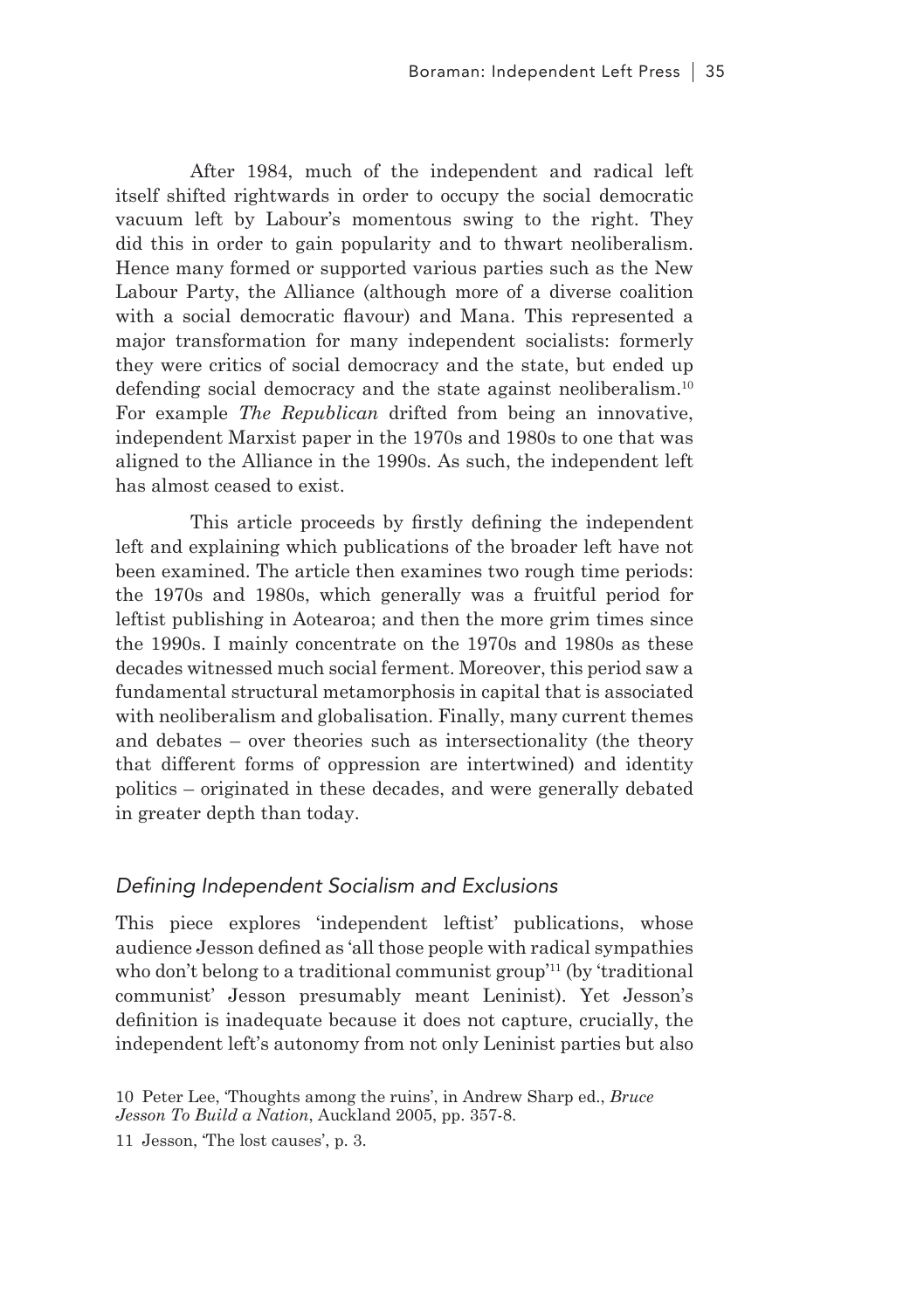from the Labour Party – and any other party. Further, it ignores the independent left's support for socialism.

However, given that the independent left was itself vague (it was also scattered, inchoate and disorganised), it defined socialism vaguely. For the purposes of this article, I see socialism as more of a variegated *movement* than an abstract idea or programme, a movement that is constantly changing according to transformations in society. In terms of ideas, I believe socialism is a broad term, encompassing social democracy, Marxism (in its many different varieties), syndicalism and anarchism (apart from individualist anarchism and liberal anarchism). Socialism is not some static, archaic idea that emphasises the sole importance of class – for example, it includes socialist varieties of feminism and environmentalism, and adaptions around the world to suit different conditions, such as the indigenous socialism and Marxism promoted in many Latin American countries. Moreover, it is misleading to define socialism as purely statist, and involving some form of representative democracy, market, wage-system, and nationalisation. This unfairly excludes many forms of Marxism and anarchism from socialism that seek the socialisation of the means of production, distribution and exchange through direct democracy and without the state, the market and the wage-system.<sup>12</sup>

Further, it is impossible to capture the complexity, concerns and transformations of independent left publications since the 1970s; nor have I read every single issue or every paper that was produced. While nobody can be genuinely non-sectarian or 'objective' when studying the left, I have attempted to be broadbased and consider the variety of concerns of the independent left.

With such a focus on independent socialism, numerous vital publications of the broad activist left are outside the scope of this article. This includes the highly significant feminist, Māori, anti-racist, anti-war and anti-nuclear, LBGTQ (lesbian, bi-sexual,

<sup>12</sup> See Michael Heinrich, *An Introduction to the Three Volumes of Karl Marx's Capital*, New York 2012, pp. 219-24; Maurice Brinton, *For Workers' Power*, Oakland 2004, esp. pp. 153-62; and John Crump & Maximilien Rubel eds., *Non-Market Socialism in the Nineteenth and Twentieth Centuries*, London 1987. A useful overview of unorthodox socialism is provided in Chamsy El-Ojeili, *From Left Communism to Post-Modernism*, Lanham 2003.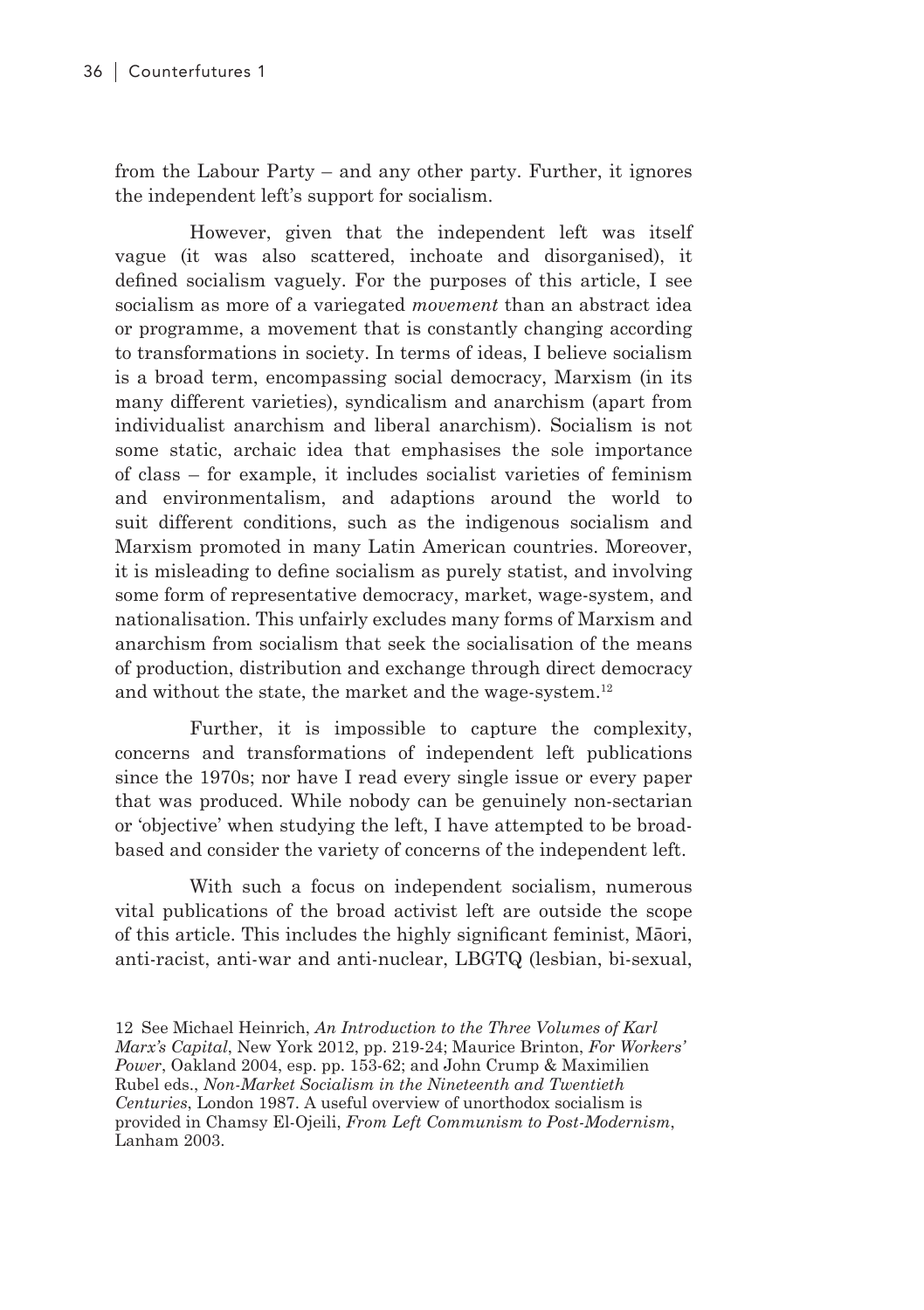gay, trans-sexual and queer) and ecological press. Examples include the feminist magazine *Broadsheet* (1972-1997),<sup>13</sup> and Peace Movement Aotearoa's *Peacelink*, as well as a host of other publications such as *Treaty Times* and the queer feminist magazine *Bitches, Witches and Dykes*. Also, I do not cover the voluminous trade union press – including those produced by unemployed unions and organisations – and the multitude of single-issue publications such as *HART News*, *CARP Newsletter*, *GATT Watchdog*, *Foreign Control Watchdog* (although that publication often has a broad leftist focus), or *Peace Researcher*.

Similarly, the vigorous Leninist press of the period is also outside the purview of this paper. Leninist parties have often been dismissed as sectarian, 'vulgar Marxist', dogmatic and sterile.14 Yet these parties produced an often lively and sometimes innovative press that was generally well distributed and sold to many workers (not just leftists), especially in the 1970s and 1980s. Major Leninist papers published included the Socialist Action League's *Socialist Action* (1969-1988), the Communist Party of New Zealand's (CPNZ) *People's Voice* (1939-91),<sup>15</sup> the Workers' Communist League's *Unity* (1978-1990), the Socialist Unity Party's *Tribune* (1966-c.1995), *Socialist Worker* (1994-2005),<sup>16</sup> *The Spark* (1991-2013),<sup>17</sup> and *Socialist Review* (1997-the present).<sup>18</sup> Additionally, a multitude of smaller Leninist publications have appeared.

13 For a collection of articles from *Broadsheet*, see Pat Rosier ed., *Broadsheet: Twenty Years of Broadsheet Magazine*, Auckland 1992.

14 See for example numerous articles in *The Republican* by Bruce Jesson such as 'One-dimensional Marxism: the politics of the Socialist Action League' 24, Sep. 1978, pp. 4-10; 'Political profile: the Workers Communist League' 42, Oct. 1982, pp. 4-10; and 'Boring the unions from within: a look at the Socialist Unity Party' 30, Nov. 1979, pp. 2, 10-16.

15 Although the *People's Voice* was renamed *Worker's Voice* in 1991 and continued until 1994.

16 This paper was originally produced by the Dunedin-based International Socialist Organisation before becoming the magazine of the nationwide Socialist Worker Organisation. In 2005, it was transformed into a journal called *Unity* (2005-2010) which differed from the earlier Workers' Communist League paper of the same name.

17 *The Spark* was renamed *Fightback* in 2013 and still continues to be published.

18 The dates for the print runs of publications in this article have been sourced from the New Zealand libraries catalogue (http://nzlc.natlib.govt. nz/). It is likely that some dates are inaccurate.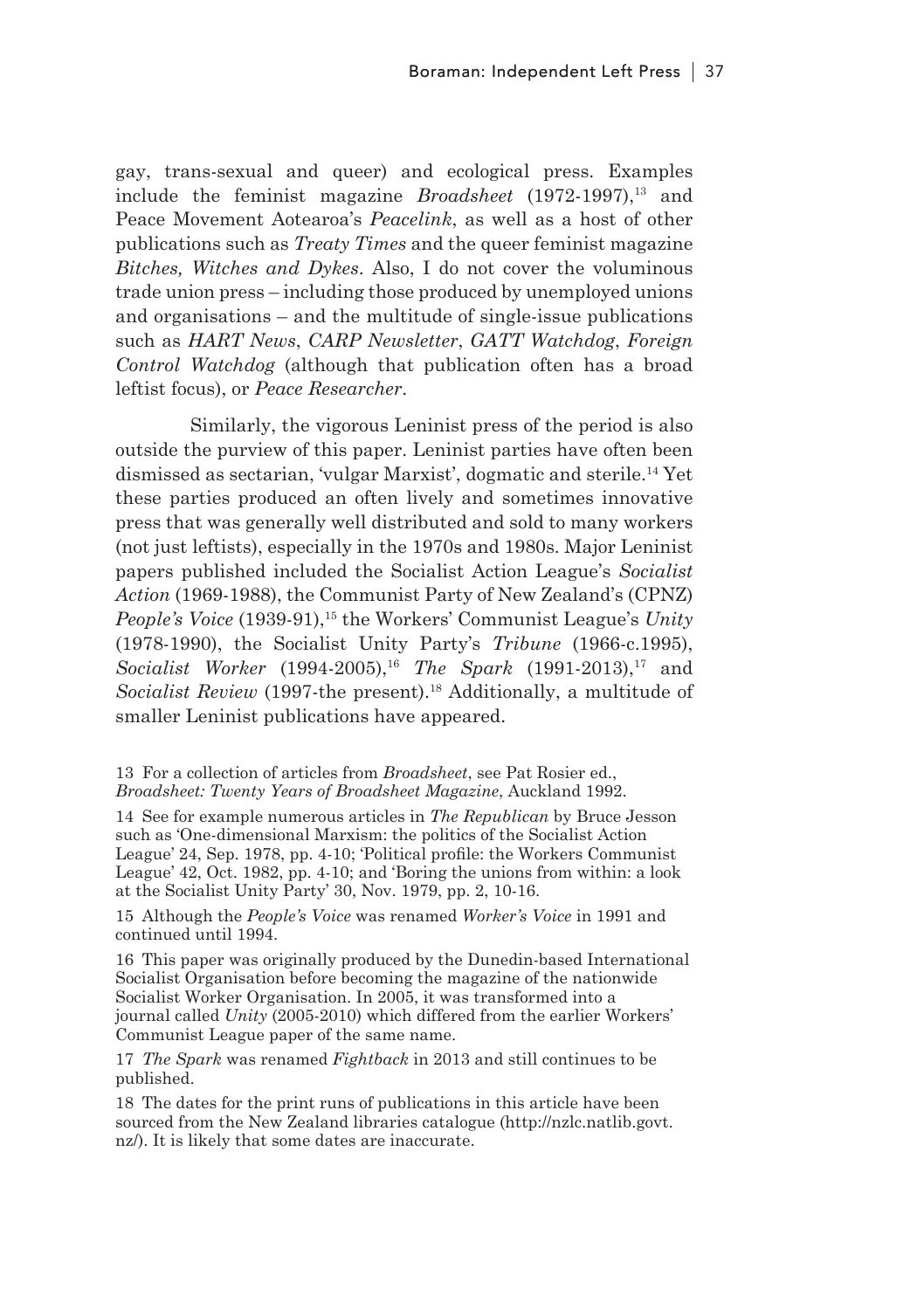Furthermore, I do not examine the press of the anarchist and unorthodox (non-Leninist) Marxist (especially council communist and left communist) strains of socialism, which while independent from parties, were often tied to various formal organisations, however small. While more marginalised, denigrated and spasmodic than the Leninist press, and also lacking national organisations and thus widely distributed papers, this current produced a surprising array of magazines.19

#### The Independent Socialist Press in Context: The 1970s and 1980s

A surprisingly diverse and vigorous leftist press flourished in Aotearoa during the long 1970s – that is, the period from the late 1960s to the early 1980s. This reflected the times: the long 1970s was Aotearoa's 1960s. That is, the period was a decade of dissent, culminating in the tumultuous Stop the Tour mobilisation of  $1981<sup>20</sup>$ Dissent in the workplace reinforced dissent in the community and vice versa. There was a major strike wave; and a remarkably broad series of protests against war, the nuclear bomb, worsening living conditions, apartheid, racism, the ongoing alienation of Māori land, sexism, homophobia, environmental degradation and so forth.

Two sparks of dissent can be discerned: the Vietnam War and the Arbitration Court's nil wage order of 1968. Demonstrations against the Vietnam War, although only gaining mass support in the early 1970s, catalysed protest on other issues. New movements emerged, such as the ecology movement, and old ones re-emerged, such as Māori resistance to colonisation and the feminist movement. While protest was often dismissed as the preserve of 'middle-class' liberals,<sup>21</sup> it often involved many white and blue-collar workers, and also the unwaged wing of the working-class, especially students. After the Arbitration Court's nil wage order of 1968, unions often

21 See for instance Jesson, 'The lost causes.'

<sup>19</sup> See Toby Boraman, *Rabble Rousers and Merry Pranksters*, Christchurch 2008.

<sup>20</sup> In his survey of the 1970s, Thomas Borstelmann has claimed that 'for most Americans, "the 1960s" really happened in the 1970s.' Borstelmann, *The 1970s*, Princeton 2012, p. 3. I believe that was the case for Aotearoa too.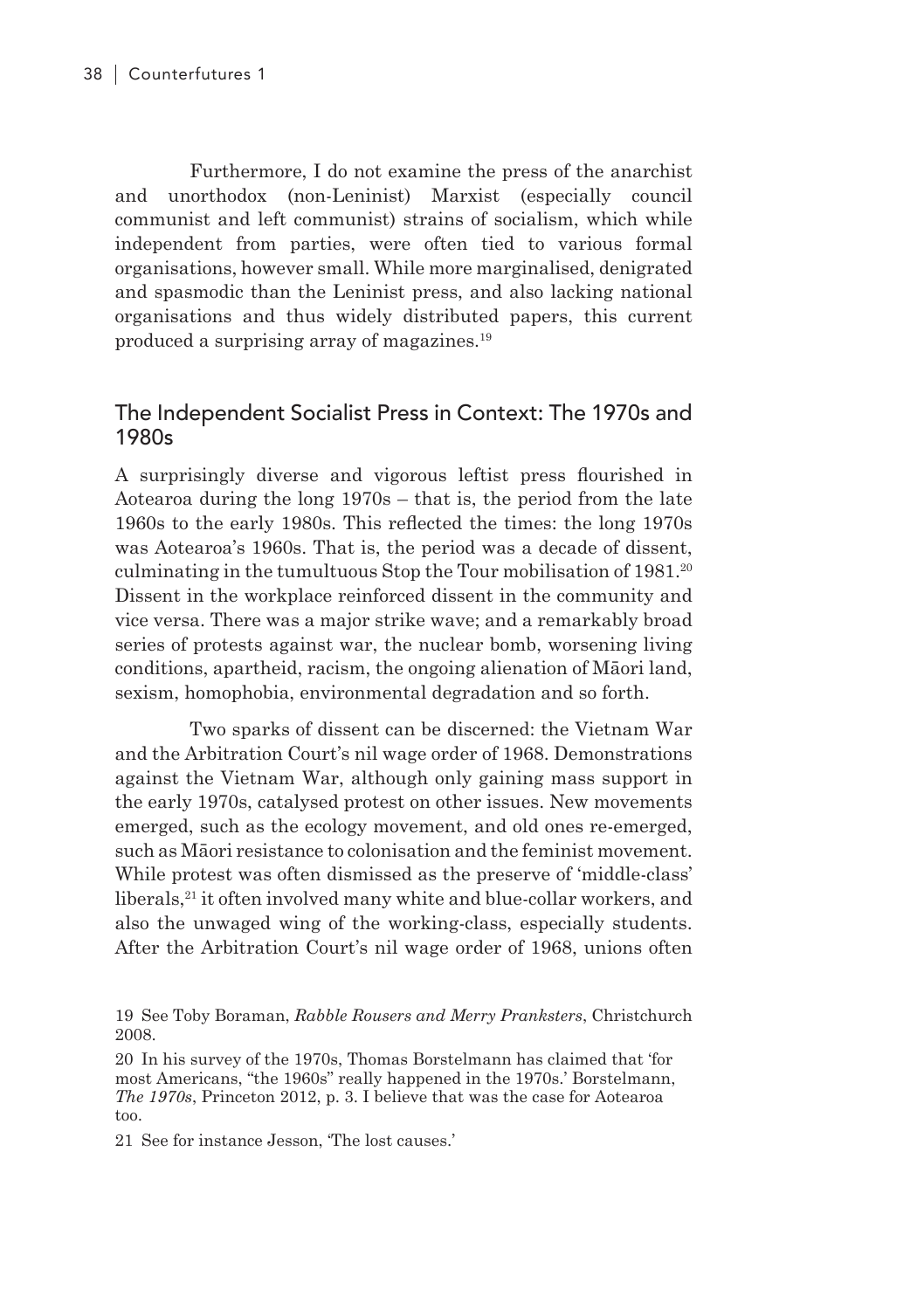bypassed the shackles of the Arbitration Act and took substantial strike action – indeed, the 1970s witnessed the highest number and percentage of workers involved in stoppages in Aotearoa's history.<sup>22</sup> Some of these strikes were political in nature.

 These developments were global (with local and regional variations, of course). A similar protest movement and strike wave existed in many other countries during the 1970s. Other global developments which helped to shape the left in Aotearoa were the onset of a deep and lengthy global economic crisis in the early/mid-1970s; the Cold War and its end due to the downfall of many Stalinist regimes in the late 1980s; the presence of many popular antiimperialist struggles in low-income countries, especially Vietnam; the beginnings of climate change; and, finally, the dawning of the global neoliberal counter-attack by the capitalist class. It first began in various South American dictatorships in the mid-1970s and then spread around the globe. This signalled the beginnings of a harsh 'flexibilised' regime of capital accumulation based on globalisation, de-industrialisation and the rise of casualised work in high-income countries, financial valorisation and so on.

As a consequence of these global events, the left in Aotearoa became more diverse and fragmented. For example, as Bert Roth notes, the left attempted (somewhat) to transcend Stalinism from the 1960s:

Previously the gospel came readymade from Moscow and there was very little intellectual debate. Today [1976] each group is forced to think out its position, to challenge the others, and to defend its ideas. There has been a return to the original works of Marxism-Leninism, instead of what you used to get - the Readers Digest-type versions, as in Stalin's History or Mao's Thoughts.<sup>23</sup>

Importantly, new currents emerged that challenged some socialist orthodoxies, especially social movements, but also Trotskyism,

23 Roth, 'A history of socialist newspapers.'

<sup>22</sup> See Toby Boraman, 'Carnival and Class: Anarchism and Councilism in Australasia during the 1970s' in Alex Prichard, Ruth Kinna, Dave Berry & Saku Pinta, eds., *Libertarian Socialism*, Basingstoke 2012, p. 255. See also Brian Roper, 'The fire last time: the rise of class struggle and progressive social movements in Aotearoa/New Zealand 1968-1977', *Marxist Interventions* 3, 2011, pp. 7-30.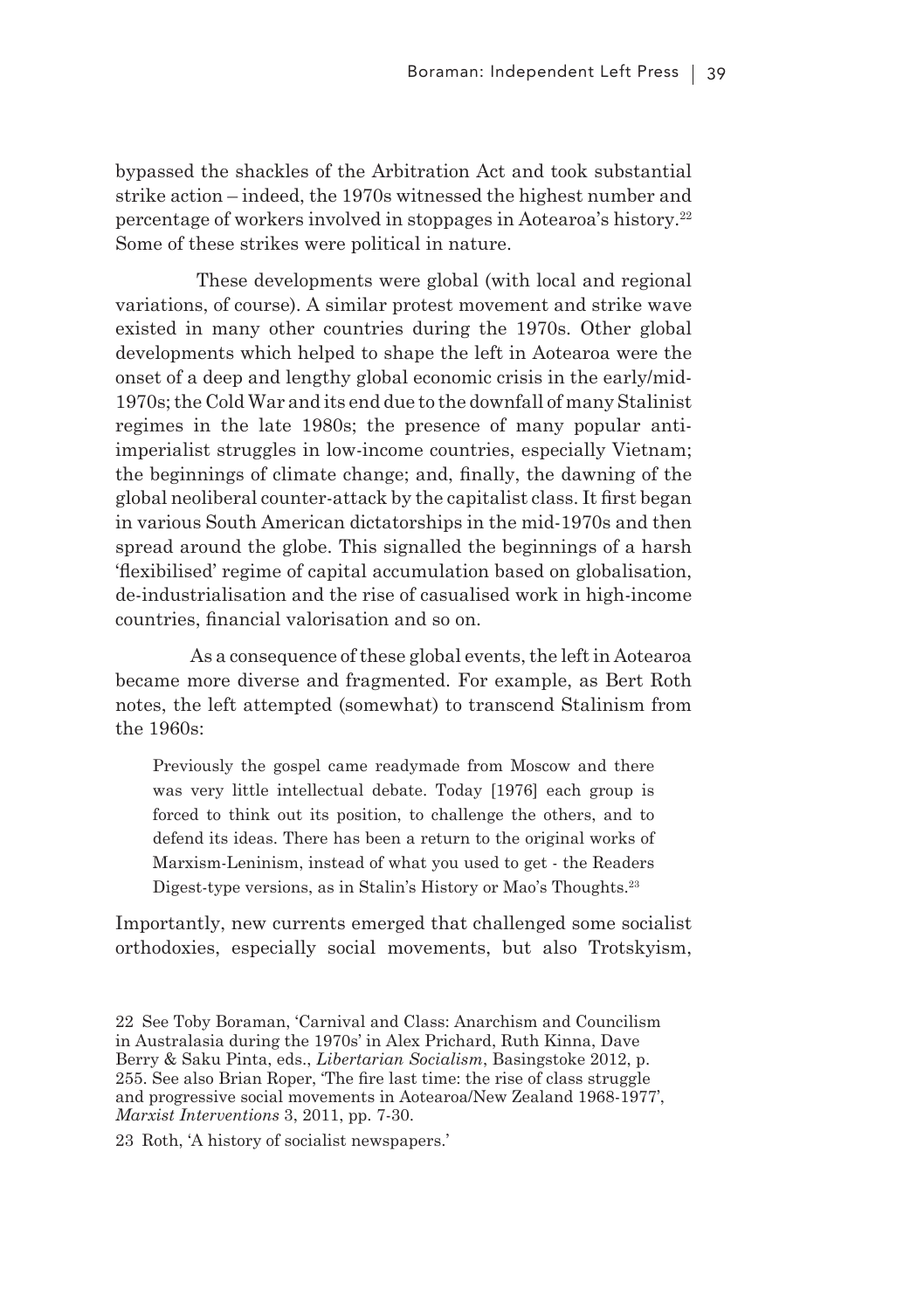Maoism, anarchism and forms of non-Leninist Marxism.

Although the 'protest movement' that coagulated around opposing the Vietnam War had largely disappeared by the early 1970s, it laid the groundwork for one of the biggest protests in terms of street mobilisation, direct action and confrontation in Aotearoa: the anti-apartheid protests against the 1981 Springbok Tour. By today's standards, the numbers are staggering: it has been estimated at least 150,000 people took part.<sup>24</sup> As well, at least  $300,000$  workers participated in the 1979 general strike,<sup>25</sup> Ngāti Whātua and supporters occupied Takaparawha/Bastion Point in 1977-8, and during the 1980 Kinleith strike, workers chalked up a rare victory over the state. Overall the late 1970s and early 1980s witnessed the most intense, confrontational and widespread dissent of the period under review. This contrasted with many other high-income countries that experienced their peaks in contestation during the late 1960s and early 1970s. After the early 1980s, with the onset of another deep recession, the wage-freeze and widespread restructuring, mass protest generally began to dissipate in Aotearoa, and the capitalist class and state gained the upper hand.

Due to the upswing in extra-parliamentary protest following 1968, the 'parliamentary party of socialism linked to trade unions…lost its hegemony' over the left.26 The independent leftist press assumed greater significance in Aotearoa compared to many other countries due to the notable absence of a major, official social democratic paper during the period of study. The Labour Party (and the parties, such as New Labour, that have appeared since Labour adopted neoliberalism) did not produce a regular, longlasting publication throughout the period under examination. The

25 Department of Labour estimate (297,418 to be exact) cited in 'New figures prove impact of strike', *PSA Journal*, 67/8 Sep. 1980, p. 16. The Department's figures excluded most government workers who took part in the strike, such as PSA and Post Office Association members, and the Federation of Labour estimated a larger turnout of around 343,000-366,000 of its members (or 75-80 per cent). 'New figures prove impact of strike', p. 16.

26 Geoff Eley, *Forging Democracy*, Oxford 2002, pp. 338-9.

<sup>24</sup> Aroha Harris, *Hīkoi*, Wellington 2004, p. 108 and Ministry for Culture and Heritage, 'The 1981 Springbok Rugby Tour', accessed 16 August 2015, http://www.nzhistory.net.nz/culture/1981-springbok-tour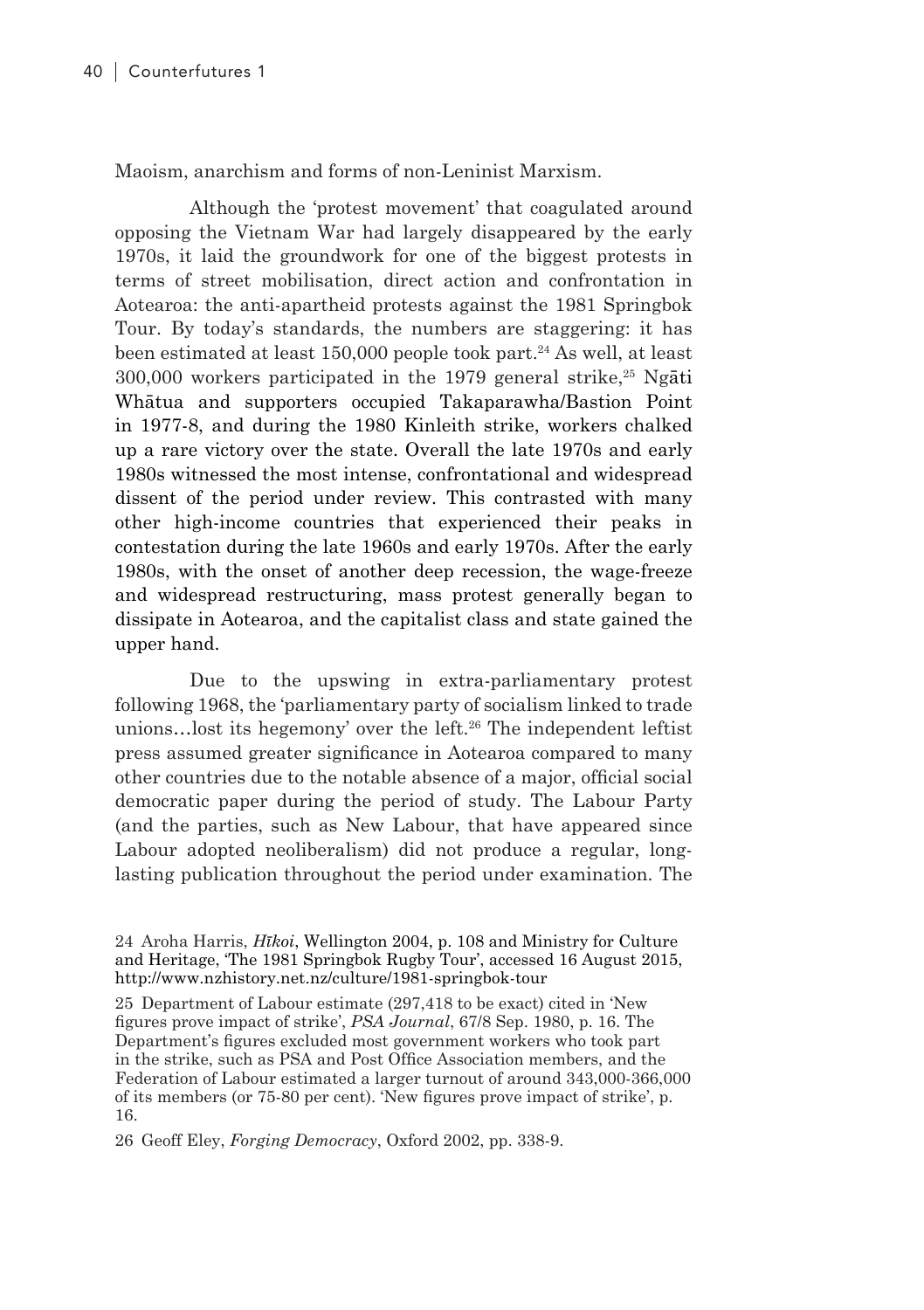Labour Party's last major publication was *The Standard*, which ceased in 1959.27 Unusually, compared to many other countries, the New Zealand Labour Party has lacked a lasting, well-organised leftist faction, and thus a paper.<sup>28</sup>

This absence of an influential social democratic publication was ironic because, as *NZMR* noted, the majority of leftists in the country were social democrats.29 Subsequently, people to the left of Labour produced almost all leftist publications since the 1960s. Yet no one publication dominated the left and, more importantly, had substantial influence over the labour movement and the broader working-class.<sup>30</sup> Furthermore, no left-wing party or organisation obtained a mass membership or appeal, apart from the Labour Party when it was still *arguably* wedded to social democracy up to 1984. As Jesson argued, its version of social democracy had become increasingly tepid and thoroughly embedded in capital and the state<sup>31</sup>

27 According to Bert Roth, by the time of its demise *The Standard* (1935- 59) had very little politics in it. It was earlier called the *New Zealand Worker* (1924-1935) and before that the *Maoriland Worker* (1910-24). Yet the *Maoriland Worker* for most of its existence was a largely ecumenical radical socialist paper that was independent of the Labour Party. Roth, 'A history of socialist newspapers.'

28 A few minor publications associated with the Labour Party appeared such as *New Outlook* (1982-86), a current affairs magazine involving Peter Davis, Helen Clark's partner. *New Outlook* was considered to be linked with the left-wing of the Labour Party.

29 *New Zealand Monthly Review* (*NZMR*) 159, Sep. 1974, p. 4.

30 The working-class in this paper is seen as a broad, diverse, complex multicultural class, a class that includes women, ethnic minorities, migrants and beneficiaries, as well as most white-collar non-managerial labour. The term does not just mean the industrial working-class. I define class in Marxist terms as an exploitative social relation rather than a gradation based on social rank that is determined by qualities such as level of education, income or status. For a discussion, see Toby Boraman, 'A middle-class diversion from class-struggle?', *Labour History* 103, Nov. 2012, pp. 203-26.

31 As Bruce Jesson, among many others, highlighted. See his articles 'The betrayal of the working-class by the Labour Party'*, Red Papers*, 1 May 1976; 'Looking at the Labour Party', *The Republican* 47, Sep. 1983, pp. 12-6; and *Fragments of Labour*, Auckland 1989. Jesson argued 'unlike other Labour and Social Democratic parties, it [the Labour Party] hasn't the emotional and intellectual resources to sustain a coherent left-wing. There is no continuous tradition of effective dissent.' Jesson, 'Looking at the Labour Party', p. 12.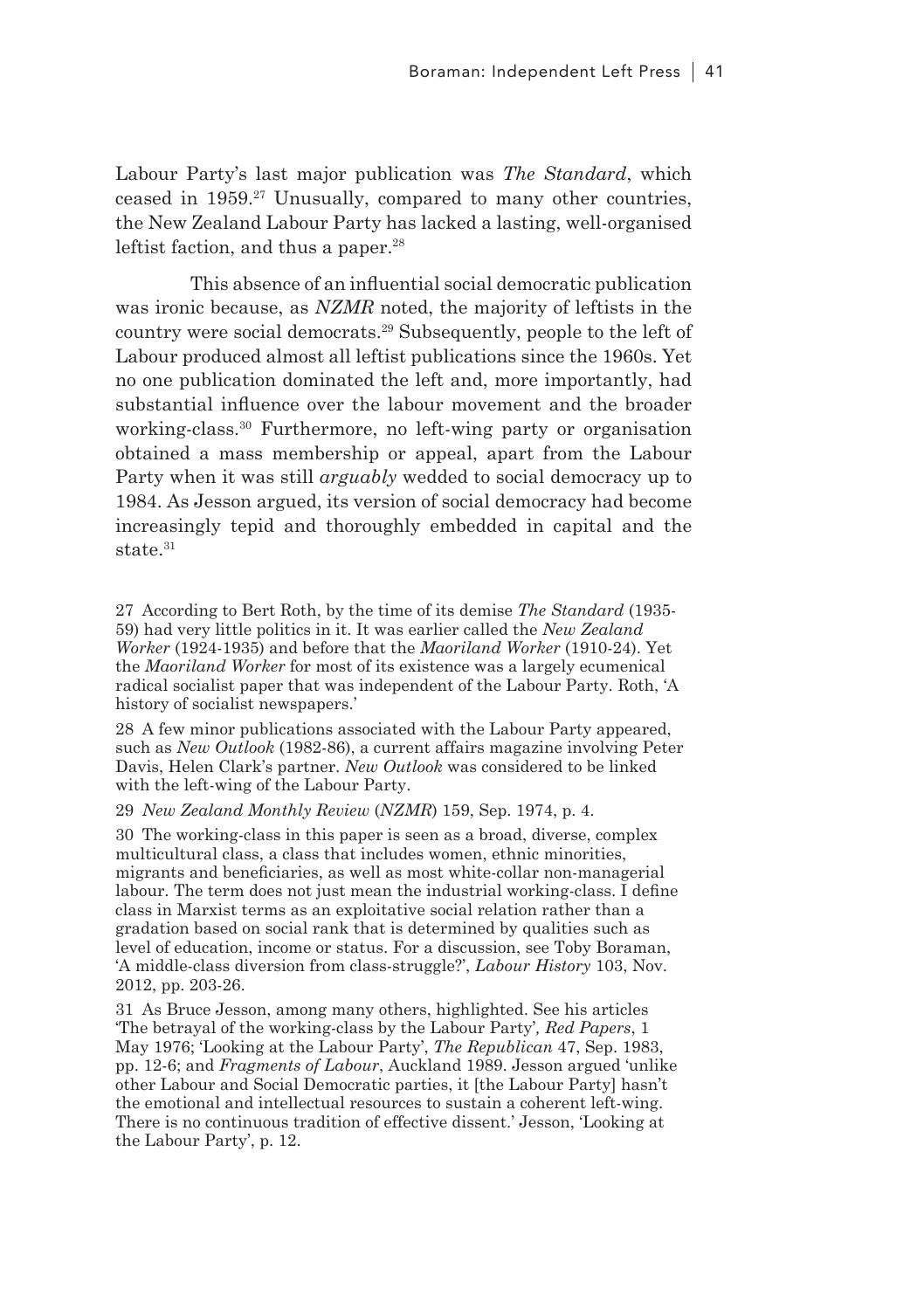In these independent socialist publications a nascent creative socialism started to develop which addressed local conditions. Significant debates and analysis emerged not just over orthodox subjects such as revolution versus reform, but also over newer topics that were explored in greater depth than previously. For example, debates occurred about the nature – and development of – class in Aotearoa, the nature of colonialism and its connection with capital's enclosures of Māori land, whether Aotearoa was a colony or semi-colony of Britain and/or the US, or a junior imperialist ally of the US with its own mini-empire in the Pacific, and whether internationalism or left nationalism was best suited for Aotearoa. Yet probably the most heated debates occurred over Māori self-determination and women's liberation, and an associated discussion over which form of oppression (ethnicity, gender or class) was the most fundamental, or whether they all had equal power.

However, I am not suggesting Aotearoa was swimming in a sea of rebellion in the long 1970s: there was still a deep conservatism in Aotearoa society, which had gelled into a 'militant conservatism'<sup>32</sup> under Muldoon as a reaction to dissent and the growing climate of social liberalism in the 1970s. Throughout the 1970s and 1980s, protesters and strikers were only ever a minority of the population, and social ferment paled in comparison to countries that experienced revolutions or major revolts, such as Portugal, Iran and Italy. Strikes caused only a brief period of stalemate between labour and the combined forces of capital and the state. Aotearoa lacked a strong radical leftist tradition. The socialist movement, while growing, was still tiny. For example, Bert Roth estimated that the combined membership of Leninist parties was 300-400 in 1973 and 500 in 1980.<sup>33</sup> The independent left, while perhaps twice the size of the Leninist left, was also infinitesimal. There were only two brief, fleeting periods of radicalisation – the late 1960s and early 1970s, and in 1981. The movements it produced were never anti-systemic.

Nor is it necessary to posit that there is a deterministic link between the vitality of struggle and the vitality of the leftist press. Sometimes a lively and innovative magazine can appear in hard times. Furthermore, and crucially, movements are often

<sup>32</sup> Jesson, 'The lost causes', p. 4.

<sup>33</sup> Bert Roth, *Yearbook of International Communist Affairs*, cited in Toby Boraman, *The New Left in New Zealand from 1956 to the early 1980s*, PhD thesis, Dunedin 2006, p. 380n.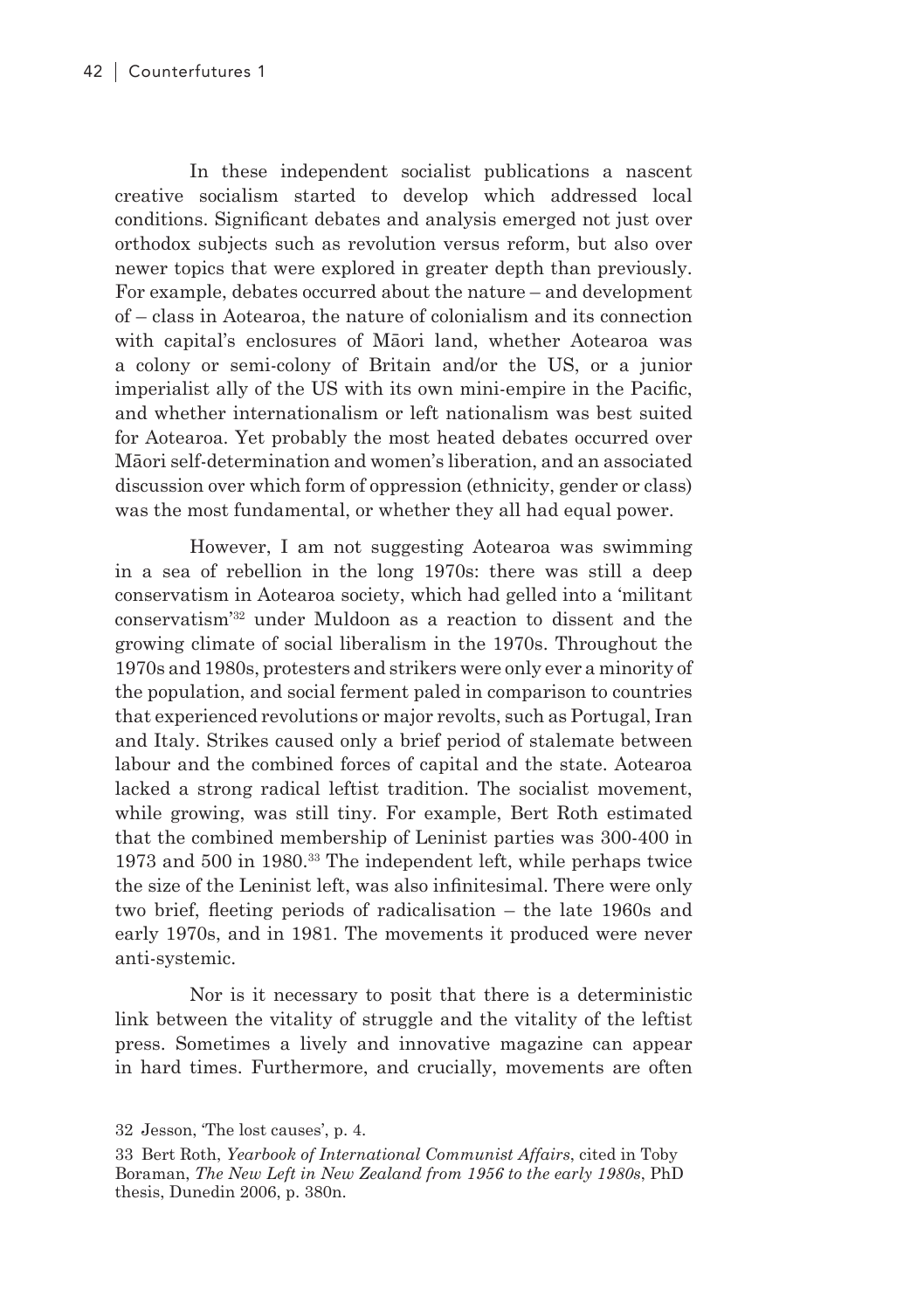organised in workplaces and communities independently from the 'organised' left. A prime example is the tino rangatiratanga movement. In accord with tikanga, it was a primarily oral and face-to-face movement, and generally placed more importance on flaxroots activism than on publishing.<sup>34</sup>

A more ominous reaction to working-class dissent – and the economic crisis and 'oil shock' of the mid-1970s – than Muldoonist social conservatism appeared in the late 1970s: capitalist restructuring of industry, or 'destructuring' as Jim Knox called it.<sup>35</sup> This was a forerunner to the open class war on the working-class of the period from the mid-1980s to about the mid-1990s, when capital and successive Labour and National governments imposed neoliberal practices on society in a widespread and far-reaching manner. This was a joint effort by capital and the state to restore long-term profitability, and thus facilitate the massive transferring of wealth from labour to capital that has occurred in the last 40 years. Much of the left was demoralised by neoliberalism being first imposed by a Labour Government, stunned by the blitzkrieg 'shock and awe' method by which it was enacted, and finally confused by Labour's liberal social agenda. However, there was considerable early resistance to neoliberalism in the mid-1980s, especially from rural communities and also by workers attempting to resist restructuring and 'downsizing'. I examine some of the long-term effects of neoliberalism on the left in the section on the 1990s to the present.

#### Independent Socialist Journals 1970s/1980s

In the post WWII period, the independent left was a product of the New Left. The latter was originally formed by dissidents from the Labour Party and the Communist Party during the mid-1950s.<sup>36</sup> In the 1970s, the independent left grew due to the multitudinous forms of protest during the decade, and the many socialists who remained sceptical of both Labour and Leninist parties.

35 Jim Knox, 'Knox on the smelter', *Federation of Labour Bulletin* 22, Sep. 1980, p. 5.

36 See Boraman, 'A middle-class diversion from class-struggle?'

<sup>34</sup> Nevertheless, many publications did appear, often in the form of newsletters. In the 1970s, for example, *MOOHR Newsletter*, *Te Matakite o Aotearoa Newsletter*, *Te Matakite o Aotearoa Poneke Paanui* and *Takaparawha 'Bastion Point Tent Town' Bulletin* were published.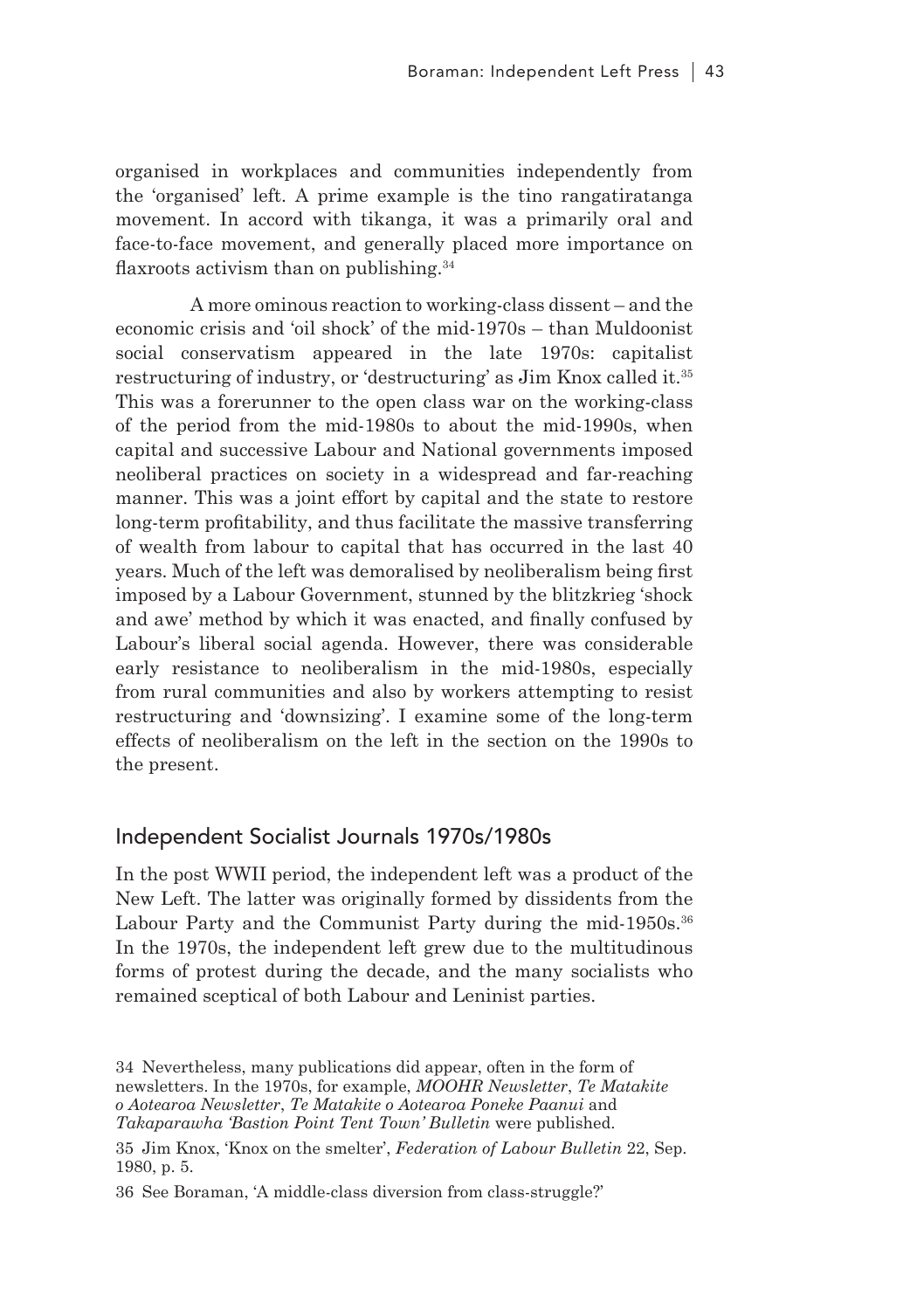Aotearoa has an important tradition of the independent left producing arguably many of the left's most successful and stirring publications. This tradition can be seen as beginning with several independent papers formed out of the class-based ferment before WWI, especially the fiery newspaper *Maoriland Worker*. 37 From the 1930s, this tradition took a more intellectual turn with *Tomorrow* and *Here and Now*. 38 Winston Rhodes, the inaugural editor of *NZMR*, noted that *NZMR* was founded in 1960 explicitly to succeed *Tomorrow* and *Here and Now* to fill a vacuum after those publications had ceased or had been effectively suppressed by the Labour Government.39 Like those publications, *NZMR* attempted to intertwine independent socialist comment with a focus on the arts and culture.40

I concentrate on *NZMR* and *The Republican* in this section, mainly because they were the most influential and long-lasting independent socialist publications of the period. I also examine *Race Gender Class* to help illustrate an important leftist trend to adopt the 'tripod theory' of oppression, a theory which saw race, gender and class as the three interlocking pillars of societal oppression, a view that even the formerly Maoist Workers' Communist League adopted in the mid-1980s.

37 *The Maoriland Worker* was a borderline independent socialist paper because it was not independent from trade unions – it began as the paper of the Shearers' Union and then became the paper of the first Federation of Labour or 'Red Feds' – yet it was independent in the sense that it became the major left-wing and 'non-sectarian' paper of its day, and developed into a forum for all shades of socialist opinion, from revolutionary to reformist. Its independence from political parties ceased when the Labour Party captured it in the late 1910s and early 1920s.

38 Wolfgang Rosenberg viewed *Tomorrow* as 'New Zealand's first independent periodical.' Rosenberg, 'In memory of Winston Rhodes', *NZMR* 301, Sep. 1987, p. 2.

39 Winston Rhodes, 'Looking 200 issues backwards', *NZMR* 200, June 1978, p. 3. Rhodes notes *Here and Now* earned the nickname 'now and then' due to its spasmodic publication (p. 3).

40 Indeed, Rhodes, an English lecturer at the University of Canterbury, had been earlier involved in *Tomorrow*. For *Tomorrow*, see Rachel Barrowman, *A Popular Vision*, Wellington 1991 and Andrew Cutler, '*Tomorrow* magazine and New Zealand Politics 1934-1940', *New Zealand Journal of History* 24/1, 1990, pp. 22-44. For Rhodes see Rachel Barrowman, 'Rhodes, Harold Winston', from the *Dictionary of New Zealand Biography*, Te Ara - The Encyclopaedia of New Zealand, accessed 5 August 2015, http://www.TeAra.govt.nz/en/biographies/4r13/rhodes-harold-winston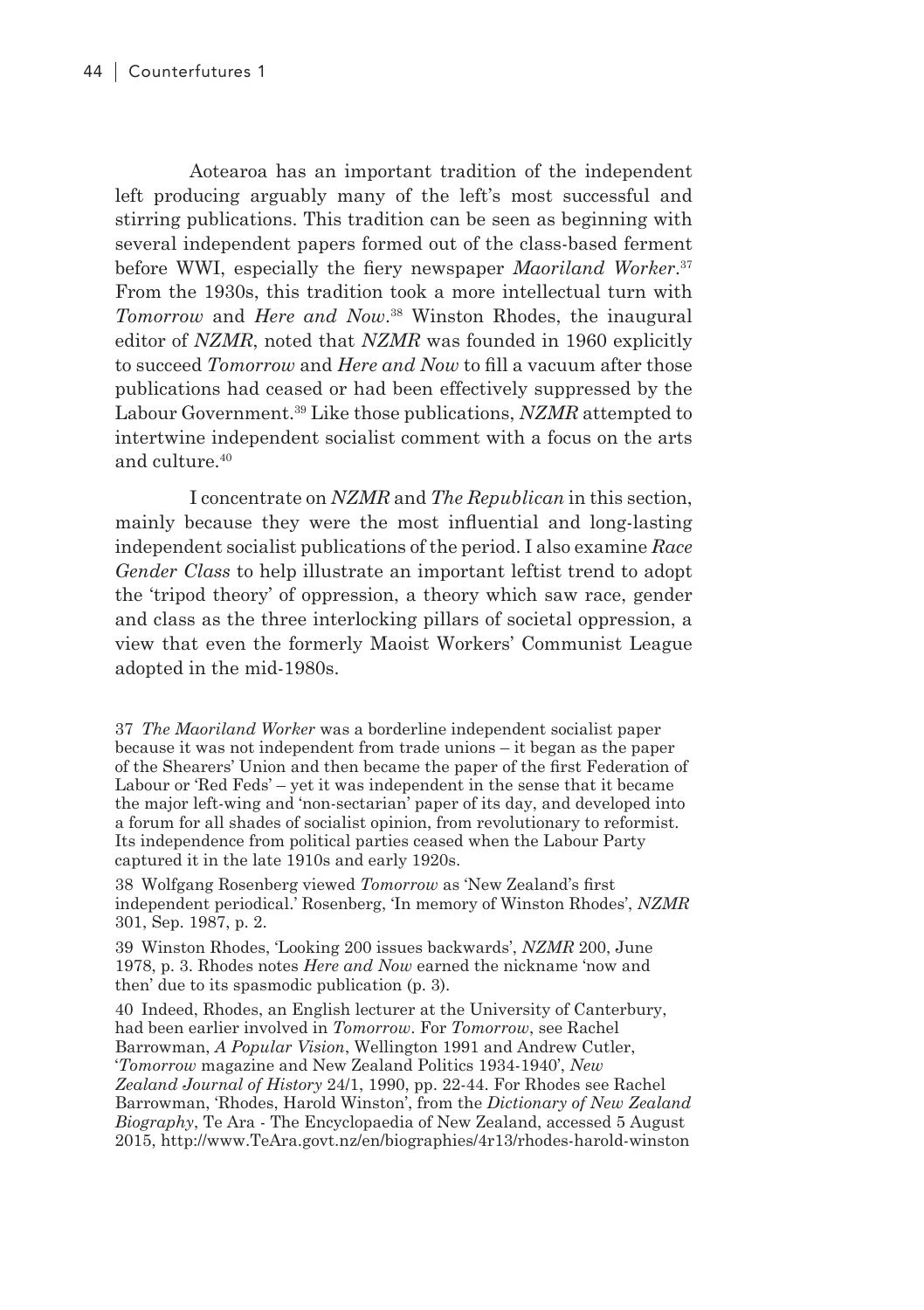Several other independent leftist publications have not been examined. *Red Papers* (1976-79) was one important example. It was an independent non-sectarian Marxist theoretical publication published by the Marxist Publishing Group including David Bedggood. *Red Papers* was associated with several (independent and non-academic) political economy conferences in the late 1970s. It attempted to broaden the scope and raise of the standards of Marxist analysis and debate in Aotearoa, and overcome the 'backward state of class analysis in New Zealand.'41

*The Paper* (1973-75), a monthly newspaper, importantly differed from most independent leftist publications in that it was directed at working-class people rather than at leftists or activists, and was sold outside factories. Despite the involvement of many different leftists in Wellington and elsewhere, it was, however, regarded by some as a Maoist paper with strong links to a grouping that eventually became the Workers' Communist League in the late 1970s.<sup>42</sup>

*The Paper* was possibly the best selling independent socialist paper since the 1970s. It claimed to have sold 3,500 copies in 1974. *NZMR* possessed at its peak at least 2,000 subscribers, and *The Republican* had a circulation of about 600.<sup>43</sup> *Socialist Action*, the paper of the Socialist Action League (SAL), claimed to have probably the largest circulation of any regular leftist paper published since the 1970s, selling a peak of about 8,400 copies during the 1978 election campaign, and 4,000 copies in both 1971 and 1986.<sup>44</sup> *People's Voice* never got close to its earlier peak of 14,000 copies in 1945.<sup>45</sup>

Several key contributors to *Red Spark* (1969-70) – another arguably independent socialist publication, this time the short-

<sup>41</sup> *Red Papers*, 1 May 1976, p. 2.

<sup>42</sup> Ron Smith, *Working Class Son*, Wellington 1994, p. 162.

<sup>43</sup> Horton, 'Obituary: *Monthly Review'*, p. 75; Smith, *Working Class Son*, p. 162; and Bruce Jesson, 'To build a nation', *New Zealand Political Review*  (*NZPR*), April 1999, p. 29.

<sup>44</sup> *Socialist Action*, 1 Dec. 1978 and 31 Jan. 1986; *NZMR* 88, April 1968, p. 24 and 124, July 1971, p. 4. The New Labour Party's short-lived newspaper *New Times* claimed a print run of 20,000 copies for its first issue in 1989. *NZMR* 321, Nov./Dec. 1989, p. 31.

<sup>45</sup> Roth, 'A history of socialist newspapers'.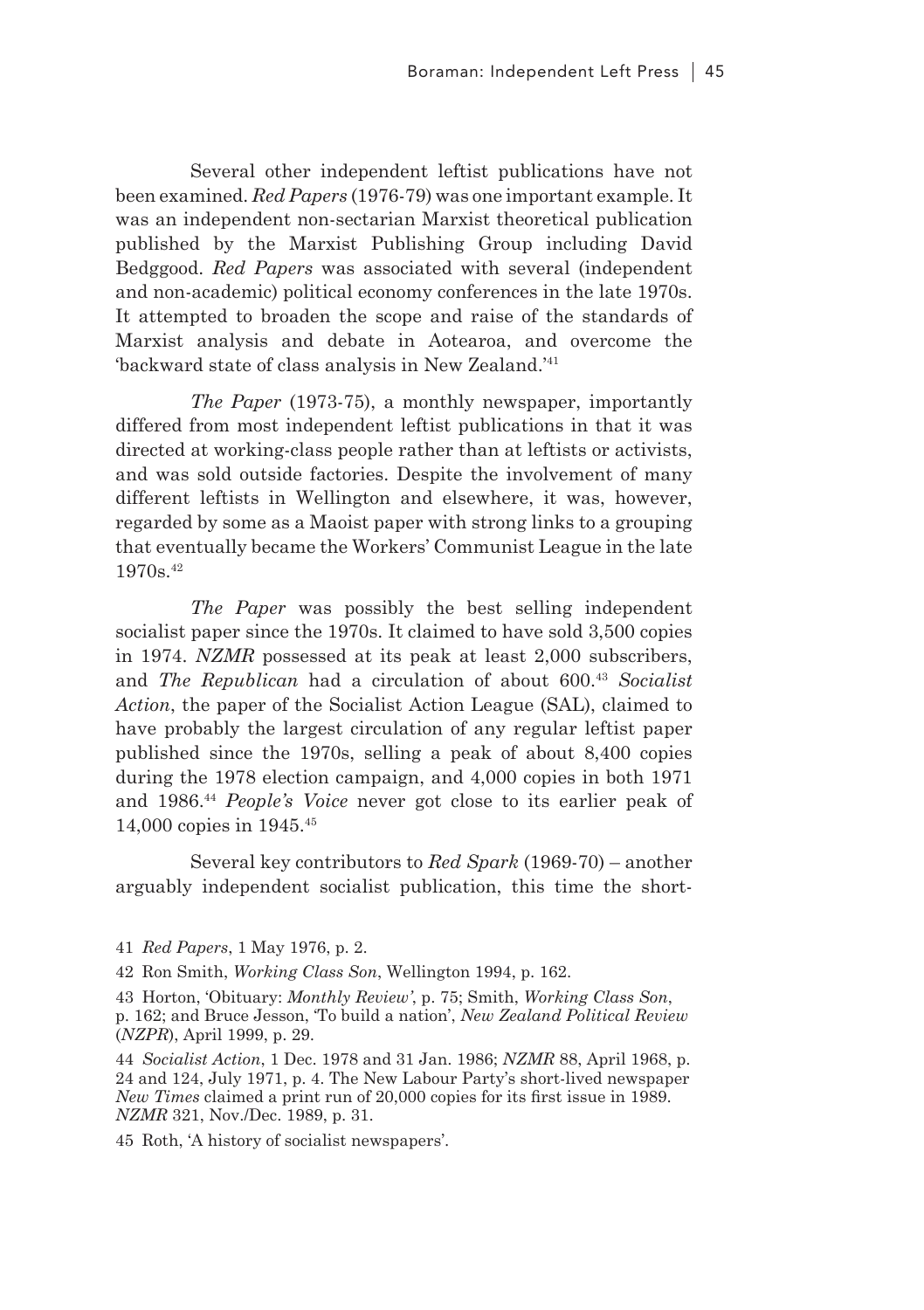lived magazine of the Victoria University Socialist Club – helped to form the SAL. Hence, like *The Paper*, *Red Spark* was similarly ambiguous in its relationship with Leninism, albeit of a different kind (Trotskyism).

#### New Zealand Monthly Review in the 1970s and 1980s

A product of a minor renewal in the left during the late 1950s and early 1960s, *NZMR* became a national leftist institution for 36 years.46 It seemed that most prominent leftist activists in Aotearoa wrote at one stage for *NZMR*. Leo Huberman, writing about *NZMR*'s counterpart *Monthly Review* in the US, noted that the magazine was based on the notion that 'agitation, based on information, brings lasting converts to socialism; agitation, based on exhortation, does not.'47 This too was an unwritten motto of *NZMR* up to the late 1980s: it performed an essential function of providing leftist news, comment and correspondence from around the country and the world at a time when such information was difficult to find.

*NZMR* also had a strong focus on the broader Pacific, including regular news and opinion pieces about the New Zealand state's territories in the Pacific, especially the Cook Islands. It showcased investigative research about the Pacific and Aotearoa, especially about neo-colonialism, the nuclear threat and the US military and spy presence, particularly by the prolific researcher Owen Wilkes and later by David Robie.48

Reflecting the times, *NZMR* included many articles on peace, Vietnam, apartheid and civil liberties. Yet perhaps *NZMR*'s strongest focus was on a subject often ignored in terms of in-depth coverage in the leftist press: economics. Important economists such as Brian Easton (who was *NZMR* editor in the mid to late 1970s), Geoff Mason and especially Wolfgang Rosenberg penned a multitude of articles in *NZMR* about such topics as inflation, restructuring, class struggle, and global economic and local trends.

Rosenberg was a pivotal figure in *NZMR* for three decades,

46 Horton, 'Obituary: *Monthly Review*', p. 74.

- 47 Huberman quoted in Phelps, 'Introduction', p. 25.
- 48 Horton, 'Obituary: *Monthly Review'*, p. 75.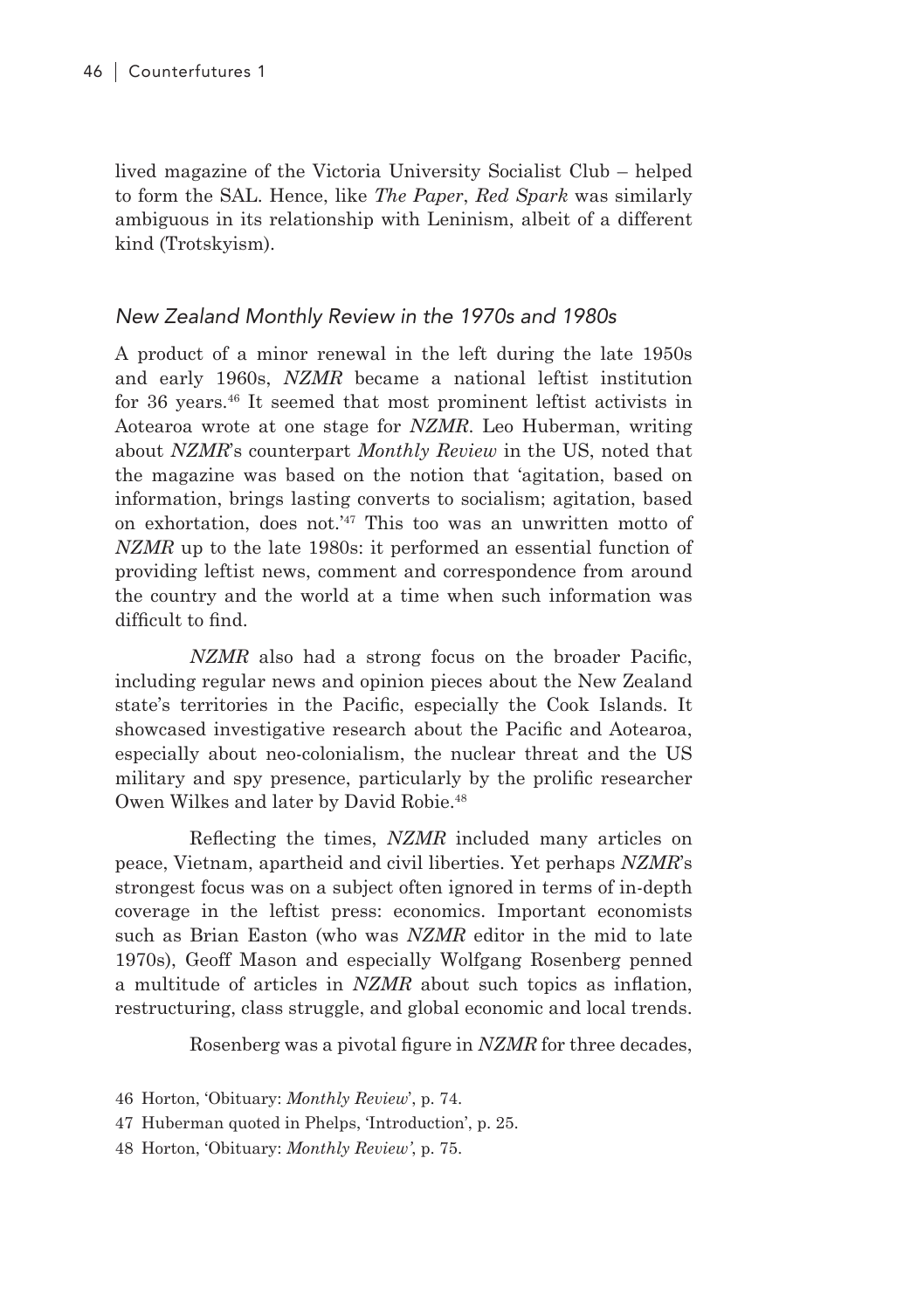from its foundation until the 1990s.<sup>49</sup> While describing himself as a 'Marxist with a small "m"',50 he wrote from a pragmatic socialist viewpoint that led some to assert that he was a Keynesian.<sup>51</sup> Whilst ultimately aiming for a socialist society, he recommended a variety of measures, such as socialist co-operatives, nationalisation, greater self-sufficiency, import controls and economic planning in order to improve workers lives in the here-and-now and provide a basis for a deeper shift to socialism. *NZMR* published many books about economics by Rosenberg, including early critiques of neoliberalism dating from 1984 during a period when the Labour government proclaimed 'there is no alternative' to its 'shock doctrine.'<sup>52</sup>

According to Andrew Cutler, *Tomorrow* magazine in the 1930s paid little attention to 'working-class ideas and politics' due to the 'middle-class intellectual bias' of its contributors.53 In contrast, *NZMR* contained multiple defences of trade unions and strikes during a lengthy period when workers and unions were being 'bashed', especially after the lengthy economic crisis began in 1973-4. It also contained many contributions from trade unionists.

*NZMR* also published poetry in almost every issue until the late 1980s, as well as a scattering of short stories. Murray

49 See Rhodes, 'Looking 200 issues backwards', p. 4.

50 Murray Horton, 'Wolfgang Rosenberg', *Foreign Control Watchdog* 114, May 2007.

51 For instance, see Russell Barrett, 'The Revolutionary Road to Socialism', *NZMR* 316, March 1989, p. 8.

52 See Wolfgang Rosenberg, *New Zealand on a New Road* (1961), *Foreign Investment in New Zealand* (1966), *Import Controls and Full Employment or Else!* (1972), *The Coming Depression and How to Overcome it* (jointly published with Caxton Press, Christchurch, 1978), *CER: Closer Economic Relations with Australia* (1982), *Unemployment is not Necessary, and, Bob Jones and co. - What is Wrong with their Economics?* (1984), *The Magic Square* (1986), and *New Zealand can be Different and Better* (1993). Rosenberg also published a number of other books not published by the Monthly Review Society, such as *Full Employment* (Wellington 1962). Rosenberg was a founder of *NZMR*, and Hon. Secretary for most of its lifetime. For a detailed obituary of Rosenberg, see Horton, 'Wolfgang Rosenberg'. See also *New Zealand and the World*, W. E. Willmott ed., Christchurch 1980; and John Freeman-Moir, 'Wolfgang Rosenberg: a writer in the *Monthly Review* tradition,' *NZMR* 324, April/May 1990, p. 2. The term 'shock doctrine' comes from Naomi Klein, *The Shock Doctrine*, London 2008.

53 Cutler, '*Tomorrow*', p. 24.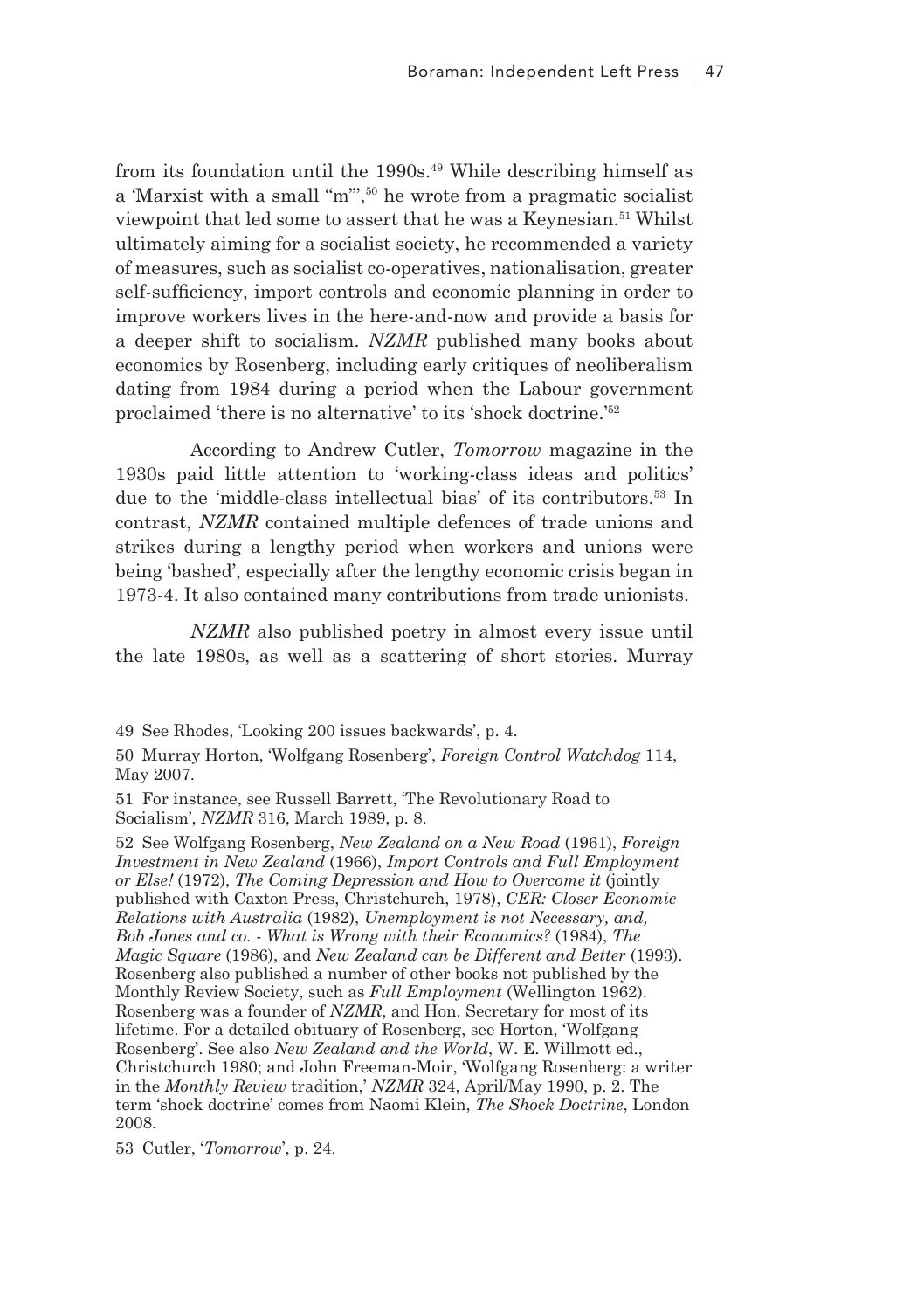Horton claims *NZMR* 'played a great role in fostering New Zealand writing…writers and poets of international stature like Janet Frame and Hone Tuwhare wrote for it.'<sup>54</sup> James K. Baxter and Rewi Alley, among many others, published in *NZMR*. <sup>55</sup> Yet, overall, literature was not its main focus; politics was.

*NZMR* declared 'we exist to be a free forum for the Radical Left in New Zealand.' <sup>56</sup> Conrad Bollinger, one of its long-term columnists, claimed *NZMR* was 'rather freer from dogmatism than most other exemplars of the radical press' and so has evaded becoming 'side-tracked into the sterile and outmoded rigidities of the "old left."'57 John Stewart, the editor of *NZMR* in the early to mid-1980s, said *NZMR* 'is not committed to any political party, sect or faction.'58

Given the Cold War context and the presence of strong anti-imperialist and left nationalist movements abroad, up to the late 1980s *NZMR* contained a dizzying array of articles about life in Vietnam, Cambodia, China, USSR, North Korea, DDR (East Germany), Yugoslavia, Cuba, Albania and Chile under Allende. For example, it published much correspondence from China by Rewi Alley and from Vietnam by Freda Cook.

While *NZMR* did not have a 'party line', and its politics often changed from contributor to contributor, there was an overall trend in *NZMR* up to the late 1980s to assert that socialism existed in the above countries, and to contend – often on the basis of visits to countries – that life for ordinary people was mostly pleasant under such regimes.59 *NZMR* did not really debate the views of other socialists that these regimes were 'state capitalist' or 'state socialist', or were 'welfare dictatorships' where the 'communist'

55 For a list of *NZMR* fiction writers, see Roger Robinson, 'New Zealand Monthly Review', in Roger Robinson & Nelson Wattie eds., *The Oxford Companion to New Zealand Literature*, Auckland 1998, p. 401.

56 Editorial, *NZMR* 132, April 1972, p. 5.

57 Ventosus [Conrad Bollinger], 'No holiday from protest in the capital', *NZMR* 130, Feb. 1972, p. 16.

58 John Stewart, *NZMR* 249, Nov. 1982, p. 2.

59 See for example Wolfgang Rosenberg, 'Impressions from East Germany', *NZMR* 206, Dec./Jan. 1979, pp. 13-4 and 'No sure guarantee of Peace', *NZMR* 209, April 1979 p. 13, in which Rosenberg noted 'Marxism-Leninism in its various forms of governmental implementation has achieved a huge step forward in man's long march from barbarism: it has abolished destitution and even poverty in over one third of the globe'.

<sup>54</sup> Horton, 'Obituary: *Monthly Review'*, p. 75.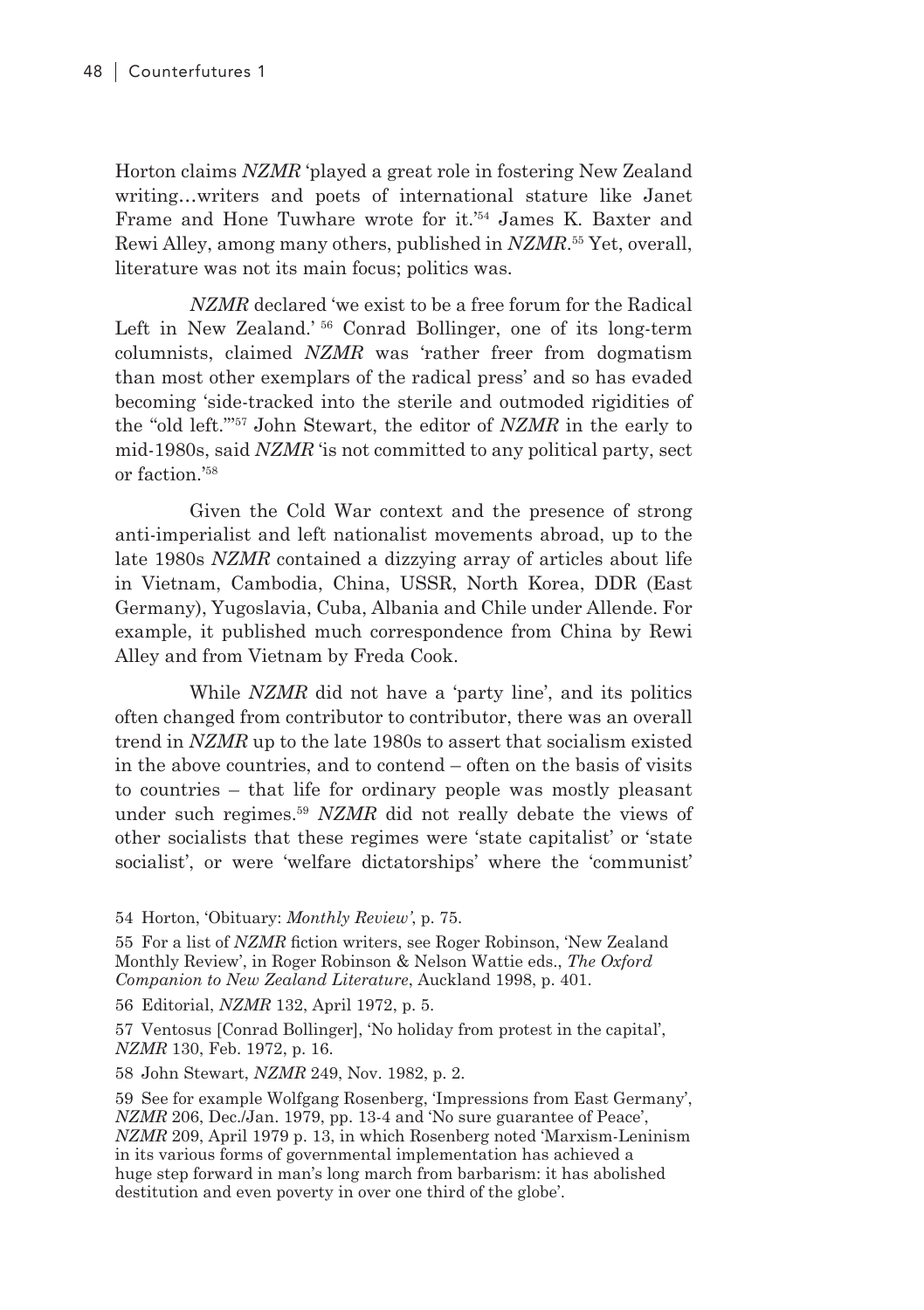party elite became the new ruling class.60 It was not until the late 1980s, when the Cold War began to end, and under a new editorship, that *NZMR* took a distinct anti-Stalinist bent.

It was unusual for a New Leftist publication – given the New Left's attempt to find a third way beyond the Cold War blocs of the USSR and USA, and a third way beyond Stalinism and social democracy – to publish articles sympathetic to the Soviet bloc. However, the division between the Old Left and New Left was not rigid, and to some extent *NZMR* combined the old and the new, like many other groups and publications.<sup>61</sup> Other New Leftists were dismayed by *NZMR*'s sympathy for the Soviet bloc. For example, *Dispute* was formed in 1964 by disgruntled young New Leftists, including Owen Gager, who were unhappy with *NZMR*'s 'uncritical adulation of the foreign policy of the Communist bloc.'62 *Dispute* (1964-68) was another independent leftist publication that attempted to mingle radical politics and the arts.<sup>63</sup>

While *NZMR*'s eye was often on 'really existing socialism' overseas, on the whole the magazine was taken up with comment on the current state of Aotearoa's politics. Its overall politics, while supportive of a socialist society to replace capitalism, were generally cautious.64 Indeed, during an era of protest – the long 1970s – *NZMR* seemed slightly aloof from it, and sometimes a little out of touch. While NZMR was sympathetic to the 'youth rebellion' of the late 1960s and early 1970s, it lacked the youthful exuberance

60 For an overview of some of these debates about the nature of the USSR, see Marcel van der Linden, *Western Marxism and the Soviet Union*, Leiden 2007. However, many letters critical of 'Stalinist terror' were published in *NZMR* during a debate about the 'Solzhenitsyn affair' in the mid-1970s. Further, an article by Bruce Robinson claiming that the USSR was an imperialist power, and had become capitalist ('The Soviet Military Threat', *NZMR*, 182 Oct. 1976, pp. 11-2) caused a flurry of articles and letters objecting to such a characterisation of the USSR. Some people suggested they would cancel their subscriptions to protest against Robinson's article being published.

61 Boraman, 'A middle-class diversion from working-class struggle?', pp. 204-5.

62 Owen Gager quoted in Wolfgang Rosenberg, 'Take-over bid for NZMR', *NZMR* 46, Aug. 1964, p. 22. *Dispute* was founded after Owen Gager, backed by his friends, unsuccessfully tried to oust Rhodes as editor of *NZMR*.

63 See Dougal McNeill, 'Notes on *Dispute* as a journal of poetics', *Ka Mate Ka Ora*, 12 March 2013, accessed 9 Aug. 2015, http://www.nzepc.auckland. ac.nz/kmko/12/ka\_mate12\_mcneill.asp

64 See for instance Margot Roth's 'Auckland letters' column in *NZMR* during the 1960s and early 1970s.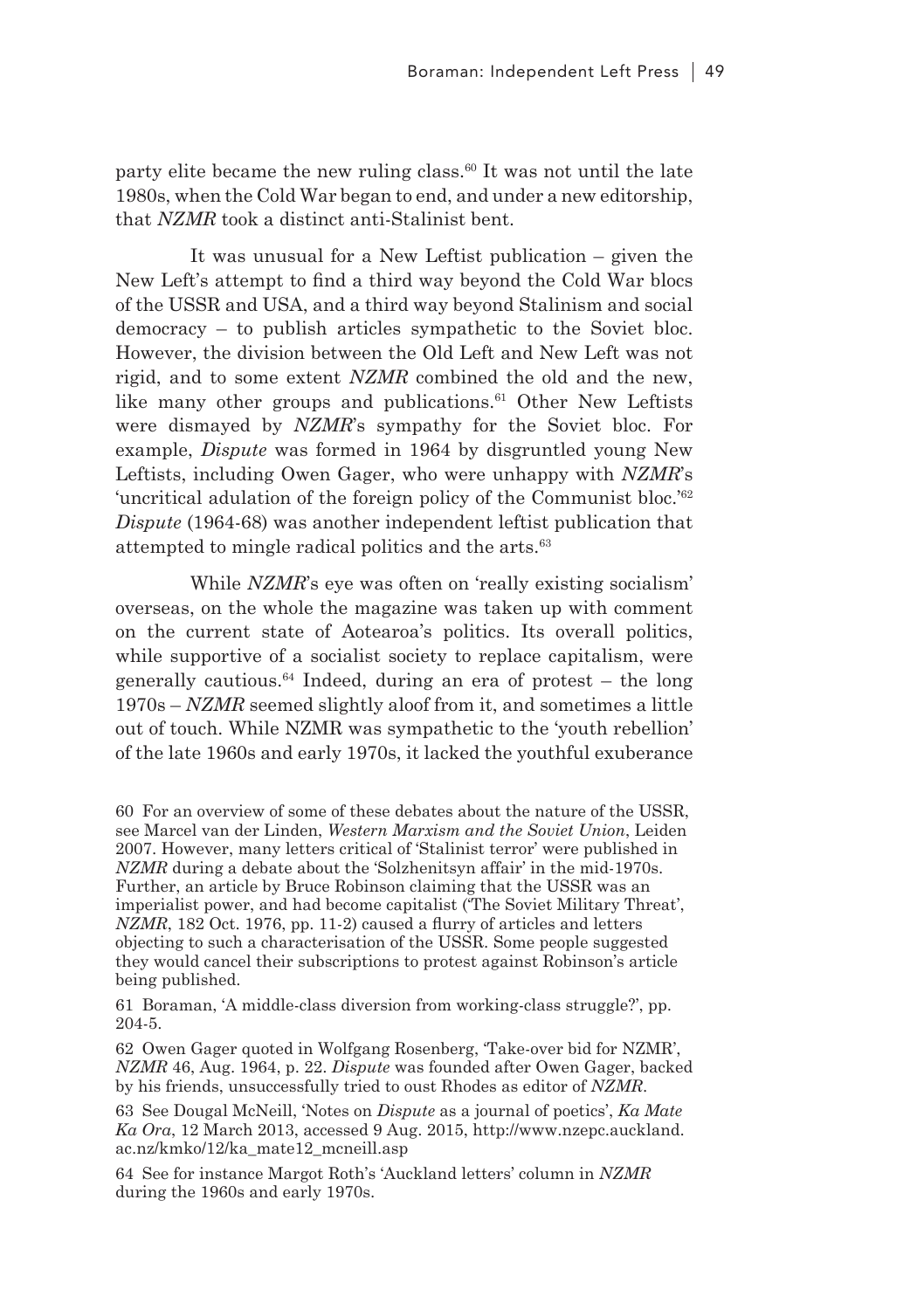and optimism of many radical papers during the same period, including *Red Spark* and much of the underground press.

Further, *NZMR* gave the impression that socialism was a step-by-step *programme* to be implemented by capturing the state, rather than a '*movement* [my emphasis] which abolishes the present state of things.'65 *NZMR* was highly critical of the Labour Party's similarity to National, and Labour's belief that 'socialism' merely equalled 'full employment plus a Welfare State'. Yet it often urged Labour to adopt concrete social democratic policies, such as a stronger welfare state, economic planning, and import and price controls during an era of inflation.<sup>66</sup> Hence much like the early British New Left, *NZMR* paradoxically was 'involved in, yet opposed to, party politics…it wished to provide a new political identity for those disillusioned with the orthodoxies of socialism, yet it remained closely engaged with developments in the Labour Party'.67 However from 1984 onwards *NZMR* became more unashamedly critical of Labour.

#### Beyond Class: The Republican and Race Gender Class

The rise of 'social movements' represented a fundamental challenge to the male, Pākehā -dominated left. Like much of that left, *NZMR* slowly warmed to this challenge. While it published some articles about Māori politics, its coverage could be parsimonious – for example, it contained no coverage of the Māori land march in 1975. It was not until Marxist historian Harry Evison edited *NZMR* from 1985 to 1987 that far more articles about Māori appeared. Evison wrote several pioneering histories about Te Waipounamu

<sup>65</sup> Karl Marx, *The German Ideology*, 1845, accessed 27 Aug. 2015, available at https://www.marxists.org/archive/marx/works/1845/germanideology/ch01a.htm

<sup>66</sup> See for instance Wolfgang Rosenberg, 'Criticus comments', *NZMR*, 197 March 1978, p. 16, where he argued Labour does not present an alternative system of economic organisation and the best we can hope for under Labour is '"a depression with a human face" because neither National nor Labour can avoid permanent mass unemployment.'

<sup>67</sup> Michael Kenny, *The First New Left*, London 1995, p. 198. Kenny is referring to the first or early British New Left of the mid-1950s to the mid-1960s, but his comments are just as applicable to the early Aotearoa New Left of the same period.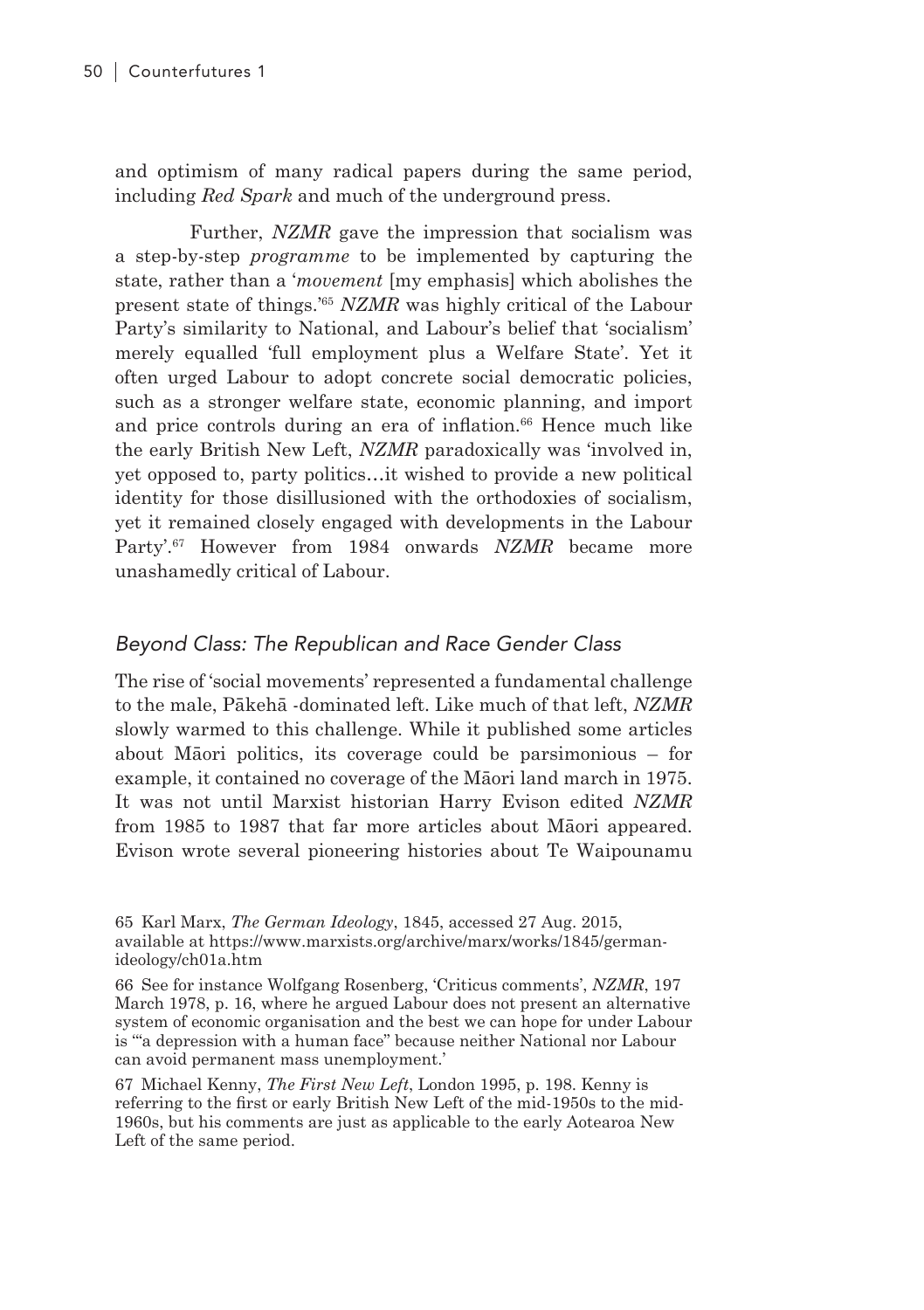Māori history, and colonialism.68 Further, it was not until the late 1970s that numerous articles about feminism written by women began to appear in *NZMR*, particularly under the editorship of Neil Williams. While overall little attention – as with most leftist magazines – was paid to ecology, *NZMR* was an early supporter of environmentalism, arguing for instance that global socialist planning was needed to avoid environmental catastrophe.<sup>69</sup>

However, two other important independent leftist publications more directly took up the challenge of non-class politics, namely *The Republican* and *Race Gender Class*. In contrast to *NZMR*, both of these magazines were theoretical journals (although *Race Gender Class* was often more concerned with the concrete realities of ethnicity, gender and class than abstract theory). Jesson had already lamented the lack of leftist theory in New Zealand:

Look at the record. There have been left-wing organisations present in New Zealand since before the turn of the century. Eight decades of radical activity; millions of leaflets and newspapers produced; tens of thousands of demonstrations organised; dozens of elections contested; and years of patient work in trade unions. And on the theoretical side? Virtually nothing…Radicals in this country have a student mentality in that they regurgitate…the wisdom of their overseas mentors<sup>70</sup>

*The Republican* attempted to remedy this gap. It began as the newsletter of a group called the Republican Movement, but quickly became – to the annoyance of some republicans – a 'magazine of leftwing analysis and discussion.' It soon became the major theoretical journal of the left and a forum for theoretical debate. Jesson's importance was that his writing possessed a level of originality,

68 For a brief autobiography of Evison, see Harry Evison, 'Harry Evison', *Foreign Control Watchdog*, 138 April 2015, pp. 57-9. For some of his histories, see Evison, *Te Wai Pounamu, The Greenstone Island: A History of the Southern Māori During the European Colonization of New Zealand*, Christchurch 1993 and *The Long Dispute: Māori Land Rights and European Colonisation in Southern New Zealand*, Christchurch 1997.

69 *NZMR* editorial, 'Only International Socialist Planning will Save the World from Environmental Disaster', *NZMR* 139, Nov. 1972, p. 5.

70 Bruce Jesson, 'The Function of *The Republican*', *The Republican* 22, April 1978, p. 2.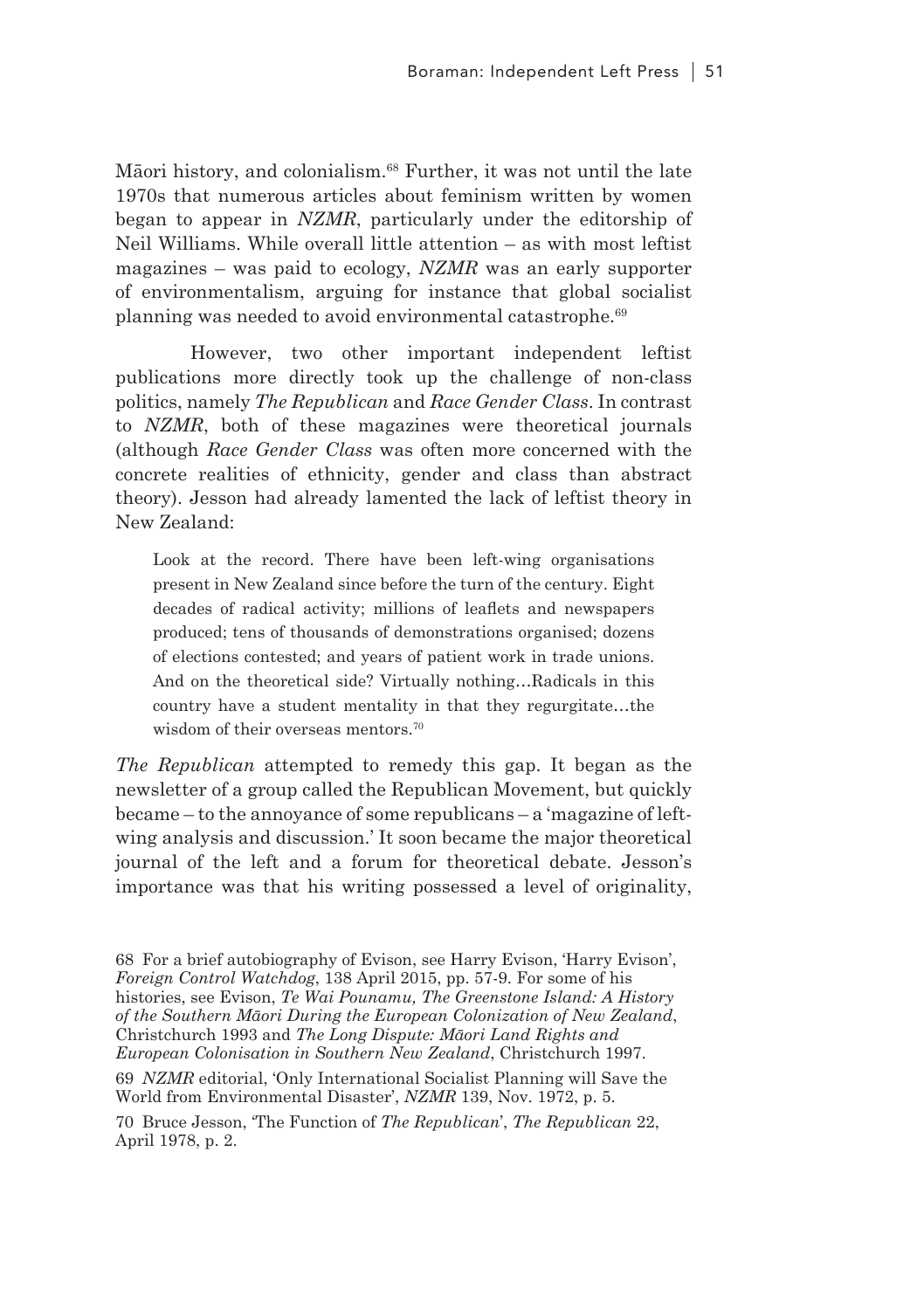analytical clarity and rigour not often seen in Aotearoa. Indeed, he was once described by Simon Upton as one of the most perceptive political commentators in the country.71

*The Republican* differed from *NZMR* in not only its theoretical focus, but also in that it was highly critical of the left in Aotearoa. Jesson utilised Western Marxist theory to develop such an analysis. Yet while the *New Left Review*, under the editorship of Perry Anderson, made a project of *internationalising* the British independent left, 'of making British left culture less parochial… of bringing British left intellectuals into the transnational conversation of social and cultural theory',72 *The Republican* was firmly focussed on developing an analysis of specific conditions in Aotearoa. *The Republican* did not attempt to integrate the local with the global, and seek to trace how Aotearoa is enmeshed in a web of converging and radiating transnational connections. Indeed, perhaps Jesson's main critique of the left here was that it was colonial, and hence aped various overseas causes.73 In the tradition of Western Marxism, Jesson emphasised the hegemonic role of capital in shaping a working-class that was allegedly docile, inert and conservative, and lacking its own identity – a seemingly anachronistic view given the level of dissent during the 1970s.74 He saw capital as a product of highly complex impersonal forces, and criticised those who stressed subjectivity and agency.75 As such, his views are open to the traditional criticism of Western Marxism that it is too pessimistic, aloof from class struggle, and capital-centric.76

71 Cited in Malcolm MacLean, 'Behind the mirror glass', *Race Gender Class*, 7 July 1988, p. 108.

72 Geoff Eley, 'Lin Chun – The British New Left', *Left History* 2/2, 1994, p. 120. Jesson published an article in *New Left Review* – 'The disintegration of a Labour tradition', *New Left Review* 192, March/April 1992, pp. 37-54.

73 Many of Jesson's articles from *The Republican* have been reprinted in *Bruce Jesson To Build a Nation*. For his analysis of capital, see for example *Only Their Purpose is Mad*, Palmerston North 1999, and *Fletcher Challenge*, Pokeno 1980. For his critique of the left, see for example *Fragments of Labour*, Auckland 1989; 'Nationalism and the Left in New Zealand', *Spartacist Spasmodical* 4, 21 Sep. 1970, pp. 14-8; 'The colonial left', *Counter Culture Free Press* 6, 1973, pp. 25-26; 'Tripping the left fantastic', *The Republican* 19, Aug. 1977, pp. 9-14; and 'In search of a theory (or, mesmerised by Marxism)', *The Republican* 31, Feb. 1980, pp. 2, 6-14, among many other articles.

74 See Jesson, 'The lost causes'.

75 See for instance Jesson, 'One-dimensional Marxism'.

76 See for example Russell Jacoby, *Dialectic of Defeat*, Cambridge, 1981 and Thompson, *Pessimism of the Intellect?*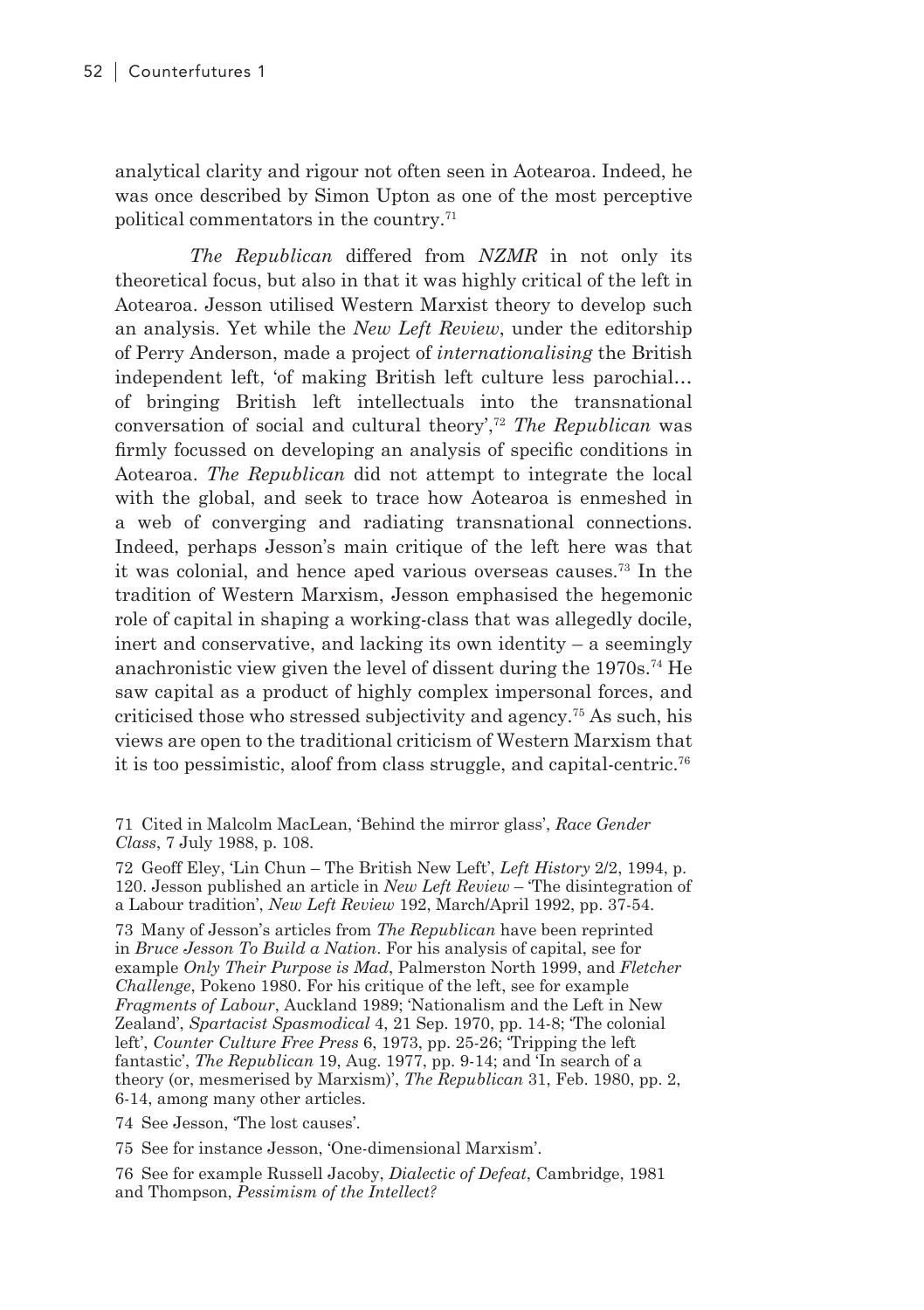Jesson's Marxism was not dogmatic – he did not see it as a 'total system', nor think that class explained all oppression.<sup>77</sup> He attempted to revise Marxism in the light of feminism and Māori protest. To develop a local Marxism, he attempted to address colonialism and Māori sovereignty. Following 1981, many tino rangatiratanga activists challenged the Pākehā-dominated left for opposing apartheid in South Africa, but not racism in Aotearoa. Donna Awatere published a seminal series of articles in *Broadsheet* in 1982-3, later republished as *Maori Sovereignty* (1984) that represented a taki (challenge) to Pākehā (especially the Pākehā left) to understand and support Māori self-determination.78 Her writing, as well as the Black Unity document, hit the left like a shockwave.79

The response from the left varied. Heated conflict ensued.<sup>80</sup> Jesson claims most leftists rejected supporting Māori sovereignty on the basis of the need for class unity between Māori and Pākehā, and preferring not to give Māori more power.<sup>81</sup> In contrast, Jesson supported Māori sovereignty because he thought it would be for the benefit of all, and it had anti-capitalist and anti-colonial repercussions.82 Jesson proudly noted that Western Marxism had influenced parts of Awatere's analysis.<sup>83</sup> Nevertheless, not all Pākehā leftists rejected tino rangatiratanga, and the Pākehā anti-racist movement grew rapidly in the early 1980s based on supporting various hīkoi to Waitangi.<sup>84</sup> Indeed, some have claimed that support for Māori sovereignty became the default Pākehā leftist view from the early 1980s onwards.<sup>85</sup>

77 For example, see Jesson, 'In search of a theory', pp. 9-10.

78 Donna Awatere, *Maori Sovereignty*, Auckland 1984.

79 Bruce Jesson, 'Reviewing the "Maori Sovereignty" debate', *The Republican* 48, Dec. 1983, p. 3.

80 See Cybele Locke, 'Maori Sovereignty, Black Feminism and the New Zealand Trade Union Movement,' in Carol Williams ed., *Indigenous Women and Work: From Labor to Activism*, Chicago 2012, pp. 254-67.

81 Jesson, 'Reviewing the "Maori Sovereignty" debate', p. 20.

82 Ibid, p. 20 and Bruce Jesson 'WCL and the disintegration of New Zealand Communism', *The Republican* 57, Jan. 1986, p. 19.

83 Jesson, 'Reviewing the "Maori Sovereignty" debate', p. 20.

84 For the earlier development of Pākehā anti-racism, see Miranda Johnston, '"Land of the wrong white cloud"', *New Zealand Journal of History* 39/2, 2005, pp. 137-57.

85 See for example, Huw Jarvis, 'Maori Liberation versus the Treaty process', *Revolution* 22, May/July 2004, pp. 31-6.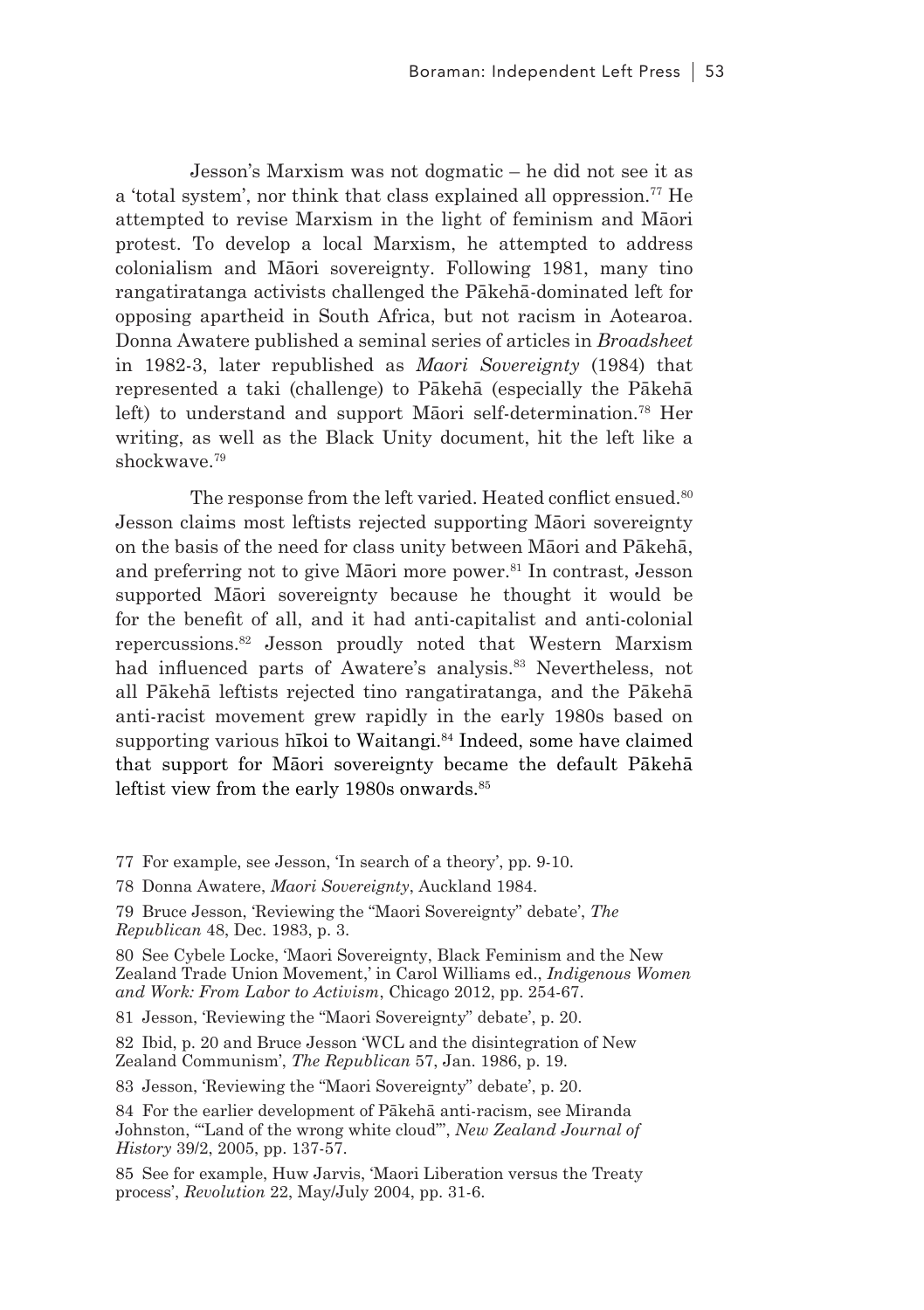Jesson noted that within the liberal and radical milieu the tripod theory of oppression, which he believed developed from radical feminism in the 1970s, had become the prevailing orthodoxy by the early 1980s.<sup>86</sup> Yet this theory was often undeveloped, with race, gender and class either seen as equal foundations of oppression, or unequal according to individual circumstances.

*Race Gender Class* represented, perhaps, the most significant attempt to flesh out this theory. It was an important journal produced by the Race Gender Class co-ordinating collective in Christchurch. Its opening editorial noted 'we are hoping the articles in this journal are readable, not "academic", and that they will assist understanding and radical political action in the areas of Māori self-determination, feminism and socialism.'87 However, some commented that they found *Race Gender Class* too academic.<sup>88</sup> Indeed, most articles were lengthy, and in academic format. In my view, it was located between the academic and activist communities. Many (activist) academics and students wrote for it, as did many activists. According to David Small, the periodical bore the imprint of Rob Steven, a politics lecturer at the University of Canterbury, in that it was 'community-based, academically rigorous and politically relevant.'89

*Race Gender Class* was a landmark publication in that, unlike other independent socialist papers, it was produced by a collective that was majority female and contained many Polynesians (although *Working Women*, a socialist feminist paper published from 1975 to 1979, was produced by an all-female collective).<sup>90</sup>

87 *Race Gender Class*, 1 July 1985, p. 2.

88 'He Tikanga', *Race Gender Class*, 8 March 1989, p. 2.

89 David Small, 'Rob Steven' (obituary), *Foreign Control Watchdog* 97, August 2001, accessed September 7 2015, http://www.converge.org.nz/ watchdog/97/13.htm

90 It was the publication of the Working Women's Alliance, a coalition involving socialist feminists and feminist unionists. *Working Women* contained articles about the conditions women faced in wage-work, but also featured articles about 'housewives as workers', viewing women as 'doubly oppressed'. See 'Statement of principles', *Working Women*, July 1975. The Auckland Working Women's Resource Centre, which was established in 1984, also published an occasional news magazine called *Working Women* from the mid-1980s. The centre still publishes a newsletter today.

<sup>86</sup> Bruce Jesson, 'Reviewing the Maori Sovereignty debate, Part 2', *The Republican* 49, Feb. 1984, p 16.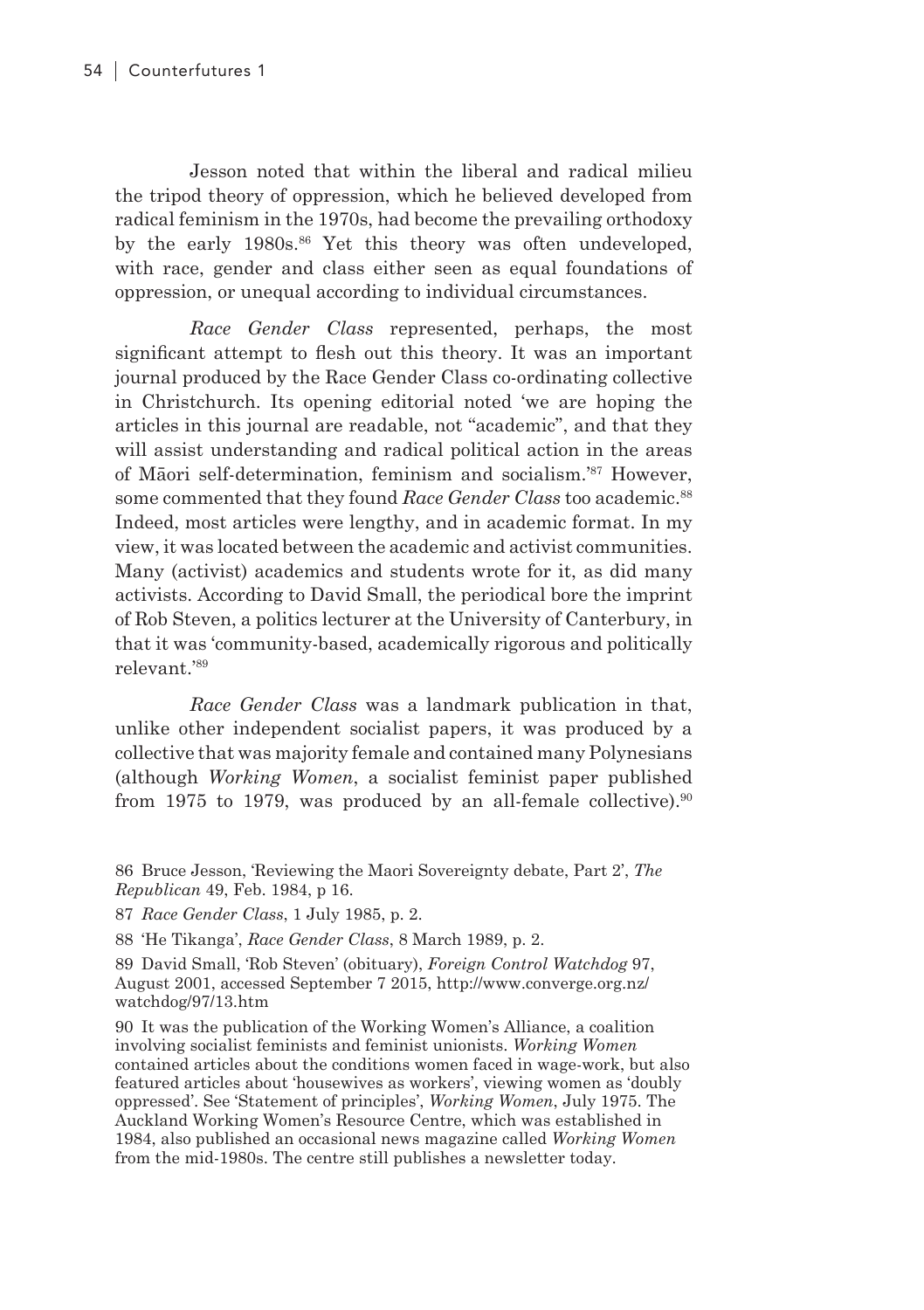Many Māori, including well-known activists like Syd Jackson, Moana Jackson and Ripeka Evans, contributed to it – especially in the form of interviews. It also provided abstracts for its articles in Māori, and contained the occasional article in Māori (which was also translated into English). *Race Gender Class* was possibly the first leftist publication of its era to publish in Māori – *Unity*, the paper of the Workers' Communist League had earlier published a back page in Samoan, but not Māori.

The general intention of *Race Gender Class* was to highlight the intersections between race, gender and class and the need to fight all forms of oppression together, although many articles concentrated on one form of domination. The journal covered a very wide variety of feminist, Māori and class-based issues, as well as other forms of oppression.<sup>91</sup> Reflecting the rise of social movements, an editorial argued that most progressive groups organise today without the bureaucratic hierarchies that characterised Labour and the old left:

The seeds of a new revolutionary political force, this time with the power to effect real change, lie in the new bottom-up forms of organisation spreading through progressive circles…of course, each of the Maori nationalist, feminist and working class movements need to be built further, and additional ways of linking them together for mutual support must also be developed.<sup>92</sup>

Steven argued that the 'race-gender-class linkup' in Aotearoa was based on 'interconnected clusters' of oppression.<sup>93</sup> He used Marxism to trace these links. For example, he contended that the strong Pākehā racism against Māori had its material basis in Pākehā uniting together to secure Māori land under settler capitalism, and thus extracting 'rent' (a form of surplus value) from Māori. This enabled Pākehā capitalists to grant Pākehā working-class males high wages and a high standard of living. Steven's overly

92 *Race Gender Class* 7, July 1988, p. 2.

93 Rob Steven, 'A glorious country for a labouring man', *Race Gender Class* 1, July 1985, pp. 51, 54-5.

<sup>91</sup> Such as abortion, women's health, women contract workers or 'outworkers', women in unions and workplace disputes, the Labour Party, Māori sovereignty, Māori concepts of justice, critiques of bi-culturalism and devolution to iwi organisations, the 1990 celebrations of the invasion of Aotearoa, benefit cuts and the Employment Contracts Act, unemployment, and queer issues.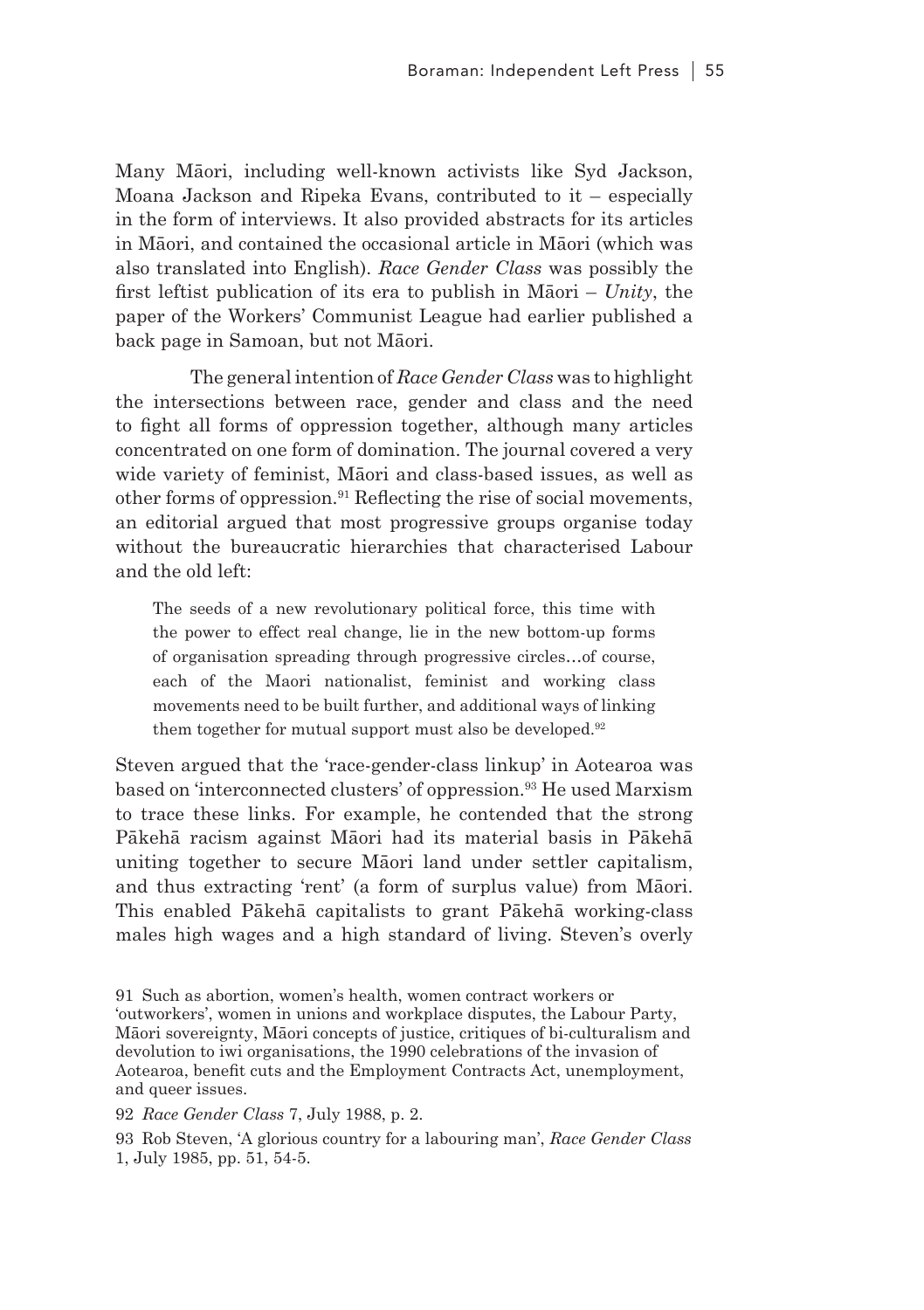rosy theory that Aotearoa 'was a glorious country for a labouring man' perhaps represented an antipodean version of the 'wages of whiteness' argument developed in the US, albeit in a different context.94

In terms of gender, Steven believed patriarchy concurrently developed under the same settler society. It was reinforced by males receiving a high wage (or the family wage) which consigned women to domesticity.95 Steven placed great emphasis on the struggle for equal pay, not just for the same work, but for equal opportunity as he believed patriarchy, capital and unions combined to ensure males were concentrated in highly skilled, highly paid occupations.96 Many other articles in *Race Gender Class* elaborated on different aspects of these themes, and likewise placed great importance on opposing segregated labour markets, and extended such an analysis to include unpaid domestic labour.<sup>97</sup> When it came to Māori sovereignty, *Race Gender Class* simply gave voice to tino rangatiratanga activists through the primary medium of interviews, rather than elucidating their own views.

However, *Race Gender Class* differed from *The Republican* in many different ways – for one, Jesson was not an exponent of the tripod theory, seeing it as individualistic in practice.<sup>98</sup> Indeed, Jesson criticised it (and the Pākehā anti-racism movement) for being driven by guilt and individual culpability, rather than collectivity.99 That is, individual Pākehā were seen to be responsible for racism and colonialism. Such a view, and practice, often led to

98 Jesson, 'Reviewing the Maori Sovereignty debate, Part 2', p. 16. For a similar critique of the tripod theory and its individualistic ranking of people by their single, double or triple (or more) oppression, rather than offering a structural analysis, see Dennis Rockell, 'Understanding racism', *The Republican* 47, Sep. 1983, pp. 10-2.

99 Jesson, 'Reviewing the Maori Sovereignty debate, Part 2', pp. 15-6.

<sup>94</sup> See David Roediger, *The Wages of Whiteness*, London 2007.

<sup>95</sup> Steven, 'A glorious country', pp. 51, 54-5.

<sup>96</sup> Rob Steven, 'Equal pay for work of equal value: Marxist theory', *Race Gender Class* 4, 1986, p. 47.

<sup>97</sup> See for example Jan Andrews, '"Boom and bust" – capitalist patriarchy and women outworkers in Aotearoa 1890-1950', *Race Gender Class* 5, July 1987, pp. 1-23; Linda Hill, 'Employment iniquity: the great leap backwards', *Race Gender Class* 11/12, 1991, pp. 16-23; and Ruth Gray, 'Women in struggle: the Wool Testing Authority/PSA Dispute', *Race Gender Class* 6, Dec. 1987, pp. 7-23.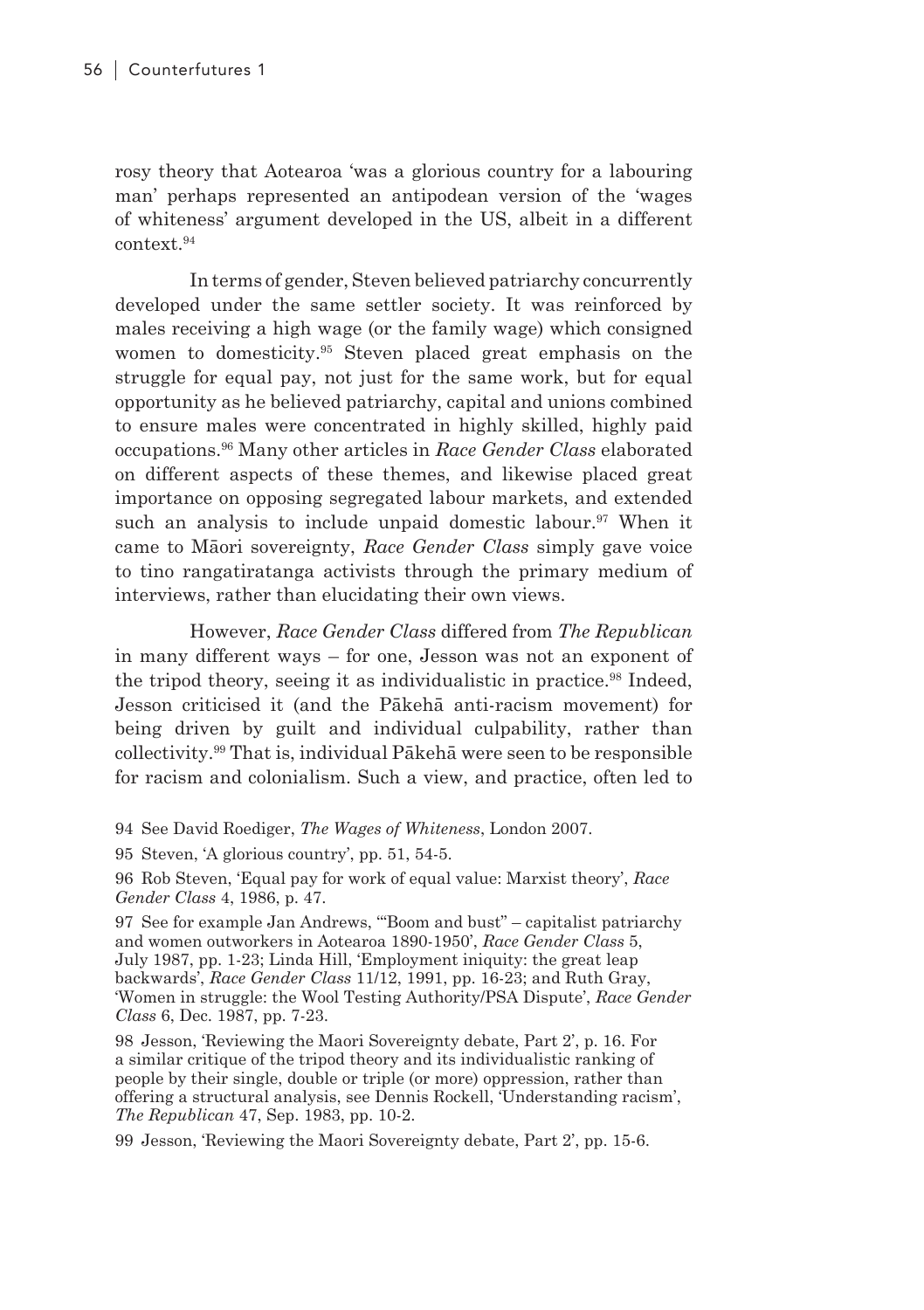'moral coercion' based on 'verbal intimidation', 'guilt-tripping' and even violence, with self-destructive results.100 In contrast, Steven simply re-asserted the need for a genuine sense of regret over the colonial past in Aotearoa after discerning that by the late 1980s leftist Pākehā often denied such guilt.<sup>101</sup>

Yet *Race Gender Class* and *The Republican* did generally share the same view that the white working-class – which made up a majority of the working-class – was a conservative and largely affluent force, and one had to turn to Māori (in a coalition with the most oppressed layers of society, in the case of *Race Gender Class*) for radical revolt. Undoubtedly this view reflected the important reality that Māori, including Māori workers, were often at the forefront of dissent from the mid-1970s to the early 1980s (if not later).

Steven also argued 'Maori people have a rich here-and-now experience of alternatives to capitalism, an experience which can be built on to lead the way in devising a socialist solution to the crisis'.102 To a large extent, however, Steven recognised that the economic crisis of the 1980s also affected white men by reducing their living standards, and it also offered greater possibilities for working-class organisation and unity by lessening the major divisions within that class.<sup>103</sup>

In the pages of *Race Gender Class*, some challenged this view that the white working-class was essentially conservative, and re-asserted its radical potential and history of revolt. Brian Roper claimed what was needed was to march separately, but to strike together – that is, to forge a unity against neoliberal austerity on the basis of opposition to the predominantly white and male dominated capitalist class, despite having separate agendas. He argued social movements lacked industrial power, and that the working-class was still pivotal under capitalism.<sup>104</sup> Seemingly overlooked in this

- 102 Steven, 'Politically sound', p. 92.
- 103 Steven, 'A glorious country', p. 55.

<sup>100</sup> Bruce Jesson, 'Morality as a means of coercion', *The Republican* 50, June 1984, pp. 2-3, 16.

<sup>101</sup> Rob Steven, '"Politically sound" Pakeha backlash', *Race Gender Class* 7, July 1988, pp. 87-92.

<sup>104</sup> Brian Roper, 'March separately, strike together – the retreat from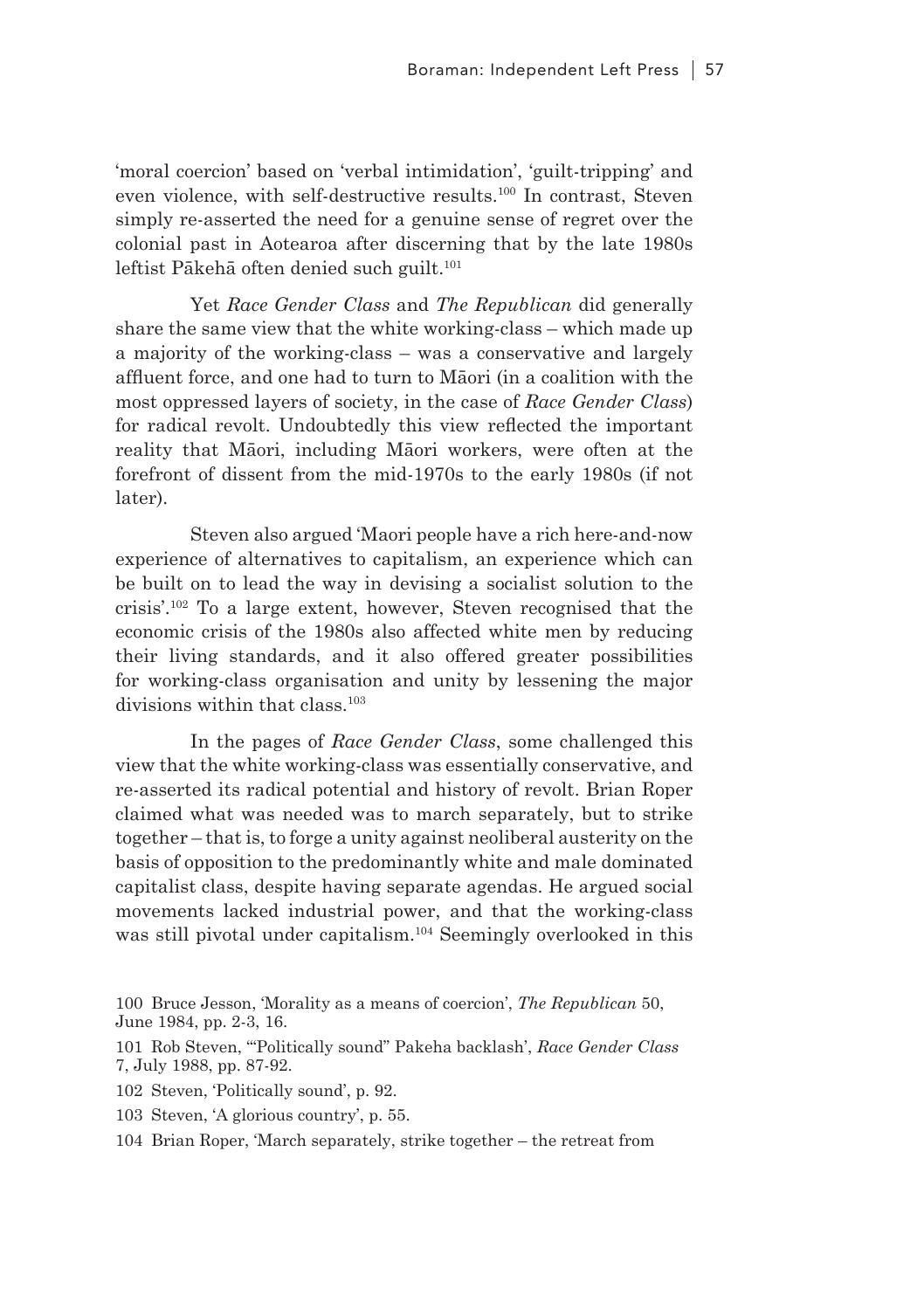debate were the complexities and contradictions of working-class politics – many blue-collar white workers, far from being incurably conservative and racist, were often practising shopfloor solidarity with Polynesian workers in the vast number of work stoppages of the 1970s and 1980s. Yet, at the same time, many supported sporting contact with apartheid South Africa.

#### The 1990s until today

The period since the 1990s has been rather grim for leftist publishing. The long-term effects of neoliberalism and its widespread enclosures and commodification, its intensified exploitation, alienation and atomisation, have all been well-documented: working-class people – including Māori, Pasifika, migrants, and women – are generally much worse off.105 This would seem to be fertile ground for revolt. Instead, protest – including strikes, and other forms of workplace dissent – has dwindled.

The working-class and the left have been forced on to the defensive, horizons have narrowed, and the left is now a shadow of what it was.106 One writer in *NZMR* asked 'Where did all the lefties go?' He continued: 'The new right just seemed so strong. Jobs were hard to find…And the left became boring' in the 1980s, while previously it had been intellectually stimulating.107

Nevertheless, some protest has occurred. This was particularly the case during the early to mid-1990s, with a wave of large-scale protests against the Employment Contracts Act and

105 See for example, Brian Roper, *Prosperity for All?*, Melbourne 2005 and 'The Fifth (Key) Government's neoliberal policy agenda: description, analysis and critical evaluation', *New Zealand Sociology* 26/1, 2011, pp. 12-40; and Melanie Nolan, 'Neoliberalism at Work in the Antipodean Welfare State in the Late Twentieth Century: Collusion, Collaboration and Resistance', in Leon Fink, Joseph McCartin & Joan Sangster eds., *Workers in Hard Times*, Chicago 2014, pp. 161-183.

106 See Philip Ferguson, 'Low Horizons and the Legacy of Defeats', Redline Contemporary Marxist analysis blog, accessed Nov. 22 2015, https://rdln.wordpress.com/2012/10/14/low-horizons-and-the-legacy-ofdefeats/

107 Peter Fuller, letter to the editor, *NZMR* 323, March 1990, p. 7.

class and socialist strategy in New Zealand,' *Race Gender Class*, 7 July 1988, pp. 73-4.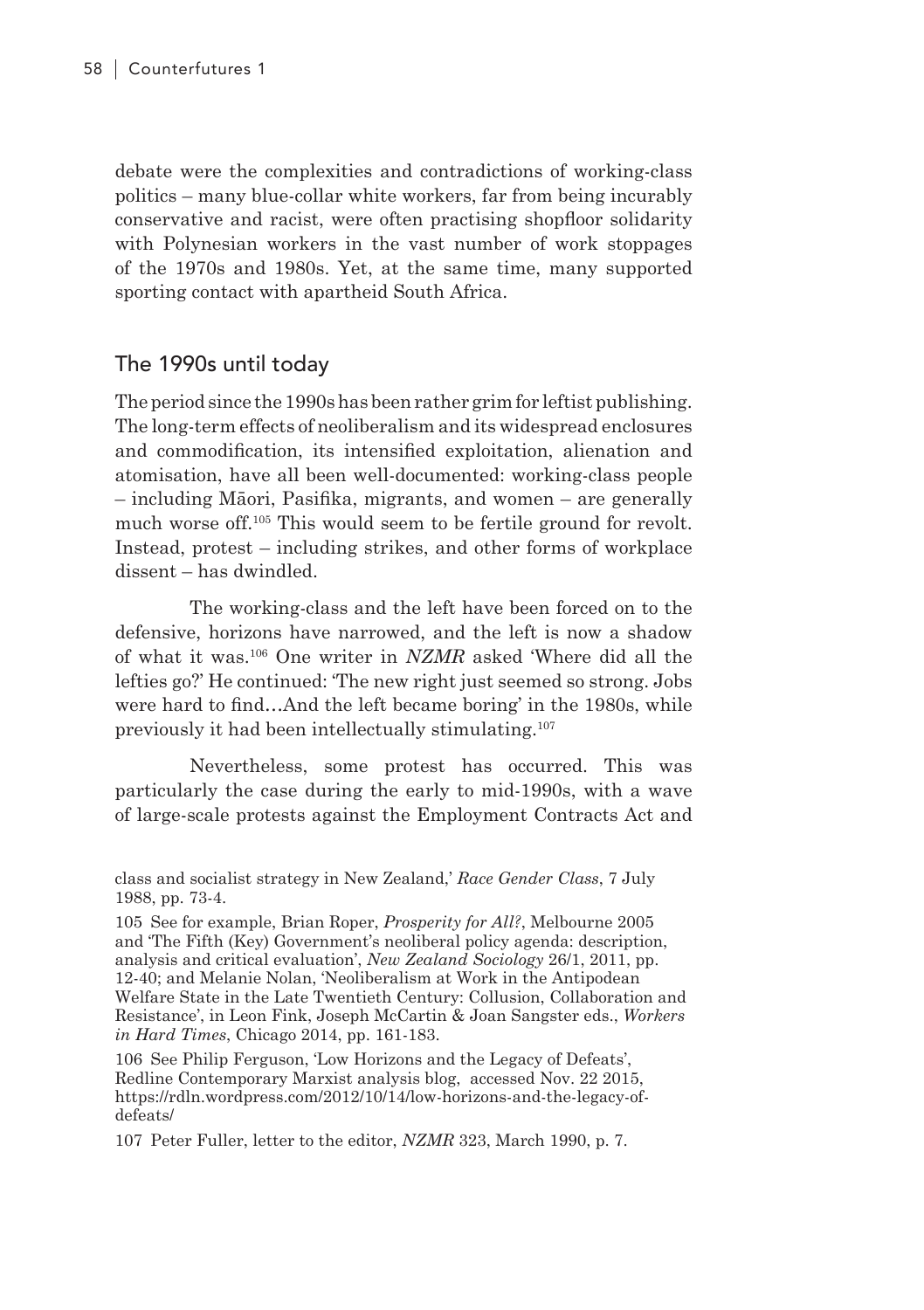benefit cuts in 1991, and a series of occupations and demonstrations against 'the fiscal envelope' and student fees. Of these struggles, the largest was the one waged against the Employment Contract Act in 1991. There have also been various hīkoi, especially in 2004; numerous demonstrations and movements against different forms of privatisation, from hospital closures and state housing sell-offs to water privatisation; movements against various free trade deals from the 1990s onwards; the brief rise and fall of the 'anti-capitalist movement' in the late 1990s and early 2000s, since rebranded by academics the 'alter-globalisation movement'; anti-Iraq and anti-Afghanistan War protests; and protests about oil drilling, mining, and climate change.

While people have not been passive in the face of neoliberalism, most of these protests have ended in resounding defeat. Overall the period since the early 1980s has been one of an enduring working-class defeat.108 As Susan Watkins notes, today's younger generation

have grown up within far more depoliticized cultural and intellectual environments, structured by the market and mediated, for better or worse, by electronic forms of sociability. Flares of protest have been ephemeral; every mobilization they have known—alter-globo, climate change, marches against the invasion of Iraq—has ended in defeat.<sup>109</sup>

Some of these movements have produced brief spells of optimism on the left, epitomised by a slogan of the anti-capitalist movement: 'another world is possible'. Yet these struggles have not led to a long-term revitalisation of socialism and the broader left, and more importantly, the tradition of social dissent that was evident in the long 1970s. For instance, theories that new foci of longterm resistance would form around the 'precariat' (the precarious fraction of the working-class, mainly based in service occupations such as cleaning, fast food and retail), 'information revolutionaries' and 'immaterial labour', the 'cybertariat', or simply the vague 'multitude', have not on the whole eventuated yet (despite the vast

108 See Toby Boraman, 'The myth of passivity', *Red & Green* 5, 2005, pp. 25-48.

109 Watkins, 'Editorial', p. 27.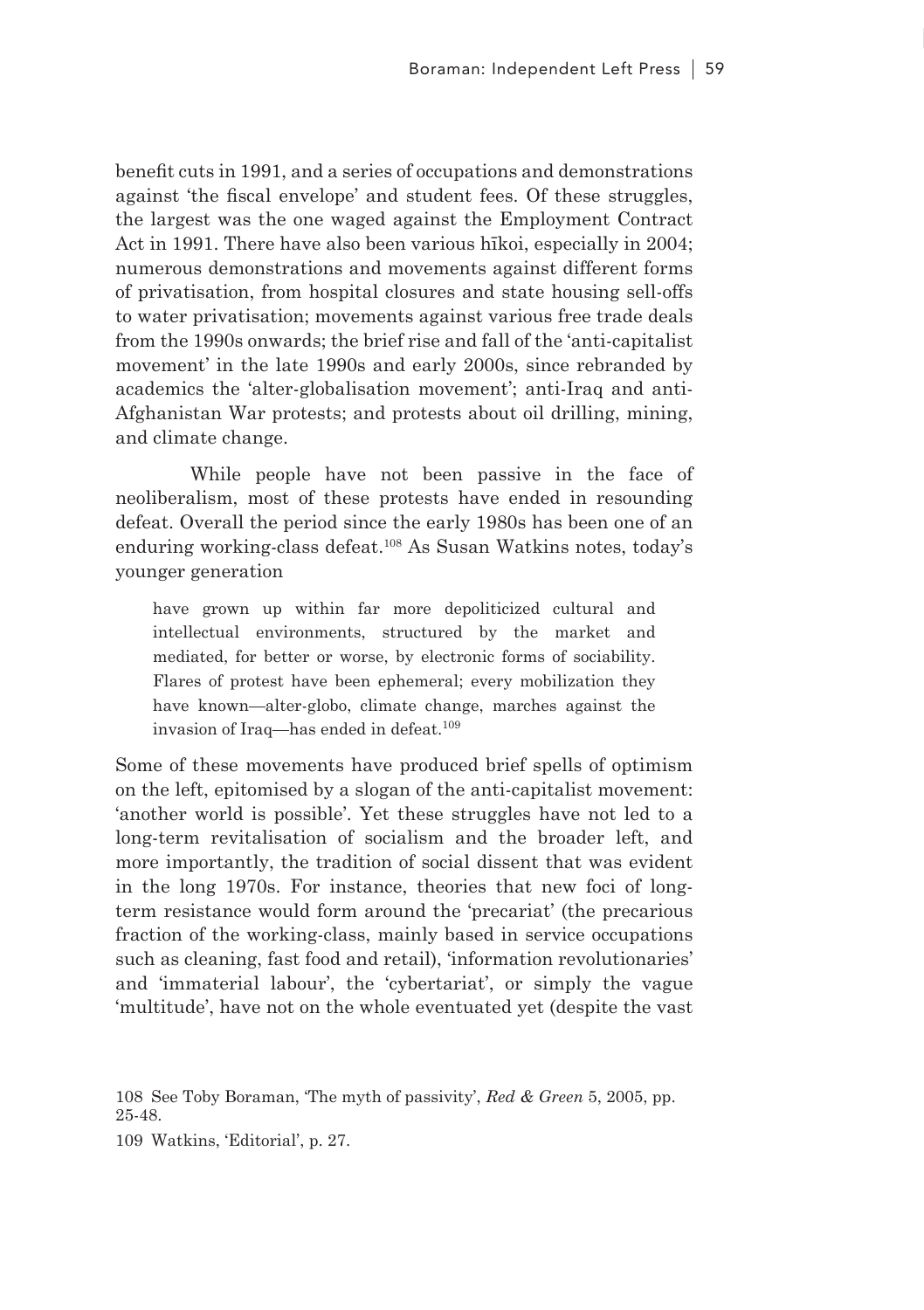efforts of Unite Union in organising among precarious workers).<sup>110</sup>

Overall, protest against neoliberalism was at its most intense and popular when it was first imposed by capital and the state, particularly in the early 'shock doctrine' period from 1984 to about the mid-1990s. Since that era, neoliberalism has been consolidated, and has not needed to be as harshly imposed as it was previously. Indeed, various governments have at times softened it since 1999. Concurrently, strict repressive laws, practices and the parallel development of a surveillance state and society have also played a part in curbing dissension over the long-term – such as the disciplinarian regime that has been enforced on beneficiaries, severe legal restrictions on strikes, and an intense level of managerial control on many shopfloors. Officially recorded strikes have plummeted to record low levels in the 2000s and 2010s. In 2014, for instance, a mere 1,564 workers participated in officially recorded stoppages. In 1979,  $471.450$  workers struck.<sup>111</sup>

This relative paucity of mass protest was illustrated by how the recent global wave of class struggle since the global financial crisis (the 'movements of the squares' and other forms of anti-austerity dissent in Europe, strike waves in parts of Asia, as well as the 'Arab Spring' and Occupy) did not reach these shores in a significant way. Perhaps this was because the austerity cuts made in Aotearoa since that crisis were not nearly as deep as they were in many European countries. The recent mass mobilisations against the Trans-Pacific Partnership Agreement and climate change have been impressive in terms of numbers. Yet it remains to be seen if they are further fleeting flares of resistance.

As Chris Trotter observes, the left's response to neoliberalism took two main courses: firstly, the moderate, 'realistic' left sought some form of accommodation with 'a revanchist capitalist enemy it was convinced the working class could not defeat'; and

111 Ministry of Business, Innovation and Employment, *Annual Work Stoppages Statistics Calendar Year 2014*, Wellington 2014, p. 2, and Department of Labour*, Industrial Stoppages: Handbook of Statistics 1979*, Wellington 1981, p. 1.

<sup>110</sup> See for example Beverly Silver, *Forces of Labor*, New York 2003; Antonio Negri & Michael Hardt, *Multitude*, London 2005; Nick Dyer-Witheford, *Cyber Marx*, Chicago 1999; and Guy Standing, *The Precariat*, London 2011.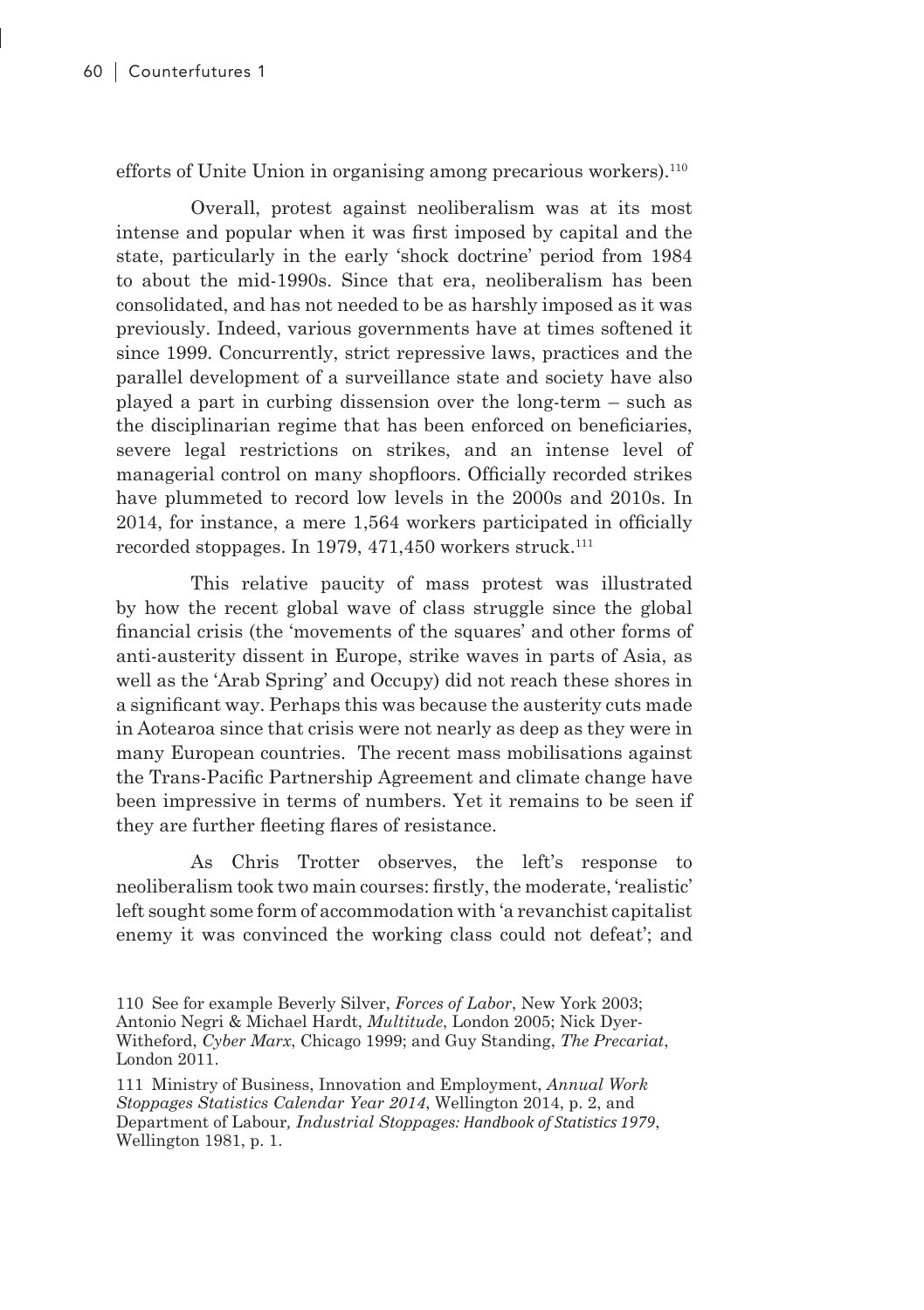secondly, the 'radical, activist left…demanded resistance to the New Right onslaught'.112

This same rift occurred in the independent left. Many thought the best method to oppose neoliberalism, or stem its tide, was to form or join social democratic parties. Yet when the Alliance gained political power as a junior partner in a coalition government with Labour it had to compromise to a considerable degree with neoliberal capital in return for some minor reforms. Many journals that were, or aimed to be, independent were, or became, informally or formally tied with various electoral or organisational projects – such as *Red & Green*, *New Zealand Political Review*, *Workers' Charter* and *Revolution*. Hence the independent left rapidly declined in the 1990s, and its publications that remained independent ran out of steam, namely *NZMR*. This illustrated the age-old political dilemma in repressive, hard times between either accommodation and compromise in an attempt to secure some limited influence and popularity, or retaining integrity and principles but remaining isolated and unpopular.

Another general trend was that publications declined in quantity and quality. Theoretical development tended to stagnate, and many articles re-stated basic positions or recycled old ones. The range of topics covered narrowed. Some publications exhibited a shift in focus to issues of poverty, inequality, capitalist ideology and repression – in other words, what was done to working-class people (although such a liberal-left discourse was rarely couched in class terms), seeing them as victims or passive subjects – rather than their attempts at resistance.

An editorial in *NZMR* noted that in times of defeat, and right-wing attack, the left becomes more sectarian and more intolerant of the political views of others.113 To a certain extent, some demonising of individuals and movements for the astonishing success of capital in its neoliberal garb and the left's startling decline has occurred, rather than seeing the neoliberal regime of capital accumulation as a complex, systematic project by capital to

327, Oct./Nov. 1990, p. 2. Cotterell argued for greater unity and tolerance.

<sup>112</sup> Chris Trotter, '¡No Pasarán! An open letter to the New Zealand Left on the eve of the 1996 general election', *NZPR* Sep./Oct., 1996, p. 34.

<sup>113</sup> Gerry Cotterell, 'Sectarianism: the lonely road to nowhere', *NZMR*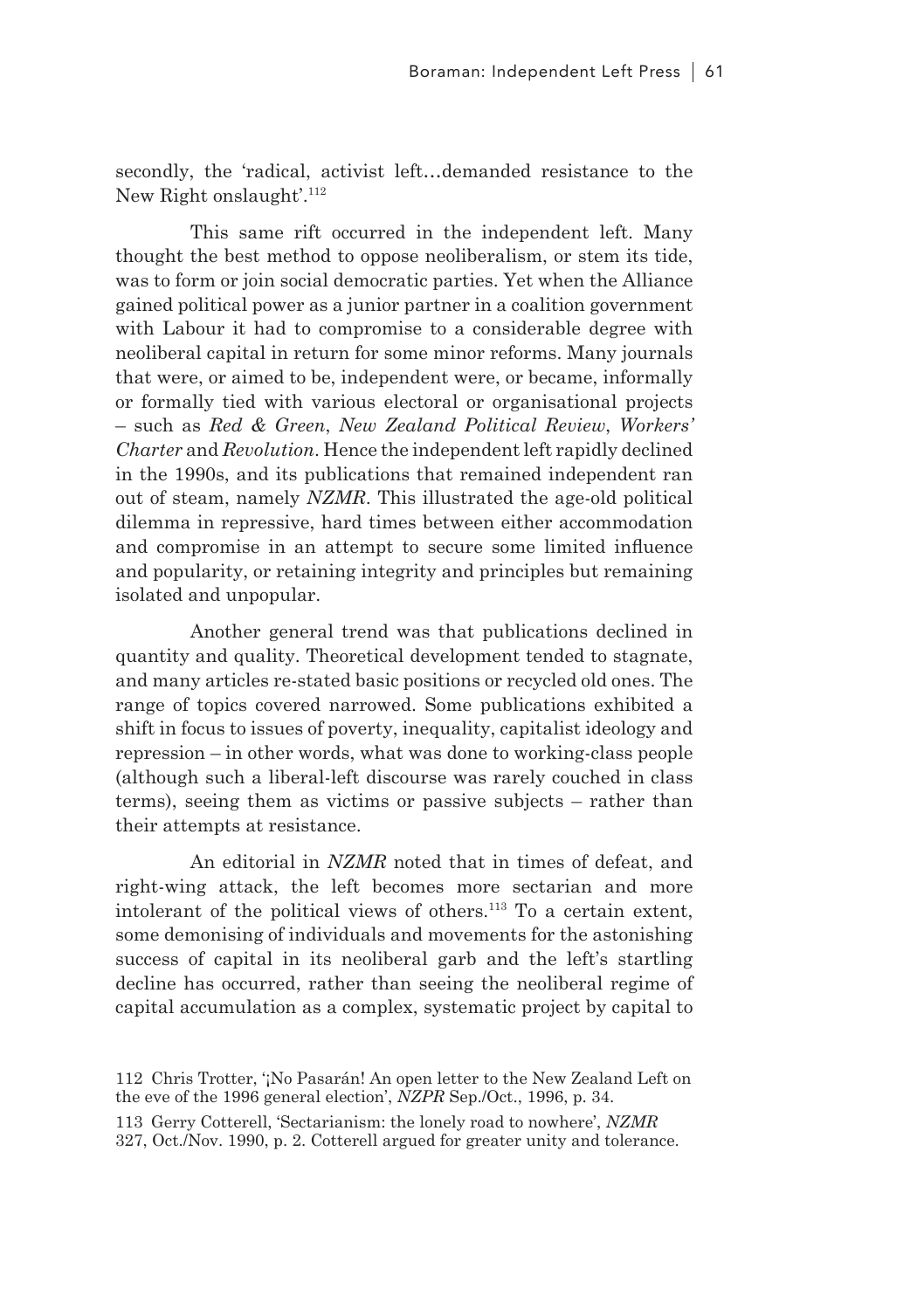restore and further increase profitability.

This has affected major debates on the left, such as the on-going debate between proponents of class and identity politics. For example, Chris Trotter has argued that the accusatory tactics of 'separatist' identity politics caused major splits within the left in the 1980s, drove people away from the radical extra-parliamentary left, and left behind 'in their wake the tragic wreckage of personal and political relationships.'114 Trotter highlights that proponents of class were castigated during the 1981 Springbok Tour, when many activists *essentialised* the working-class as sexist, racist and homophobic rugby supporters (in my view, the anti-tour movement was mainly working-class, but it did not see itself as so).<sup>115</sup> Dougal McNeill argued in reply this is a wishful 'if only' view of history – 'if only…those bloody Maori, and women, hadn't kicked up a fuss', then things would have been alright.<sup>116</sup> Indeed, many antitour protesters were incensed by the lack of concrete opposition to racism in Aotearoa, and dismayed by the top-down organisational practices and largely class reductionist ideologies of some Leninist parties that were prominent during the tour.

Yet at the same time this debate between class and identity politics became more complex. For example, as protest declined, and as capital attempted to co-opt identity politics, by about the mid to late 1980s identity politics tended to shift away from the tripod theory (especially the class leg of the tripod frame of oppression, which was often seen as outmoded) and concentrate on individual forms of oppression. Consequently, the independent left press became more critical of it – especially the development of the 'browntable', or the rise of a Māori mercantile elite, or wing to the capitalist class, due to the state's Treaty of Waitangi settlement process.117

114 Chris Trotter, 'What's Left?', *NZPR*, Summer 2002-2003, p. 24.

117 See for example, Murray Horton, 'First there was the Business Roundtable, now there's the Brown Table', *NZMR*, 341 Nov./Dec. 1993, pp. 14-6; Elizabeth Rata, 'Trading on the Treaty', *NZPR* 53, Spring 2004, pp. 28-43; Jarvis, 'Maori Liberation'; and Matt Russell, 'The pacification of contemporary Maori protest', *Red & Green* 5, 2005, pp. 51-71.

<sup>115</sup> Chris Trotter, 'Mistaken identity', *Red & Green* 4, 2004, p. 69.

<sup>116</sup> Dougal McNeill, letter to editor, *NZPR*, Autumn 2003, p. 5.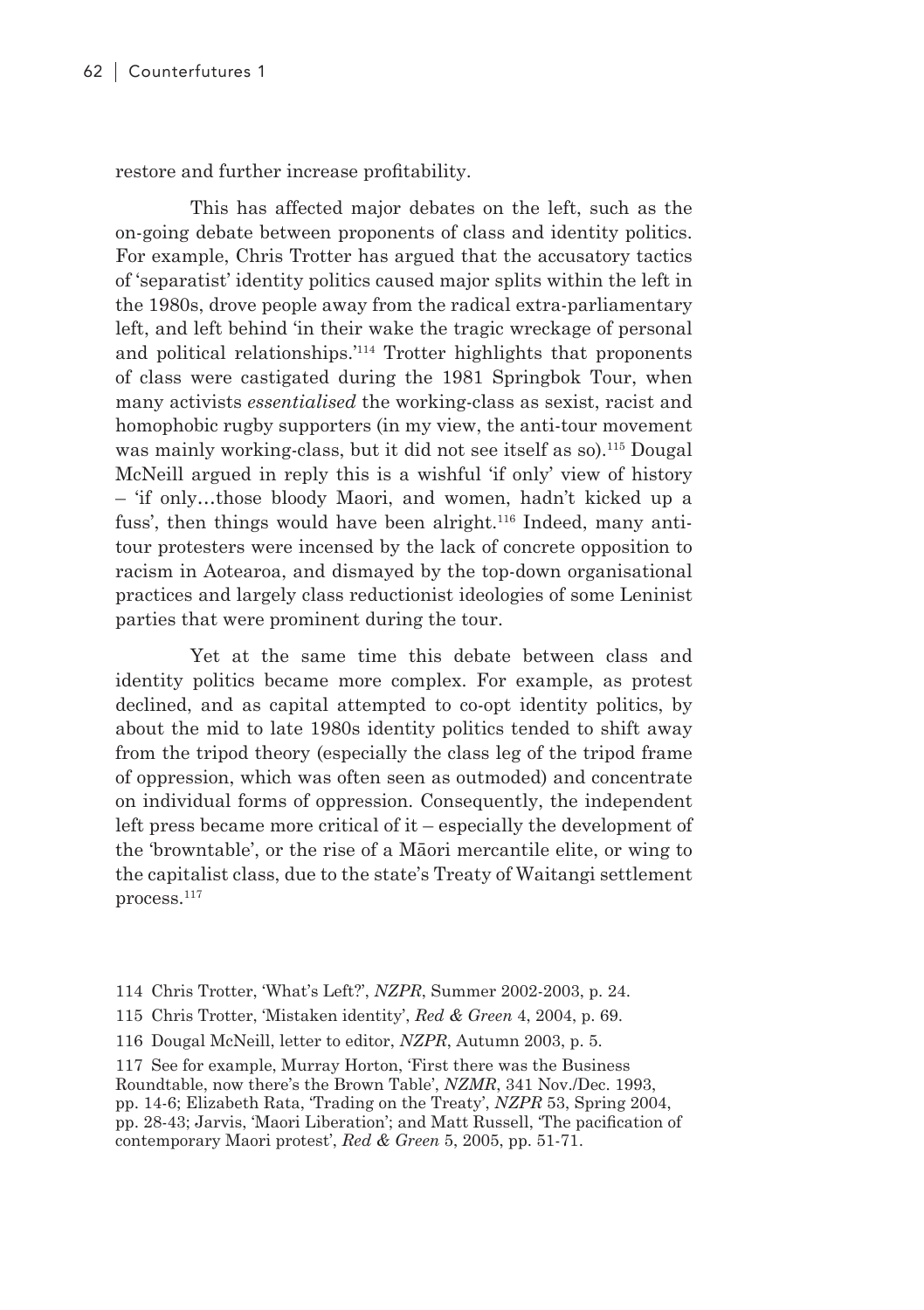#### The Independent Socialist Press in the 1990s

By the late 1980s, *NZMR* was in decline. As with other leftist publications, this was mainly due to the left's rapid decline if not demoralisation under the neoliberal era. Ironically, it was then announced '*NZMR* is now being restructured.'118 A new younger editor, Steven Cowan, was appointed. The magazine became far more attractively designed – previously *NZMR* had been a textheavy magazine. Indeed, during the 1960s and 1970s it had avoided using images almost altogether.

The new editor, in reference perhaps to *NZMR*'s former emphasis on economics and statistical analysis, somewhat caustically noted *NZMR* was previously 'a magazine teetering on the edge of dullness…the bottom line is that articles that read like *Pravda* reports on tractor production will not be published.'119 While Cowan claimed that *NZMR* would remain independent, and have no one political line, it soon drifted towards the revolutionary end of Marxism, especially Trotskyism. Trotskyism became relatively popular on the left during the late 1980s and 1990s as Maoism and Stalinism rapidly lost popularity due to the toppling of Stalinist regimes in Eastern Europe and the Tiananmen Square massacre. Indeed, the Maoist CPNZ transformed itself into the Trotskyist organisation Socialist Worker after a merger. A new younger generation of writers published in *NZMR*, including John Freeman-Moir and Brian Roper. Correspondingly, social democrats wrote fewer articles. Pictures of Lenin and Marx appeared on *NZMR*'s cover. *NZMR* became critical of 'actually existing socialism' and left nationalism. It also became far more hostile towards the Labour Party, rather than offering alternative policies for it.<sup>120</sup> However, *NZMR* still offered 'critical support' to the newly formed New Labour Party in 1989.

Its response to the 'race gender class' debate was largely to assert the continuing relevance of class during a period of alleged capitalist hegemony, and to lament the shift away from

<sup>118</sup> *NZMR*, 303 Nov. 1987, p. 3.

<sup>119</sup> Steven Cowan, *NZMR* 304, Dec. 1987, p. 2.

<sup>120</sup> See for example, Bruce Curtis, 'The development of the Labour Party', *NZMR* 316, March 1989, pp. 14-20 and 'The Development of the Labour Party', *NZMR* 317, April 1989, pp. 13-8.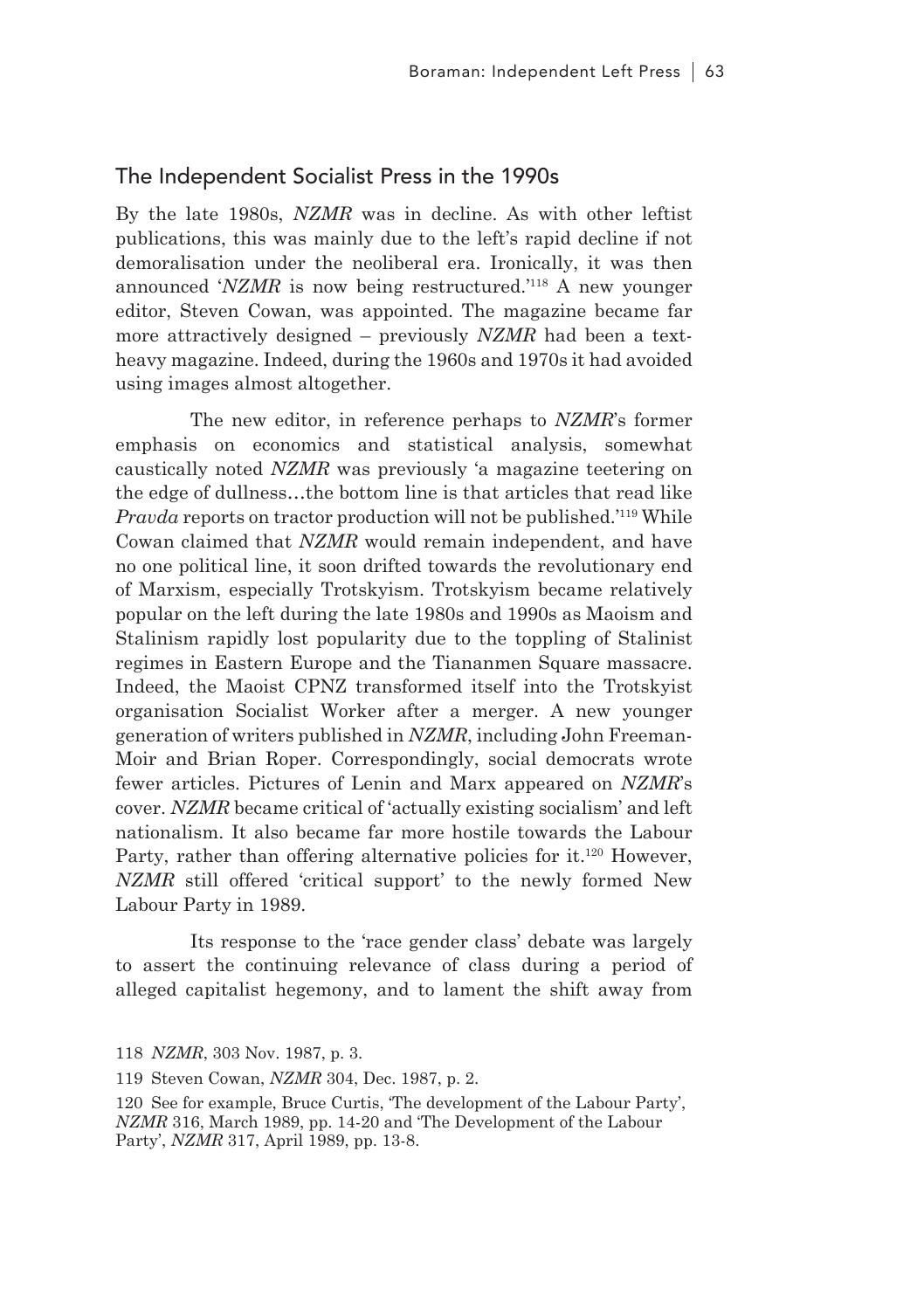class in the broader left towards identity politics. However, like much of the left, *NZMR* made no sustained, in-depth attempt to update class analysis in accord with enormous transformations in capital, management practices and the working class that had been occurring in the neoliberal era, such as the decline of the traditional blue-collar occupations, and the rise of a more diverse, casualised and multicultural working class. An exception was Pete Lusk's investigation into the inanities of 'teamwork' on the Fisher & Paykel assembly line.121

Many older, largely social democratic, subscribers to *NZMR* were alienated by this shift to Trotskyism.<sup>122</sup> They believed that the journal had become 'sectarian' and dogmatic, and had abandoned *NZMR*'s dual aim of providing a broad leftist forum and circulating information. Chris Wheeler, the former editor of the colourful underground magazine *Cock* (1967-74), argued that *NZMR* had become terminally boring and heavily ideological, and did not provide facts and news anymore. He claimed the 'the grey weight of Marxism just sinks the whole turgid journal below the level of credibility'.123 *NZMR* began to be published irregularly, and lost subscribers and writers.124 The appointment of an editorial committee to edit the magazine in 1994 did not give it a new lease of life, although the magazine returned to a somewhat more investigative approach. In 1996, it folded after 354 issues.

Since *NZMR* ceased publication, no major, long-lasting and genuinely independent leftist publication has appeared. As Horton noted in 1997, 'the need is as great as ever for a regular journal of the Independent Left (*Political Review* is a much more mainstream publication).'125 *New Zealand Political Review* (*NZPR*, 1992-2005), founded by Chris Trotter, was a social democratic magazine with a focus on 'informed journalism.'

<sup>121</sup> Pete Lusk, 'Share the dream: six months on the drier line at Fisher & Paykel', *NZMR* 354, Feb./March 1996, pp. 4-7.

<sup>122</sup> See for example Bernard Gadd, *NZMR* 306, March 1988, p. 11.

<sup>123</sup> Chris Wheeler, *NZMR* 324, April/May 1990, p. 9.

<sup>124</sup> *NZMR* was almost published monthly for 300 issues, apart from a double issue in December and January every year. Issue no. 299 (June/ July 1987) was published one month late due to increased liabilities due to rising costs (p. 14).

<sup>125</sup> Horton, 'Obituary: *Monthly Review*', p. 75.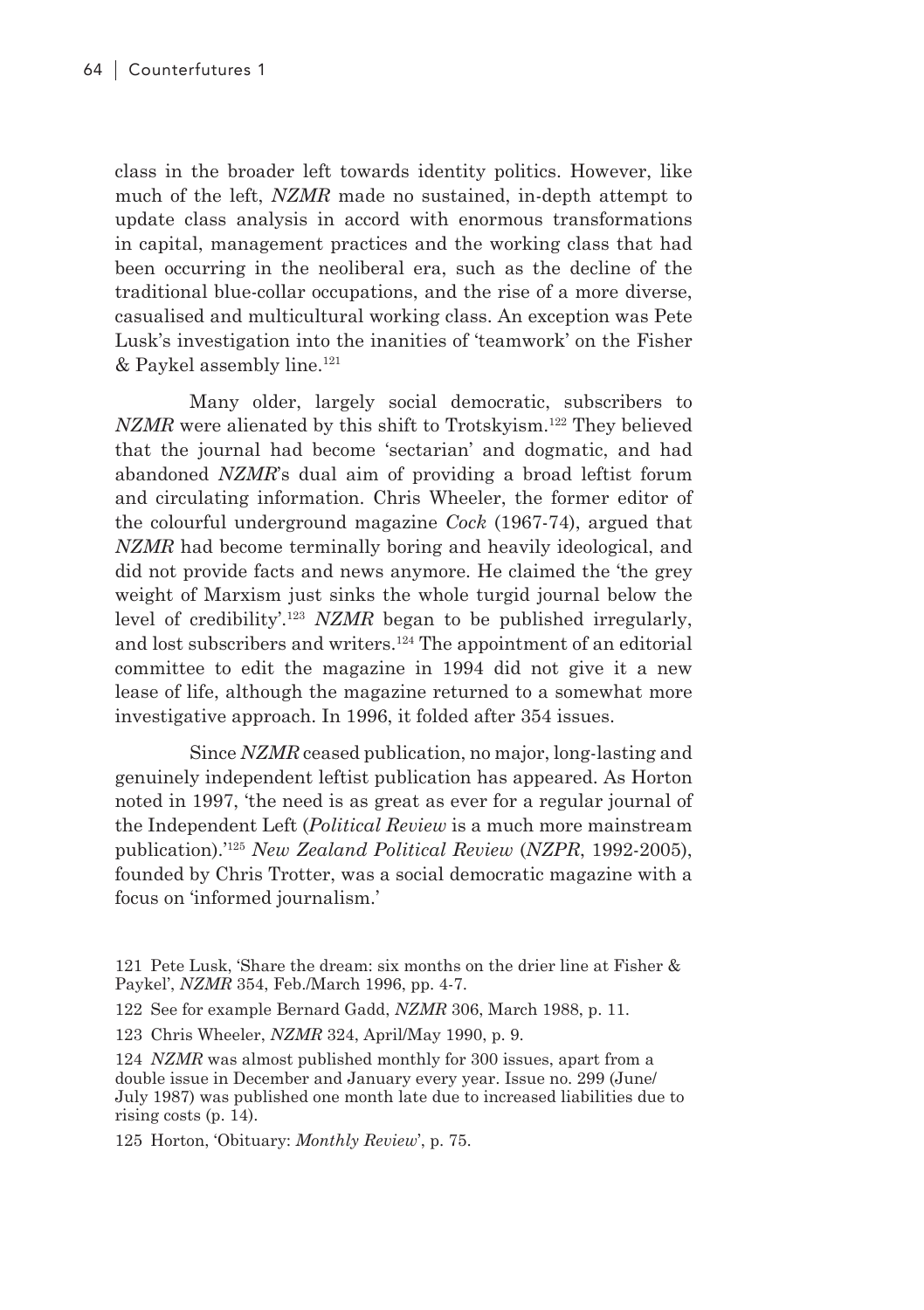In some respects, however, *NZPR* continued the independent socialist tradition, and in 1996 it incorporated *The Republican*, because the magazines aimed to do 'very similar things' – in that 'both have provided a forum for an intelligent discussion of New Zealand politics'.126 Nonetheless, *NZPR* diverged from the independent leftist press by paying considerable attention to the machinations of parliamentary politics, and by having sparse comment on grassroots movements and unions. At the same time, *The Republican* by the early 1990s drifted away from Marxism – rejecting communism and revolution – and became supportive of the Alliance, reflecting Jesson's involvement in that party.<sup>127</sup> Hence the merger between *The Republican* and *NZPR* was also a product of Jesson's and Trotter's participation in the Alliance.

During the 1990s, *NZPR* had ties with the left wing of the Alliance – many Alliance members wrote for it or edited it – and it urged readers to vote for that party, although it became more critical of the Alliance and Jim Anderton's leadership, especially after the Alliance entered a coalition with Labour in 1999.128 While *NZPR* contained many articles about economics, feminism and the left's decline (among other topics), it generally lacked the breadth of coverage, and the in-depth research, of *Race Gender Class* and *NZMR* at their best, and the incisive Western Marxist critiques of *The Republican*.

While Trotter, the editor of *NZPR*, did not support the Alliance left's stand against the Iraq war in  $2001$ ,<sup>129</sup> another journal, *Red & Green* (2003-07), developed out of that stand. *Red & Green*, 'the New Zealand journal of left alternatives', was directly established by the 'Left anti-war faction' of the Alliance in 2002. While 'initiated by the Alliance...it is not a Party journal.'<sup>130</sup> It aimed to become, in the tradition of the independent left, a forum for the broad spectrum of left views ranging from red to green, from anarchists and anti-capitalists to social democrats, and also from

126 Bruce Jesson, 'An intelligent interest', *NZPR*, March 1996, p. 4.

128 See for instance Chris Trotter, 'Riding the whirlwind', *NZPR*, April/ May 1996, p. 4.

129 Trotter, 'What's Left', p. 40.

130 'Red & Green', leaflet, no date, c. 2003.

<sup>127</sup> See Bruce Jesson, 'The crisis of socialism', *The Republican* 70, Sep. 1990, pp. 3-8.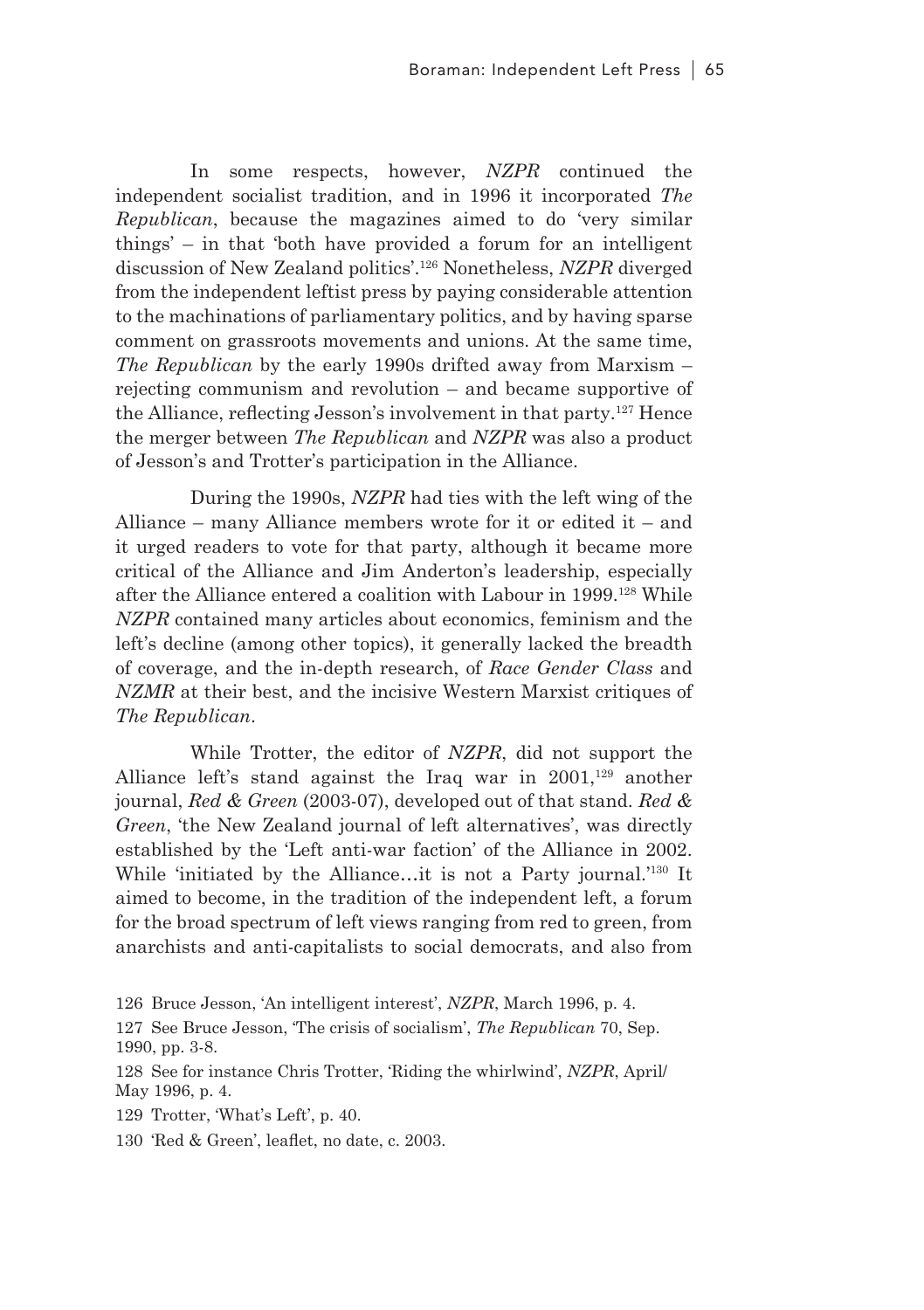feminists to Māori nationalists, among others.131

To a certain extent this aim was achieved, but it did not last long enough to have impact, or to develop rigorous debate. *Red & Green* was more in touch with community-based and union activism (indeed, many important activists wrote for it) than *NZPR*, yet despite its name, its coverage of green (grassroots) politics was lacking. Further, despite claiming to be a theoretical publication, most of its articles were either descriptive or polemical.

*Revolution* (1997-2006) began as an independent theoretical Marxist magazine with somewhat similar politics to the 1990s (non-party) Trotskyist version of *NZMR*. Its main thesis was that the working-class had been decimated and fragmented by capital's offensive, and that the new identities bound up with pluralism and multiculturalism had replaced the old social conservatism as a new *ideology* of capital.132 As such, it contended capital and the state had thoroughly co-opted feminism and the Māori sovereignty movement. Indeed, *Revolution* believed that both movements did not represent a radical challenge to capital.133 In 2002, *Revolution* joined the electoral party called the Anti-Capitalist Alliance along with the Maoist Workers' Party, before finally merging into the Workers' Party.

*Workers' Charter* (2006-8), a newspaper edited by veteran activist John Minto, was an independent left publication in the sense it was not tied to a party, but it was tied to a short-lived organisation called Workers' Charter that some prominent officials in Unite Union established. Like *The Paper* in the 1970s, *Workers' Charter* – which aimed to provide a forum for 'workers to talk to workers' about issues at work and in the community – was a rare example of a (somewhat) independent publication that was aimed at workers rather than at the 'already converted'.134

133 See Phil Duncan and Grant Cronin, 'Behind the rise of Maori sovereignty', *Revolution* 4, Oct. 1997/Jan. 1998, pp. 15-21.

134 See John Minto, *Workers' Charter* 1/1, 2006, p. 2.

<sup>131</sup> 'Introduction', *Red & Green* 1, 2003, pp. 5, 8.

<sup>132</sup> See for example Philip Ferguson, 'New identities for old', *Revolution* 4, Oct. 1997/Jan. 1998, pp. 10-13. Ideology is used in the Marxist sense of the word, meaning the complex ideological bulwarks that help to maintain, sustain and enhance capitalist social relations.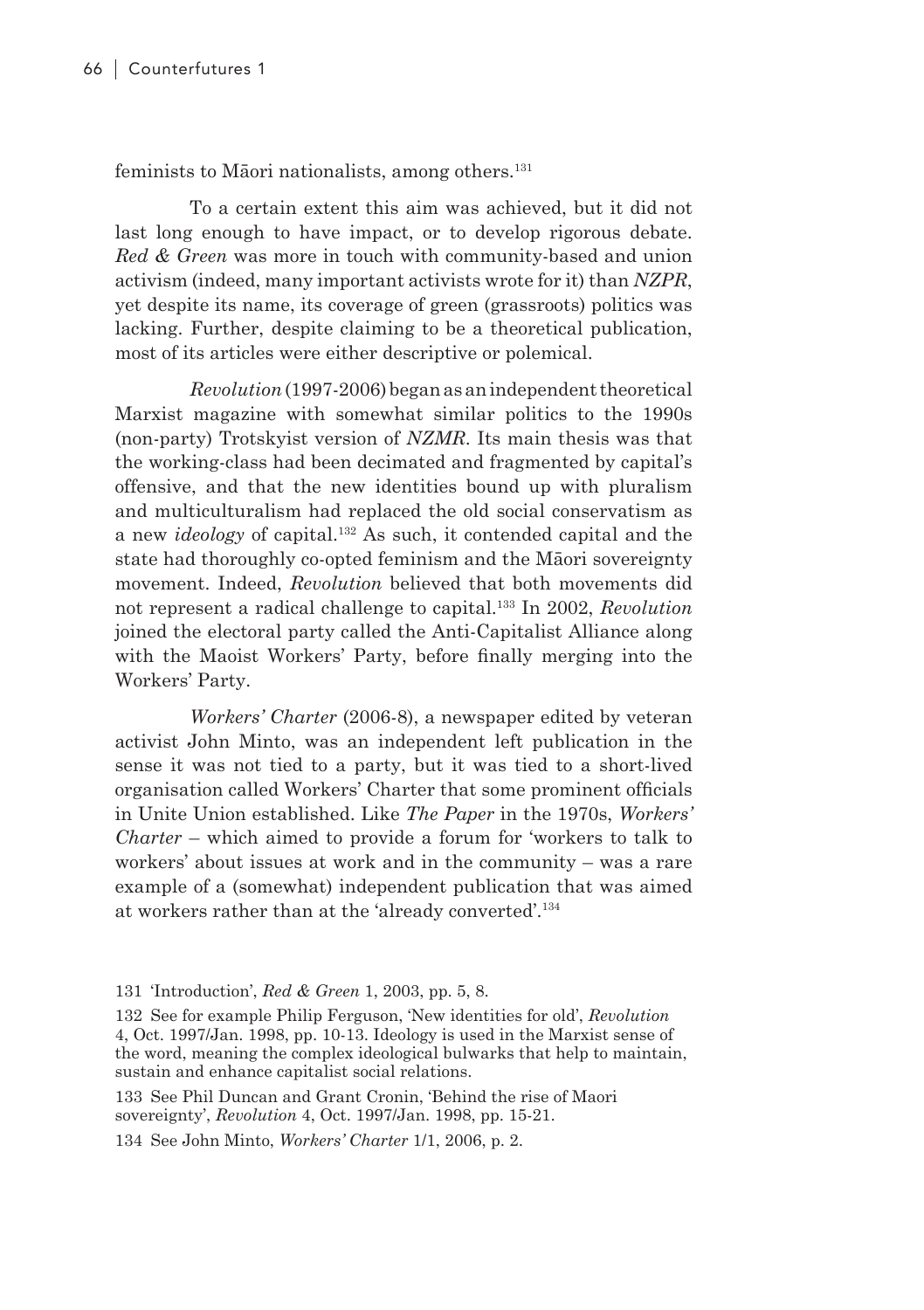The development of the internet has dramatically changed the nature of publishing. Debates over its worth for the left oscillate between two extremes. On the one hand, some optimistically claim that the internet represents a new commons (or in a softer version, a 'public sphere' where anyone can publish for free, and have free access). Conversely, others view it as an increasingly commodified, mediated space that is vital for today's 'communicative capitalism'.135 The internet is probably more paradoxical and contradictory than these two views admit, as is seen in independent left online publishing.

The internet has relieved publishers of major obstacles: printing and mailing costs. As such, several important independent left blogs have appeared, such as 'Redline' (an independent Marxist collective that has similar politics to *Revolution*), and 'Against the Current', published by the last editor of *NZMR*. Yet leftist internet publishing tends to be individualistic (in that many are solo blogs, such as 'Against the Current'), and full of news comment rather than socialist analysis (such as the 'Daily Blog'). Internet publishing also tends to be top-down, in that people are bombarded with the instantaneous opinions of a galaxy of leftists on topical issues, rather than investigating conditions at the flaxroots, or encouraging face-to-face debate and grassroots organising. As Jodi Dean notes, such one-way communication is often more for circulation than use, and for getting temporary attention ('hits' or ratings), than for furthering understanding.136 Further, it is unclear as to who the audience for these blogs is, and (crucially) if they are read by 'non-politicos' outside the left.137

<sup>135</sup> For example, contrast Nick Dyer-Witheford's *Cyber Marx* with Jodi Dean's 'Communicative Capitalism', in Joshua Hanan & Mark Hayward eds., *Communication and the Economy*, New York 2014, pp. 147-66; and also her 'Why the Net is not a public sphere', *Constellations* 10/1, 2003, pp. 95-112.

<sup>136</sup> Jodi Dean, 'Communicative capitalism', *Cultural Politics* 1/1, 2005, pp. 51-74.

<sup>137</sup> One study of blogs in the US found that 'blog readers gravitate toward blogs that accord with their political beliefs.' Eric Lawrence, John Sides & Henry Farrell, 'Self-segregation or deliberation? Blog readership, participation, and polarization in American politics', *Perspectives on Politics* 8/1, March 2010, pp. 141-57.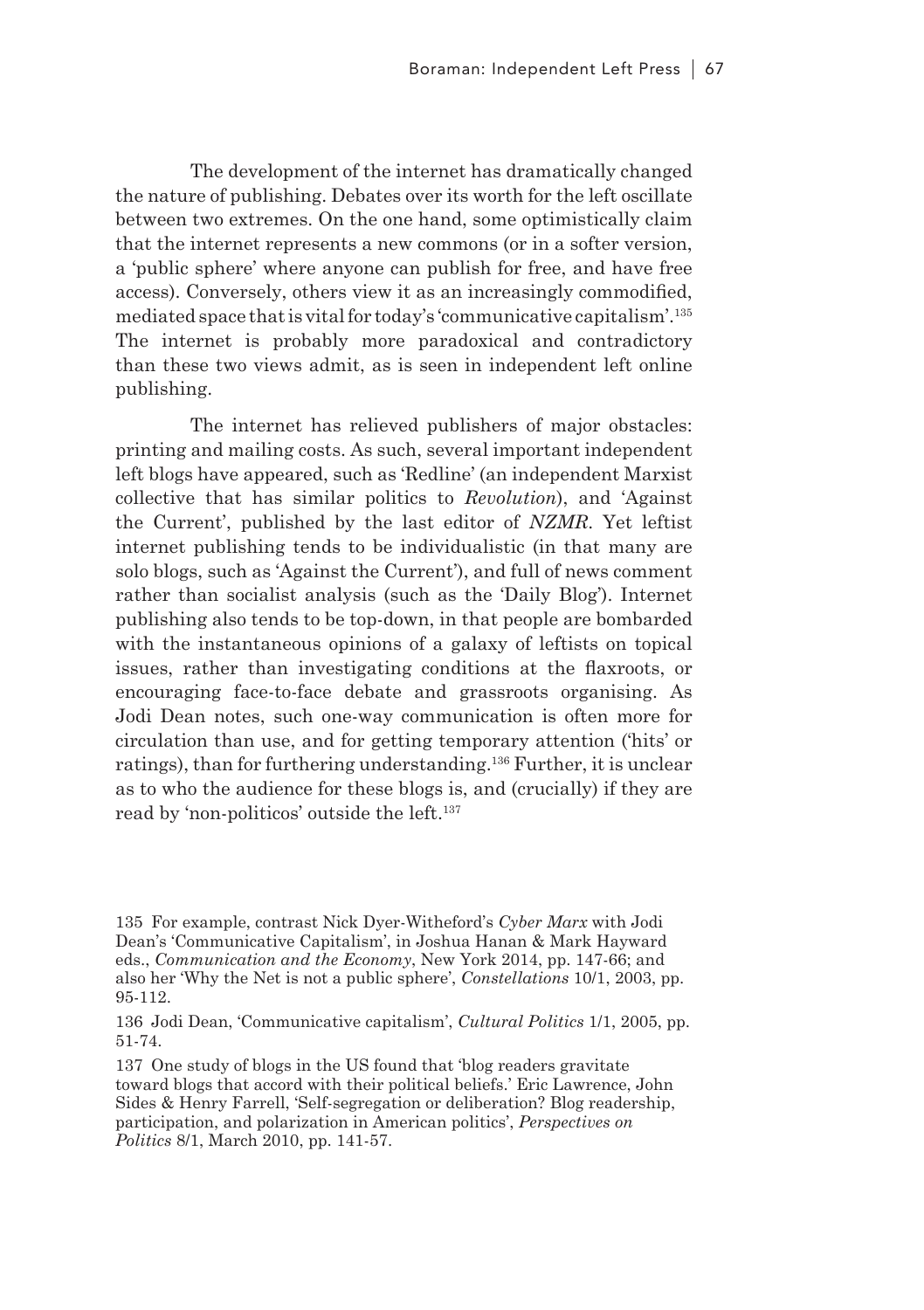#### Conclusions

A major factor in the long-term waning of protest – albeit punctuated by fleeting, ephemeral flares of resistance – has been capital and the state's astonishingly successful, adaptable, resilient and entrenched counter-reaction to the multiple crises and struggles of the long 1970s. Former hotspots of resistance, such as meat-workers, have been thoroughly restructured. So far, new sites of lasting and deep resistance have not developed in the community and workplace. In short, the working class has experienced a prolonged period of class decomposition and fragmentation, without a corresponding period of class re-composition.

Consequently, the independent left has withered away and, with it, its publications. Today, there are no major, widelyread socialist (let alone independent socialist) publications being produced, and the ones that are – a handful of web blogs, a magazine or two (such as *Socialist Review* and *Fightback*), and a trade union bulletin or two from the few remaining unions that describe themselves as socialist – seem precarious, as they depend on the efforts of a handful of people. Indeed, most of the contemporary left do not consider themselves socialists. However, this trend is not inevitable given the fundamental tensions within capitalism, nor should the past and present be despairingly portrayed as one of complete hegemony for capital. Nor is there a deterministic link between the level of dissent and the health of the leftist press – some movements have flourished without a major press.

On the whole, at its best the independent socialist press was informative and investigative, and provided valuable analysis of Aotearoa society as well as an ecumenical forum for debate. It attempted to grapple with the class-based nature of Aotearoa's economy and society, and its associated legacy of white-settler capitalism and colonialism, as well as racism and sexism.

Perhaps the major debate explored in the independent left press was that between class and identity politics. It might seem that this dispute became stuck between two irreconcilable positions, with both sides making a caricature of each other. On the one hand, some contrasted innovative social movements with an old-fashioned class reductionism promulgated by Pākehā males who refused to admit that other forms of oppression existed. Conversely, some thought that serious political analysis of capital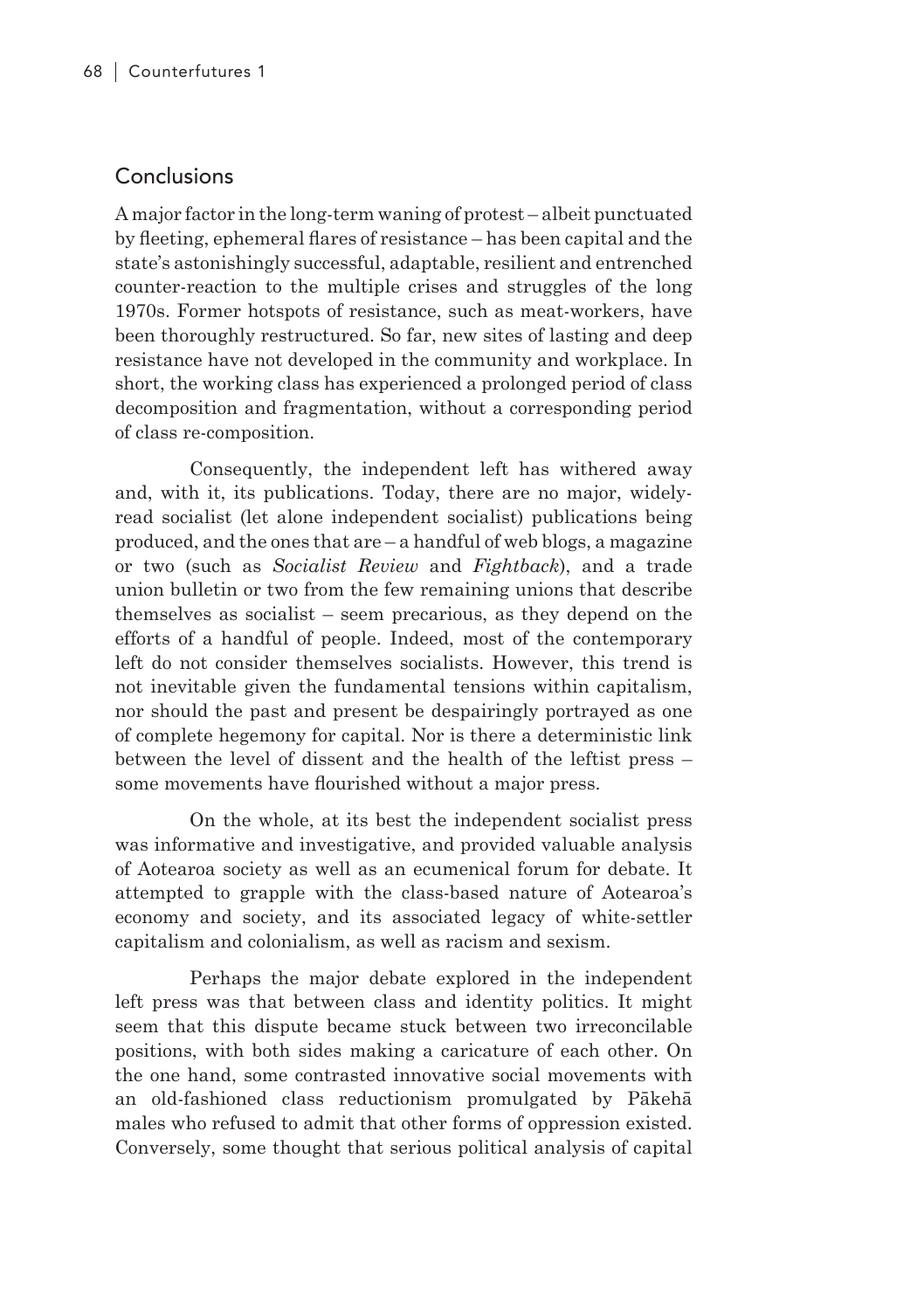and class had been jettisoned in favour of a de-politicised, co-opted, separatist middle-class identity politics.

Yet a rough, unsteady consensus emerged in the independent socialist press in the 1980s. It generally rejected a narrow class-based determinism, and recognised the importance of other forms of oppression, and attempted to revise and broaden socialism, while still retaining the efficacy of class. For example, it is too simplistic to claim that the tripod theory, whatever its failings and vagueness, was simply an expression of identity politics *as it still recognised the importance of class*, and often expounded materialist rather than idealist explanations of racism and sexism.138 Nevertheless, considerable disagreement remained between those who thought class was underemphasised or overemphasised. Today, there is also a broad agreement within the contemporary left that there are multiple oppressions, and that class exploitation is inseparable from other forms of 'social injustice' – sexism, imperialism, colonialism, and environmental destruction.<sup>139</sup>

However, the independent socialist press could also be distant from grassroots struggle. Mostly, it was highly isolated from the broader working-class. And it was mainly geared towards other leftists and activists. Crucially, it was also ambiguous. Possibly its main ambiguity was how it was independent and sceptical of political parties and organisations, yet informally or formally tied to them, in perhaps what might be called a symbiotic relationship. The independent left needed some degree of influence, and political parties and organisations needed a press that provided some analysis and offered research. Other contradictions were also evident. The independent left press was often produced by intellectuals yet lacked in-depth theory and the richness of debates that have occurred overseas, such as discussions concerning the capitalist spectacle, changing class composition and wages for housework. And although produced mostly by the radical left, the independent left press often subscribed to an unimaginative pragmatic socialism.

138 Cf. Jarvis, 'Maori liberation', p. 31.

139 Wayne Hope and Jane Scott, 'Left Political Activism' in Janine Hayward ed., *New Zealand Government and Politics*, Sixth edition, South Melbourne, 2015, p. 548.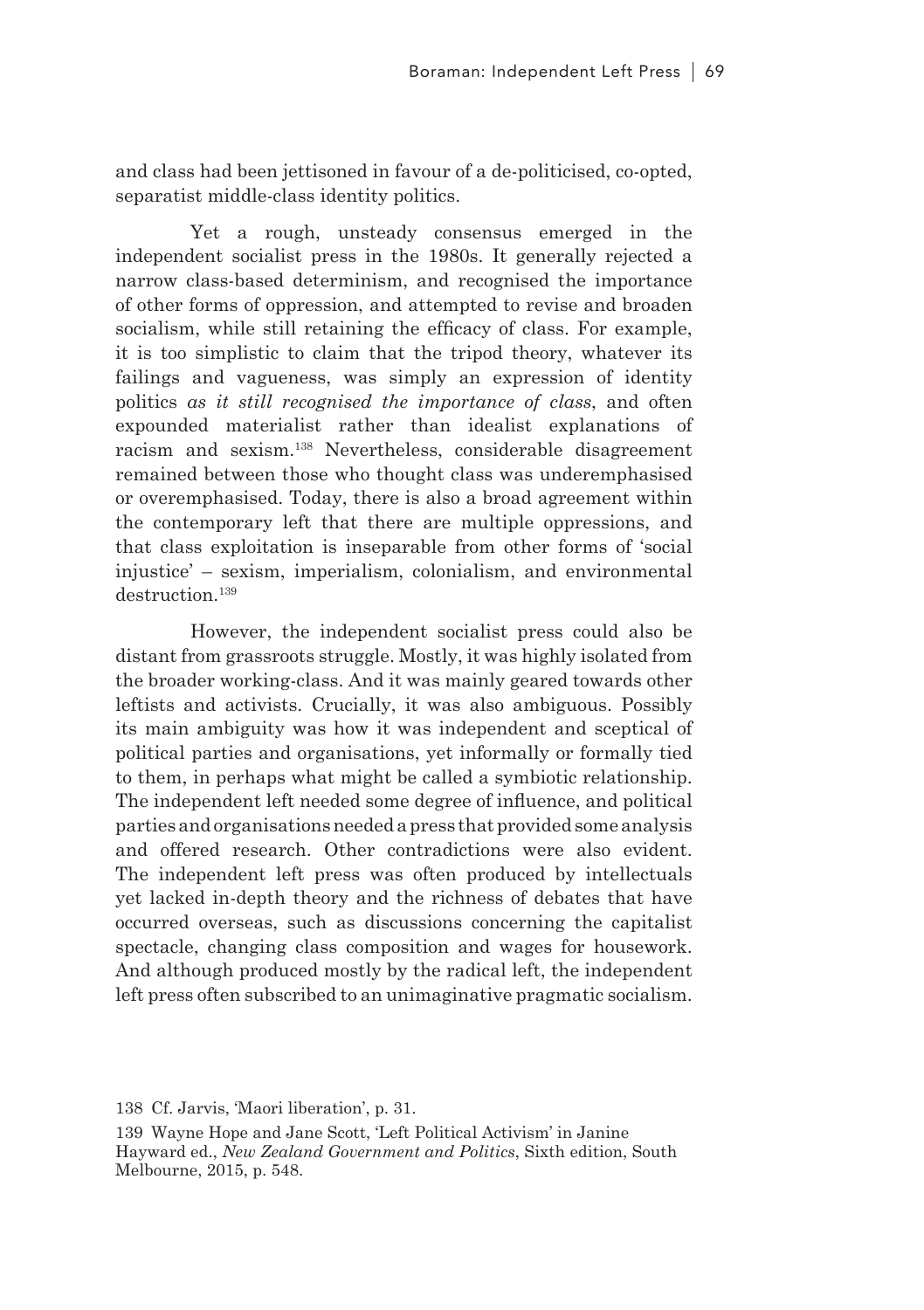Two major political currents were absent from the independent socialist press. Firstly, unlike for instance *Radical America* in the US, no publication promulgated a genuine *socialism from below* that documented and analysed the creativity and richness of working-class autonomy and self-activity, especially during the long 1970s. Such subjectivity was neglected in favour of a tendency to emphasise hegemony and structure, as in *The Republican*.

Secondly, there was a notable negligence of ecological politics, and an analysis of the ecological crisis. Race, gender and class were the main foci, and other types of oppression outside that paradigm were given scant attention. Surprisingly, no one magazine even discussed eco-socialism, let alone developed such a perspective.

Overall, an independent socialist journal is sorely needed. As Watkins notes, the 'very rarity of a serious left forum' in hard times makes such a journal more valued. Yet she asks a vital question: can a leftist magazine 'hope to thrive in the absence of a political movement?'140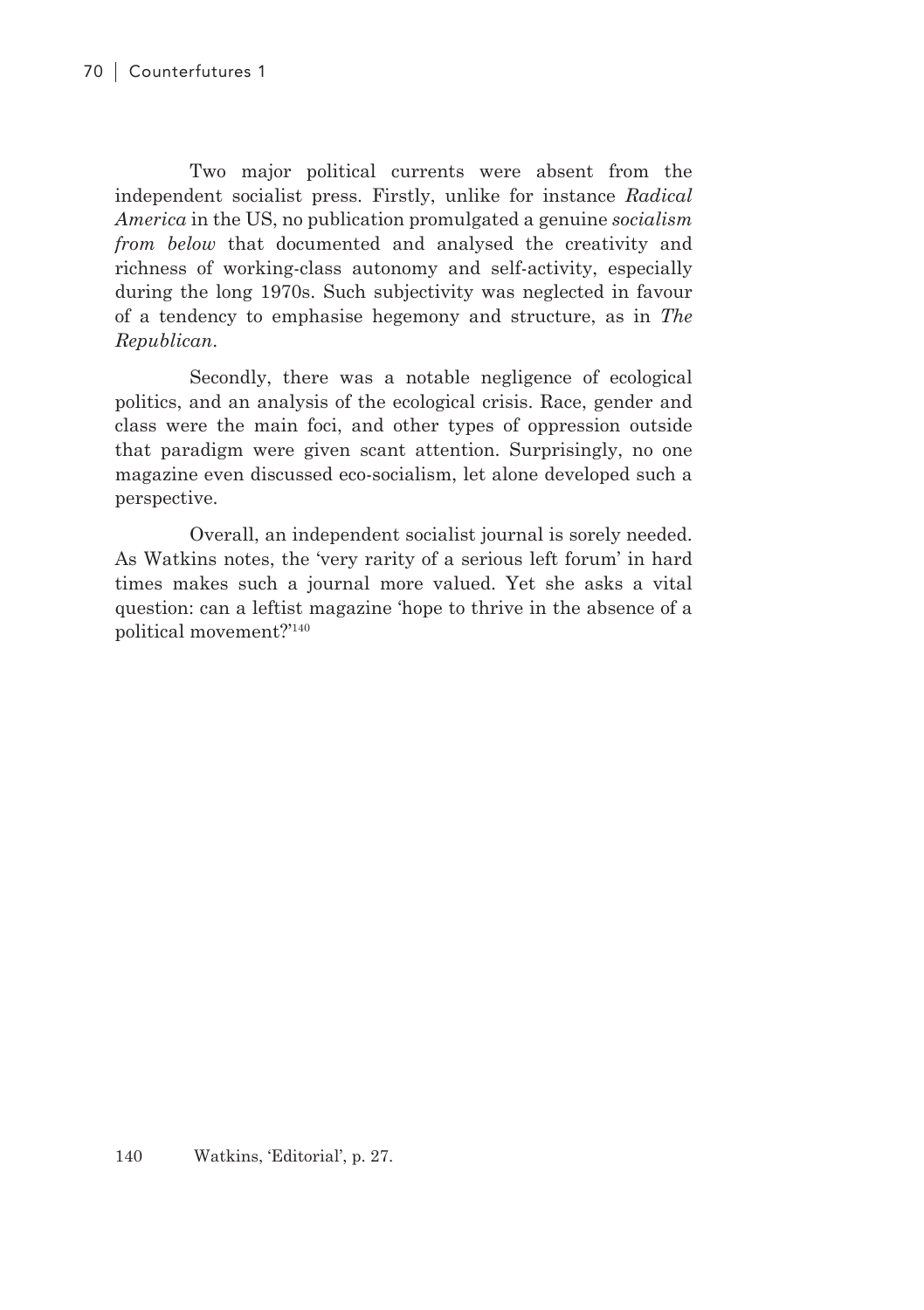If you like what you have read, please subscribe or donate.

## $\mathbf d$ **COUNTERFUTURES**

Left thought & practice Aotearoa